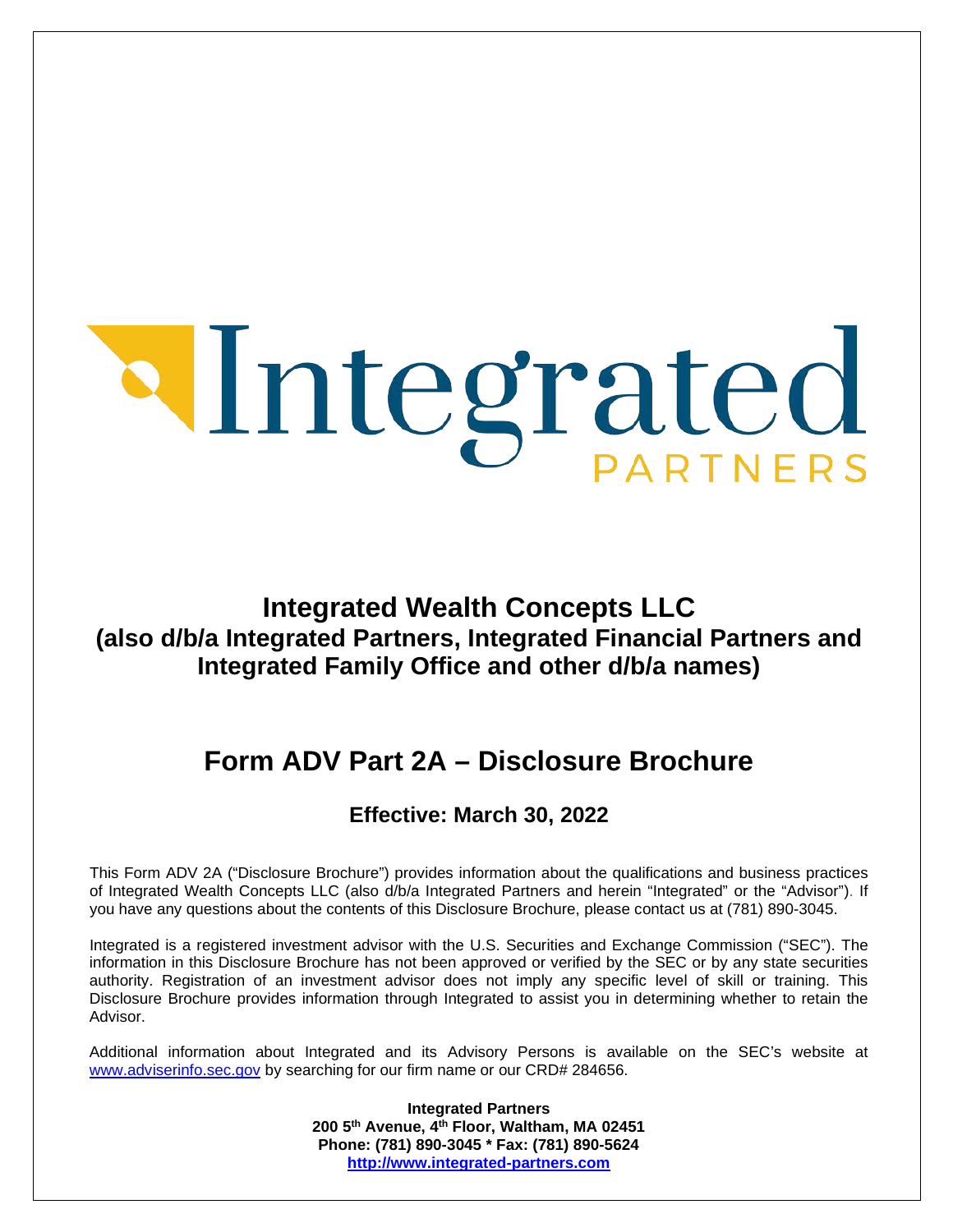### **Item 2 – Material Changes**

Integrated believes that communication and transparency are the foundation of its relationship with Clients and will continually strive to provide its Clients with complete and accurate information at all times. Integrated encourages all current and prospective Clients to read this Disclosure Brochure and discuss any questions you may have with us. And of course, we always welcome your feedback.

### Material Changes

Integrated's last Annual Updating Amendment to this Brochure is dated March 30, 2021. Under SEC Rules, we are obligated to report to you material changes made in the Annual Updating Amendment or when otherwise incorporated into this Disclosure Brochure. This update contains only immaterial changes to this Disclosure Brochure.

### Future Changes

From time to time, we may amend this Disclosure Brochure to reflect changes in our business practices, changes in regulations and routine annual updates as required by the securities regulators. This complete Disclosure Brochure or a Summary of Material Changes shall be provided to each Client annually or more frequently if a material change occurs in the business practices of Integrated that necessitate disclosure to Clients.

At any time, you may view the current Disclosure Brochure on-line at the SEC's Investment Adviser Public Disclosure website at [www.adviserinfo.sec.gov](http://www.adviserinfo.sec.gov/) by searching with our firm name or our CRD# 284656. You may also request a copy of this Disclosure Brochure at any time, by contacting us at (781) 890-3045.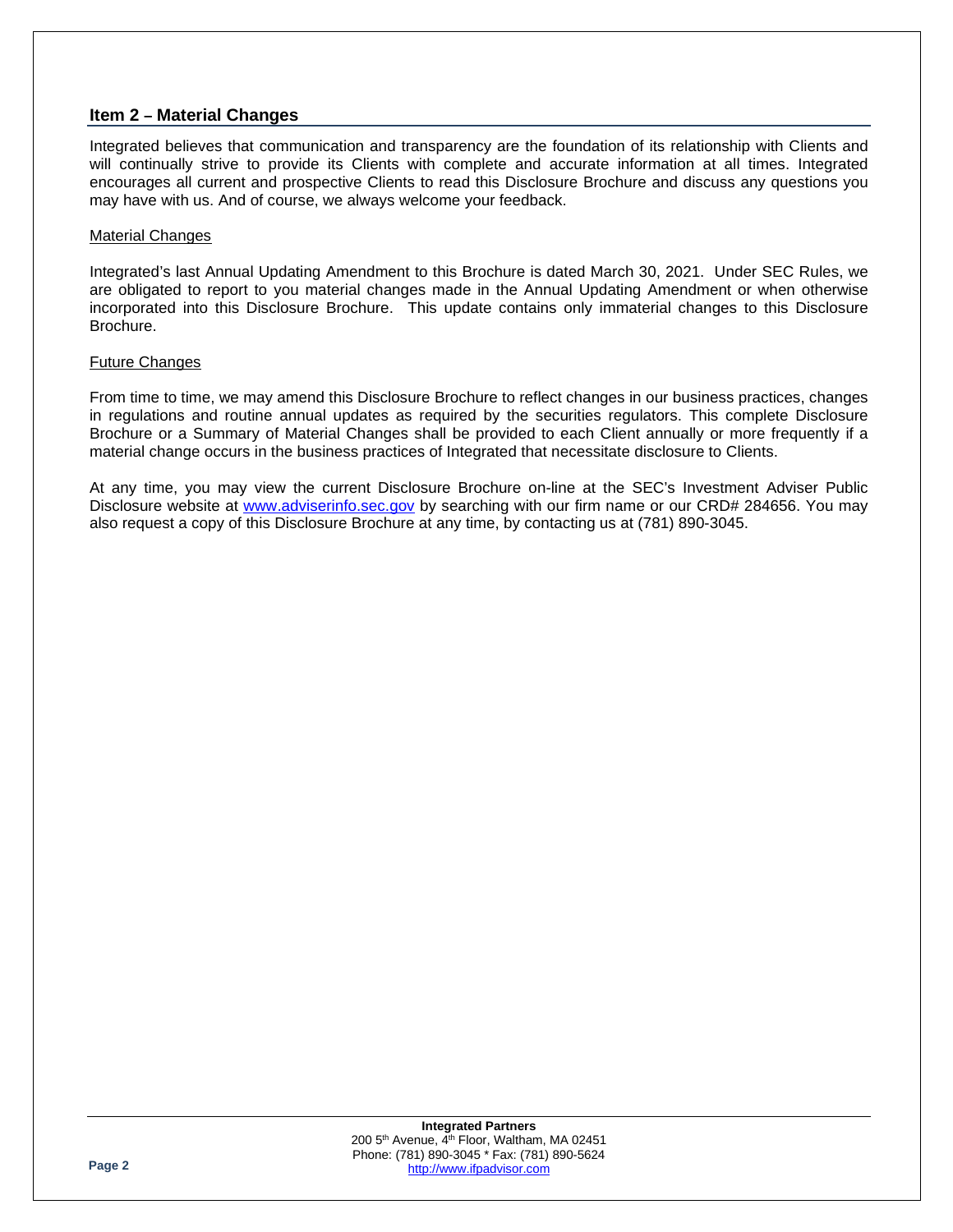### <span id="page-2-0"></span>Item 3 - Table of Contents

| Item 11 - Code of Ethics, Participation or Interest in Client Transactions and Personal Trading 22 |  |
|----------------------------------------------------------------------------------------------------|--|
|                                                                                                    |  |
|                                                                                                    |  |
|                                                                                                    |  |
|                                                                                                    |  |
|                                                                                                    |  |
|                                                                                                    |  |
|                                                                                                    |  |
|                                                                                                    |  |
|                                                                                                    |  |
|                                                                                                    |  |
|                                                                                                    |  |
|                                                                                                    |  |
|                                                                                                    |  |
|                                                                                                    |  |
|                                                                                                    |  |
|                                                                                                    |  |
|                                                                                                    |  |
|                                                                                                    |  |
|                                                                                                    |  |
|                                                                                                    |  |
|                                                                                                    |  |
|                                                                                                    |  |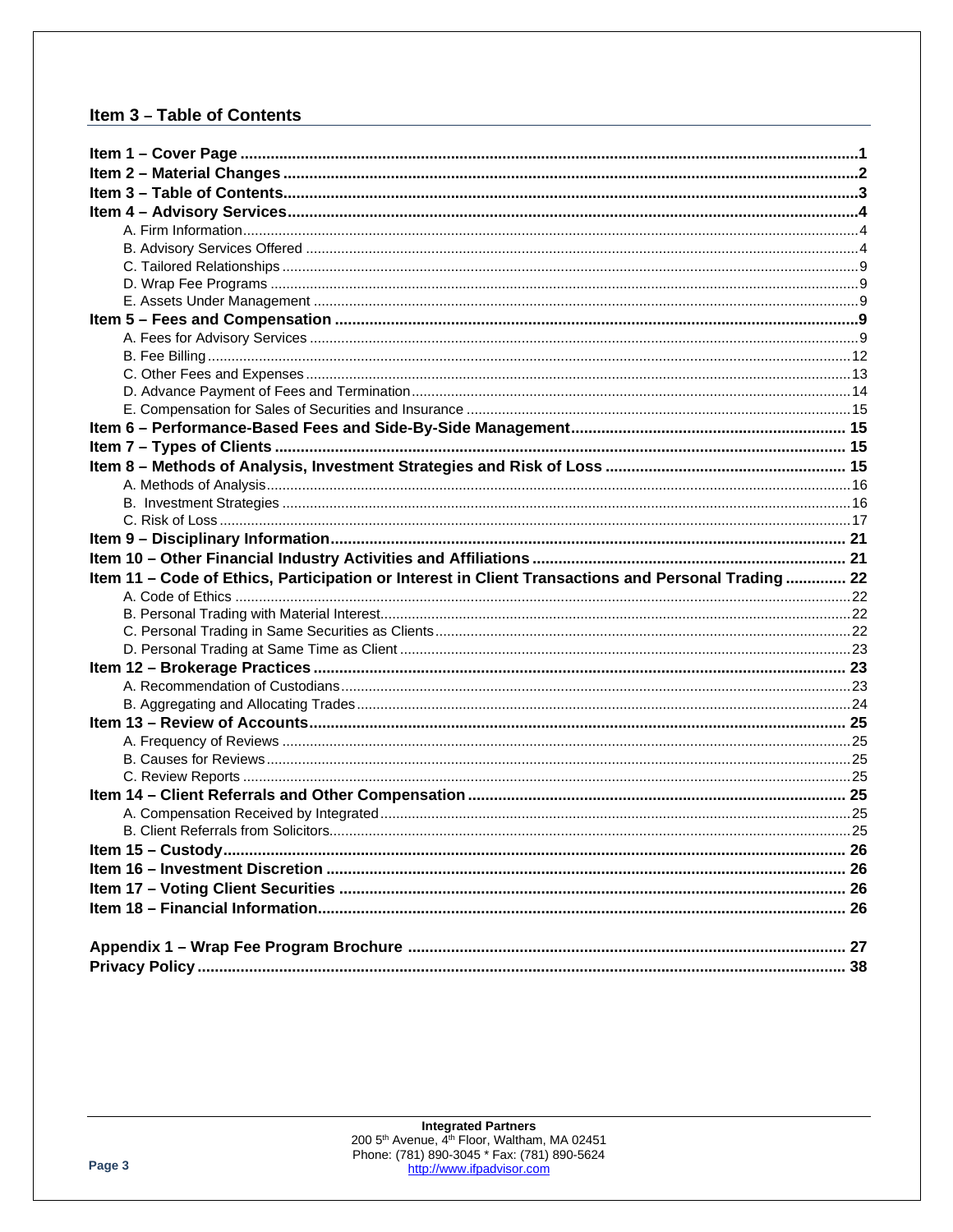### <span id="page-3-0"></span>**Item 4 – Advisory Services**

### <span id="page-3-1"></span>**A. Firm Information**

Integrated Wealth Concepts LLC (also d/b/a Integrated Financial Partners, Integrated Partners and herein "Integrated" or the "Advisor") is a registered investment advisor with the U.S. Securities and Exchange Commission ("SEC"). Integrated is organized as a Limited Liability Company ("LLC") under the laws of the Commonwealth of Massachusetts. Integrated was founded in July 2016 and is owned and operated by Paul Saganey (equity holder) and John G. Cataldo (President and Chief Compliance Officer).

Our firm offers services through our network of investment advisor representatives ("Advisor Representatives" or "IARs"). IARs may have their own legal business entities whose trade names and logos are used for marketing purposes and may appear on marketing materials or client statements. These business names have been adopted by Integrated as d/b/a names under which we provide advisory services. The Client should understand that the businesses are legal entities of the IAR and not of Integrated. The IARs are under the supervision of our firm, and the advisory services of the IAR are provided through Integrated. Integrated provides notice of all of its d/b/a names online at the SEC's Investment Adviser Public Disclosure website at [www.adviserinfo.sec.gov](http://www.adviserinfo.sec.gov/) by searching with our firm name or our CRD# 284656. When using d/b/a names, Integrated may not always provide reference to the legal name of the company, Integrated Wealth Concepts. Regardless, when used to refer to the company, the use of a d/b/a name is intended as a pseudonym for our legal company name of Integrated Wealth Concepts. This Disclosure Brochure provides information regarding the qualifications, business practices, and the advisory services provided by Integrated.

The Advisor serves as a fiduciary to Clients, as defined under applicable laws and regulations. As a fiduciary, the Advisor upholds a duty of loyalty, fairness and good faith towards each Client and seeks to mitigate potential conflicts of interest. Our fiduciary commitment is further described in our Code of Ethics. For more information regarding our Code of Ethics, please see "Item 11 – Code of Ethics, Participation or Interest in Client Transactions and Personal Trading."

### <span id="page-3-2"></span>**B. Advisory Services Offered**

Integrated offers investment advisory services to individuals, high net worth individuals, families, trusts, estates, businesses and retirement plans (each referred to as a "Client"). These services generally fall into four categories – Investment Management Services, Financial Planning and Consulting Services, Family Office Services and Retirement Plan Advisory Services.

### Investment Management Services

Integrated provides customized wealth management solutions for its Clients. This is achieved through continuous personal Client contact and interaction while providing discretionary investment management and related advisory services. Integrated works with each Client to identify their investment goals and objectives as well as risk tolerance and financial situation in order to create an investment strategy. Integrated will implement the investment strategy with its internal management and/or the use of unaffiliated money managers or investment platforms (as described below).

Integrated's services are provided through independent financial advisors. This means that Integrated's financial advisors are free to implement investment strategies and plans on their own accord. This is distinguished from some other registered investment advisors that mandate that clients invest only in company-sponsored investment programs. Integrated believes strongly in the flexibility it provides to its independent financial advisors. To the extent that independent financial advisors employ Integrated-sponsored investment programs in client accounts, it is because the independent financial advisor deems the investment program to be suitable for the client and not because of any requirement to do so from Integrated.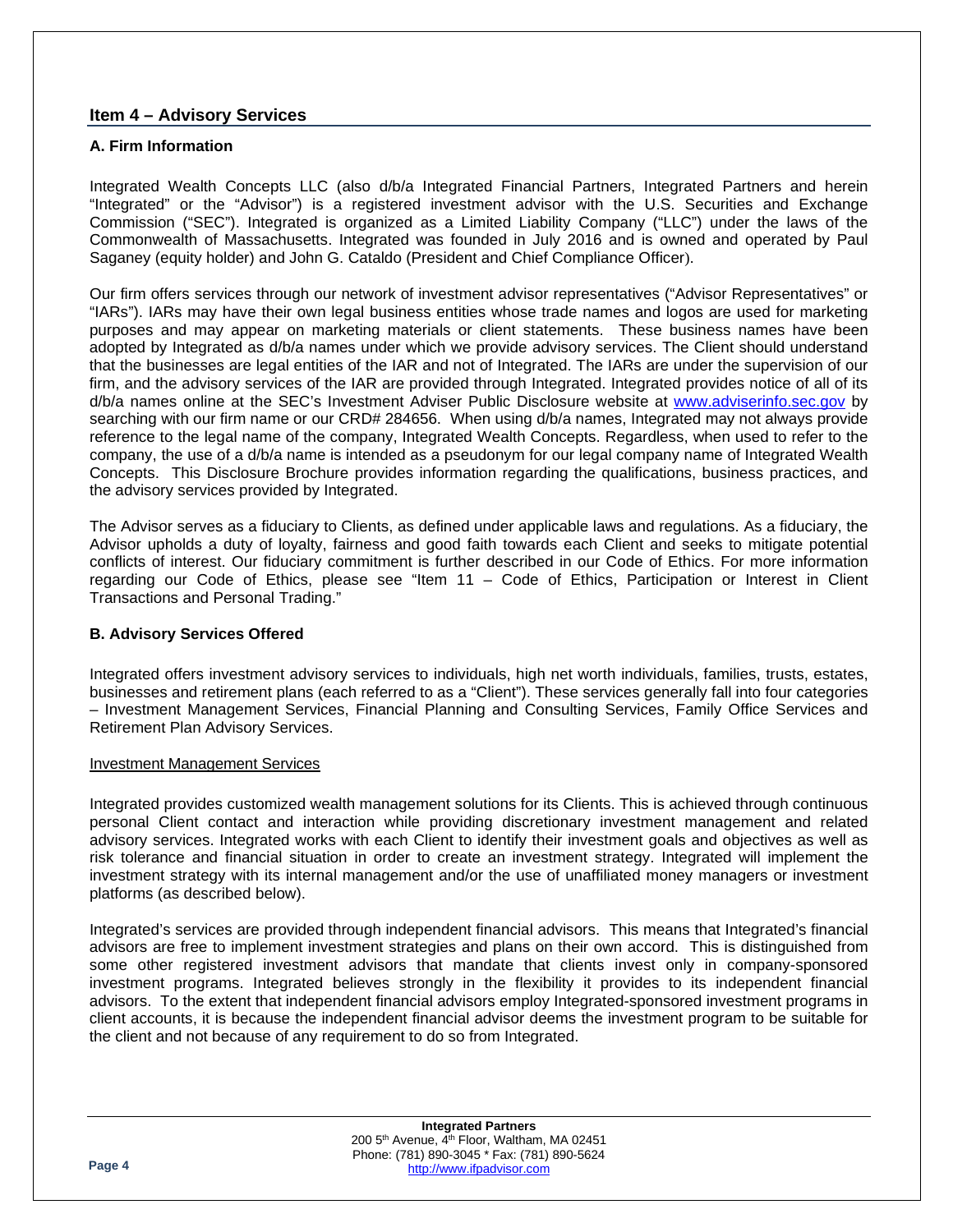Integrated provides investment advisory services and portfolio management services. It does not provide securities custodial services. At no time will Integrated accept or maintain custody of a Client's funds or securities, except for authorized deduction of the Advisor's fees or as a result of a client's implementation of a standing letter of authorization. All Client assets will be managed within their designated account[s] at the Custodian, pursuant to the Client investment advisory agreement. Please see Item 12 – Brokerage Practices.

It is important to note that none of the advisory services described herein are intended as, or meant to be a substitute for, legal, accounting, actuarial, or tax advice. Clients should coordinate and discuss the impact of the financial advice they receive from the Advisor with their attorney, accountant, and other professionals. Neither Integrated nor its financial advisors (unless they have the appropriate independent qualifications) are qualified to provide legal or accounting advice, and do not claim to tender such advice.

Below is a description of the various investment management services provided by the Advisor.

### *Internal Investment Management*

Integrated customizes its investment management services for its Clients. Portfolios are primarily constructed using mutual funds, exchange-traded funds ("ETFs"), individual stocks and fixed income securities. The Advisor may also utilize other types of investments, as appropriate, to meet the needs of each particular Client.

Integrated generally employs a long-term investment approach for Clients, but may buy, sell or re-allocate positions that have been held less than one year to meet the objectives of the Client or due to market conditions. Integrated will construct, implement and monitor the portfolio to ensure it meets the goals, objectives, circumstances, and risk tolerance agreed to by the Client. Each Client will have the opportunity to place reasonable restrictions on the types of investments to be held in their respective portfolio, subject to acceptance by the Advisor.

The specific advisory program selected by the Client will cost the client more or less than purchasing program services separately. Factors that bear upon the cost of a particular advisory program in relation to the cost of the same services purchased separately include, but may not be limited to, the type and size of the account, the historical or expected size or number of trades for the account, the types of securities and strategies involved, and the number and range of supplementary advisory and client-related services provided to the account.

Integrated may recommend, on occasion, redistributing investment allocations to diversify the portfolio. Integrated may recommend specific positions to increase sector or asset class weightings. The Advisor may recommend employing cash positions as a possible hedge against market movement. Integrated may recommend selling positions for reasons that include, but are not limited to, harvesting capital gains or losses, business or sector risk exposure to a specific security or class of securities, overvaluation or overweighting of the position[s] in the portfolio, change in risk tolerance of Client, generating cash to meet Client needs, or any risk deemed unacceptable for the Client's risk tolerance.

*The following paragraphs contain important conflicts of interest to consider.* With respect to certain types of accounts, Clients do not pay any transaction charges (i.e. a SWM II account on LPL's custodial platform). Clients should be aware that Integrated pays transaction charges to its custodians for those transactions in those accounts. The transaction charges paid by Integrated vary based on the type of transaction (e.g., mutual fund, equity or ETF) and for mutual funds based potentially on whether or not the mutual fund pays 12b-1fees (fees paid by the mutual fund to distributors of the funds to cover the cost of distribution and/or shareholder services) and/or recordkeeping fees to the custodian. While Integrated does not participate in these fees, clients should understand that the cost to Integrated of transaction charges may be a factor that Integrated considers when deciding which securities to select and how frequently to place transactions in these accounts.

In many instances, custodians make available mutual funds that offer various classes of shares, including shares designated as Class A Shares and shares designed for advisory programs, which can be titled, for example, as "Class I," "institutional," "investor," "retail," "service," "administrative" or "platform" share classes ("Platform Shares"). The Platform Share class offered for a particular mutual fund on the custodial platform in many cases will not be the least expensive share class that the mutual fund makes available, and was selected by the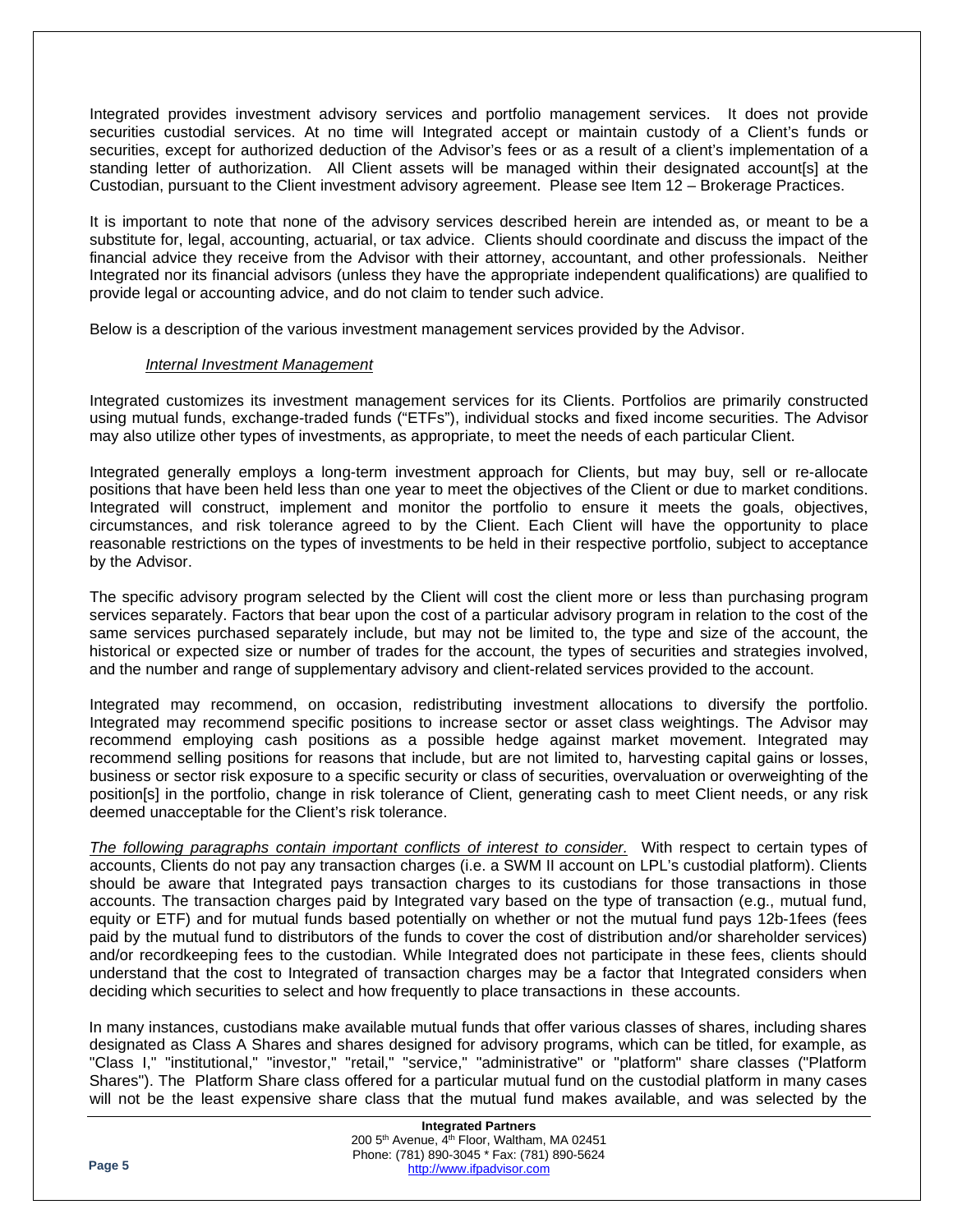custodian in certain cases because the share class pays the custodian compensation for the administrative and recordkeeping services it provides to the mutual fund. Client should understand that another financial services firm may offer the same mutual fund at a lower overall cost to the investor than is available through the custodial platform. In other instances, a mutual fund may offer only Class A Shares, but another similar mutual fund may be available that offers Platform Shares. Class A Shares typically pay the custodian a 12b-1fee for providing shareholder services, distribution, and marketing expenses ("brokerage-related services") to the mutual funds. Platform Shares generally are not subject to 12b-1fees. As a result of the different expenses of the mutual fund share classes, it is generally more expensive for a client to own Class A Shares than Platform Shares. An investor in Platform Shares will pay lower fees over time, and keep more of his or her investment returns than an investor who holds Class A Shares of the same fund.

Integrated has a financial incentive to recommend Class A Shares in cases where both Class A and Platform Shares are available. This is a conflict of interest which might incline Integrated, consciously or unconsciously, to render advice that is not disinterested. Although the client will not be charged a transaction charge for transactions, Integrated pays its custodians a per transaction charge for mutual fund purchases and sales in the account. Integrated generally does not pay transaction charges for Class A Share mutual fund transactions accounts, but generally does pay transaction charges for Platform Share mutual fund transactions. The cost to Integrated of transaction charges generally may be a factor Advisor considers when deciding which securities to select and whether to place transactions in the account.

The lack of transaction charges to Integrated for Class A Share purchases and sales, together with the fact that Platform Shares generally are less expensive for a client to own, presents a significant conflict of interest between Integrated and the Client. In short, it costs Integrated less to recommend and select Class A share mutual funds than Platform shares, but Platform shares will generally outperform Class A mutual fund shares based on internal cost structure alone. Clients should understand this conflict and consider the additional indirect expenses borne as a result of the mutual fund fees when negotiating and discussing with your Advisor the advisory fee for management of an account.

### *Solicitor Based Third Party Asset Manager Programs*

For approriate clients, Integrated recommends that all or a portion of a Client's portfolio be implemented by utilizing one or more unaffiliated money managers or investment platforms (herein the "Third Party Asset Managers" or "TPAMs"). The Client will be required to enter into one or more separate agreements with the TPAM[s] that provide for discretionary management by the TPAM of the investment platform.

Integrated serves as both a solicitor of accounts to the TPAM and as the Client's primary advisor and relationship manager and will oversee the account to ensure the TPAM are managing consistent with the selected investment strategy or strategies. However, the TPAM will assume discretionary authority for the day-to-day investment management of those assets placed in their control. Integrated will assist and advise the Client in establishing investment objectives for their account, the selection of the TPAM, and defining any restrictions on the account.

TPAM services generally begin with the financial advisor obtaining the necessary financial data from the Client to assist with setting an appropriate investment objective, determining the suitability of the program and in opening an account with the TPAM. Depending on the program, the financial advisor may also assist the client with selecting a model portfolio of securities designed and managed by either the TPAM or a selected portfolio management firm available through the TPAM responsible for providing discretionary asset management services. The TPAM or other third-party investment advisor is granted authority in its client agreement to purchase and sell securities on a discretionary or non-discretionary basis pursuant to investment objective chosen by the Client. In doing so, the TPAM or other third-party investment advisor typically constructs various model investment portfolios that are managed according to specific investment strategies associated with the respective models, and that are not generally customized for individual Clients (subject to the client's ability to request reasonable investment restrictions on investing in securities or other special accommodations that may be made). In addition to portfolio management services, the TPAM sponsor will also generally arrange for custody of client assets, trade execution, cashiering services, and such other services as outlined in their separate client agreement and Brochure.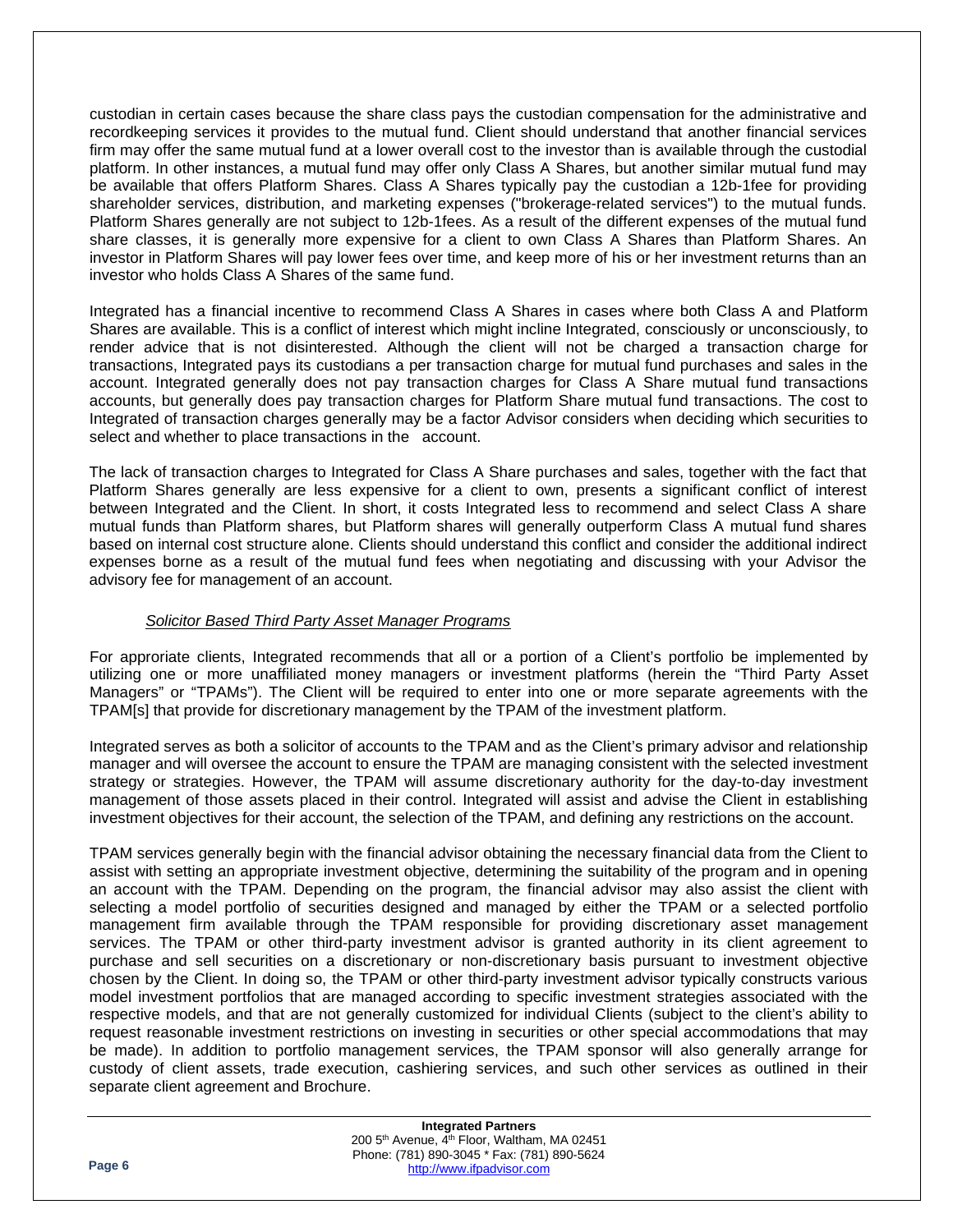Prior to entering into an agreement with a TPAM, the Client will be provided with each TPAM's Form ADV Part 2A – Disclosure Brochure as well as a disclosure statement that defines the relationship between Integrated and the TPAM. Integrated does not receive any compensation from these TPAMs or Investment Platforms, other than Integrated's investment advisory fee (described in "Item 5 – Fees and Compensation") which is set forth in the Client's investment monitoring agreement with Integrated.

*The following paragraph contains important conflicts of interest to consider.* Assets managed by a TPAM are not considered assets under management of Integrated. Many investment advisory firms are measured, in part, by the amount assets under management as reported in this Brochure. The fact that Integrated cannot count assets advised in a TPAM program as its assets under management creates a conflict of interest inasmuch as it acts as a barrier to recommending TPAM programs. The effect of this conflict is mitigated by the independence of Integrated's financial advisors, who are not required to have client account recommendations approved by Integrated.

### *Sub-Adviser Based Third Party Asset Management Programs*

Integrated can enter into sub-advisory relationships in which it contracts with a TPAM to provide investment management services to a client account. Integrated and the Sub-Adviser are jointly responsible for the ongoing management of the account. Your Advisor is responsible for assisting you with completing the investor profile questionnaire or any account opening documentation. While each TPAM may have a different name for their questionnaire, your responses will assist your Advisor with understanding your investment objectives, financial situation, risk tolerance, investment time horizon and other personal information. Based on the answers that you provide to your Advisor, he or she will assist you in determining which TPAM model or portfolio strategy is appropriate for you. As part of establishing a new account, you will receive both our disclosure brochure as well as the TPAM's disclosure brochure.

Since each TPAM is uniquely structured with different investment products, please ensure that you carefully review all documents provided to you on behalf of the TPAM. These include, but are not limited to:

- The TPAM's Form ADV Part 2A or Disclosure Brochure for specific program descriptions.
- The TPAM's Client Agreement as well as any other agreement entered into regarding a TPMM Program, for specific contractual terms (including fees, billing methods, administrative and other fees, etc.).
- Any additional disclosure or offering documents provided by the TPAM in connection with investment products.

Certain of Integrated's sub-advisory relationships are conducted under its Destination Portfolios® wrap fee program. Integrated's Wrap Fee Program Brochure is included as Appendix 1 to this Disclosure Brochure solely to discuss the fees and potential conflicts associated with a bundled fee.

*The following paragraph contains important conflicts of interest to consider.* Assets managed in a sub-advised account program are counted as assets under management of Integrated and the sub-adviser. Many investment advisory firms are measured, in part, by the amount assets under management as reported in this Brochure. In a sub-advised investment program, both the sub-adviser and Integrated are responsible for the management of the invested assets, though in practice, investment management is vested almost entirely in the sub-adviser. This increases Integrated's risk of client complaints stemming from account management by the sub-adviser and prompts Integrated to engage in time consuming and costly oversight of sub-advisory relationships. This risk results in a conflict of interest inasmuch as it deters Integrated from employing sub-advisors. The effect of this conflict of interest is mitigated by the independence of Integrated's Chief Investment Officer, who determines the necessity of sub-advisory relationships without regard to the cost or oversight considerations.

### Financial Planning and Consulting Services

Integrated provides a variety of financial planning and consulting services to individuals and families, pursuant to a written financial planning and consulting agreement. Services are offered in several areas of a Client's financial situation, depending on their goals, objectives and financial situation. Financial planning is a separate service

| <b>Integrated Partners</b> |                                                                      |  |
|----------------------------|----------------------------------------------------------------------|--|
| Page 7                     | 200 5 <sup>th</sup> Avenue, 4 <sup>th</sup> Floor, Waltham, MA 02451 |  |
|                            | Phone: (781) 890-3045 * Fax: (781) 890-5624                          |  |
|                            | http://www.ifpadvisor.com                                            |  |
|                            |                                                                      |  |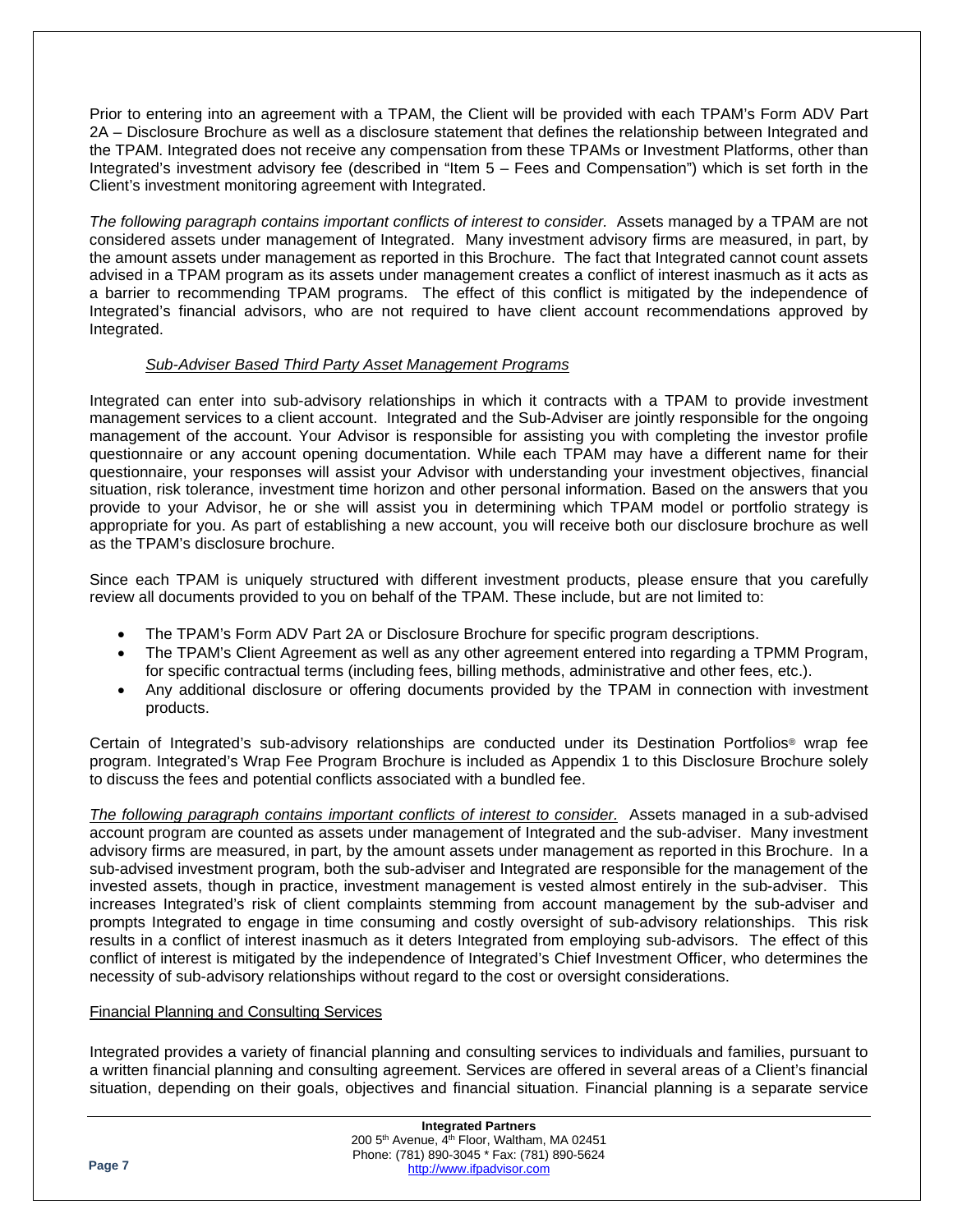from the Advisor's investment management services. Clients have full discretion as to how they choose to implement the recommendations discussed in the financial plan.

Financial planning and consulting services will usually include general recommendations for a course of activity or specific actions to be taken by the Client. For example, recommendations may be made that the Client start or revise their investment programs, commence or alter retirement savings, establish education savings and/or charitable giving programs. Integrated may also refer Clients to an accountant, attorney or other specialist as appropriate for their unique situation. For certain financial planning engagements, the Advisor will provide a written summary of Client's financial situation, observations, and recommendations. For consulting or ad-hoc engagements, the Advisor may not provide a written summary. Plans or consultations are typically completed within six months of contract date, assuming all information and documents requested are provided promptly.

*The following paragraph contains important conflicts of interest to consider.* Financial planning recommendations may pose a conflict between the interests of the Advisor and the interests of the Client. For example, a recommendation to engage the Advisor for investment management services or to increase the level of investment assets with the Advisor would pose a conflict, as it would increase the advisory fees paid to the Advisor. The effect of this conflict is mitigated by the independence of Integrated's clients. Clients are not required to use Integrated or any of its financial advisors for investment services incorporated into a financial plan or consulting engagement. An additional agreement will be required if the client chooses to utilize the representative for further investment management services. Financial planning services may be included in an overall wealth management engagement or provided as a separate service, pursuant to the terms of the agreement with the Client.

### Family Office Services

Integrated offers family office services to high-net worth and business owner clients. The services are tailored to the needs and complexities of the client pursuant to a written agreement. These services may include:

- Financial Planning Services;
- Business Planning;
- Wealth Management and Reporting;
- Legacy Planning;
- Trust Services;
- Lifestyle Management;
- Philanthropy; and
- Governance.

### Retirement Plan Advisory Services

Integrated provides plan advisory services to company retirement plans (each a "Plan") and the sponsor of the Plan (herein the "Plan Sponsor"). Services are tailored to the size and complexity of the Plan and the needs of the Plan Sponsor and/or the participants in the Plan (each a "Plan Participant"), pursuant to the terms of the retirement plan advisory agreement. These services may include:

- Participant Enrollment and Education Tracking
- Investment Policy Statement ("IPS") Design and Monitoring
- Investment Management Services (Discretionary or Non-discretionary)
- Performance Reporting
- Ongoing Investment Recommendation and Assistance
- ERISA 404(c) Assistance
- Vendor Analysis and Benchmarking

Integrated may provide retirement plan advisory services on behalf of the Plan and Plan Sponsor on either a non-discretionary (under ERISA Section 3(21)) or a discretionary basis (under ERISA Section 3(38)). Further, the Advisor may also be engaged to provide investment management for the accounts of the Plan Participants.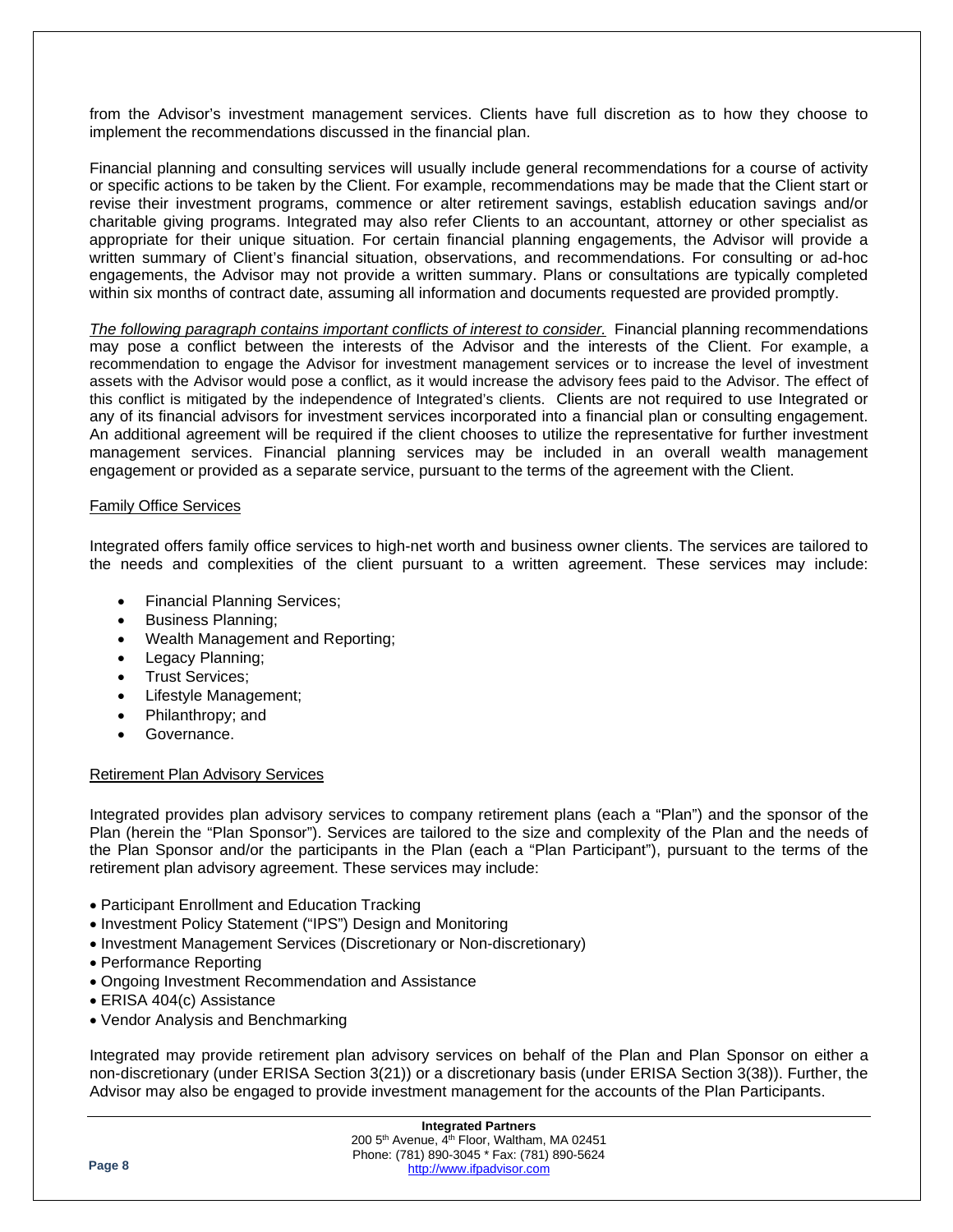### Client Role and Obligations Relative to Integrated's Advisory Services

Integrated relies on forthright communication from its clients in order to provide them with investment services. It is imperative that clients be direct, honest and fulsome with their investment criteria, investment knowledge, holdings, goals, time horizon and other important factors. Clients are obliged to report changes in their financial situation, including the factors enumerated above, as soon as possible.

### <span id="page-8-0"></span>**C. Tailored Relationships**

Integrated makes available through its financial advisors, advisory services to meet most individual Client needs and objectives. It is the role of the financial advisor to meet with Clients and determine which option(s) are most suitable in assisting the Clients with meeting their investment needs. Certain programs available through Integrated may be utilized by multiple Clients that have similar time horizons, needs and objectives. Integrated offers Clients the ability to place restrictions on their advisory account(s). In general, the restrictions may include security type, specific securities, and cash balance requirement. Under certain situations a restriction may prevent Integrated from providing investment choices to meet a client's needs. In the event a restriction does impair Integrated's ability to manage a portfolio effectively the client engagement may be terminated under the terms of the contract.

### <span id="page-8-1"></span>**D. Wrap Fee Programs**

For some Clients, Integrated may include the securities transaction fees together with investment advisory fees to provide the Client with a single, bundled fee structure. This combination of fees is typically referred to as a "Wrap Fee Program." Integrated sponsors and is the investment manager of a wrap fee program called the Destination Portfolios®. Additionally, Integrated is a sponsor of wrap fee programs developed and sponsored by its Custodians. Integrated's Wrap Fee Program Brochure is included as Appendix 1 to this Disclosure Brochure solely to discuss the fees and potential conflicts associated with a bundled fee, the Destination Portfolios<sup>®</sup> and the custodial wrap fee programs.

### <span id="page-8-2"></span>**E. Assets Under Management**

As of December 31, 2021, Integrated manages approximately \$7,826,000,000 in assets, all of which are advised on a discretionary basis. Clients may request more current information at any time by contacting the Advisor. The Advisor endeavors to update its assets under management in this Brochure on a routine basis, generally 2 times per year.

### <span id="page-8-3"></span>**Item 5 – Fees and Compensation**

The following paragraphs detail the fee structure and compensation methodology for services provided by the Advisor. Each Client shall sign one or more agreements that detail the responsibilities of Integrated and the Client.

### <span id="page-8-4"></span>**A. Fees for Advisory Services**

### Investment Advisory Services

Asset based investment advisory fees are paid in advance or arrears, typically on a quarterly basis. Whether the fees are paid in advance or arrears depends on the agreement between the client and the advisor, subject to the Custodian's limitations and/or the terms of the investment advisory agreement. Asset based investment advisory fees are charged at an annual rate ranging from 0.50% to 2.25% depending on several factors, including the overall the size of the relationship, the inclusion/exclusion of transaction fees and/or the complexity of the services to be provided. Fees are typically based on the fair market value of portfolio assets under management in the Account[s] through the calculation period (average daily balance) or upon the end of the calculation period (end of period balance), but may at times be offered as a fixed quarterly fee.

|        | <b>Integrated Partners</b>                                           |  |
|--------|----------------------------------------------------------------------|--|
| Page 9 | 200 5 <sup>th</sup> Avenue, 4 <sup>th</sup> Floor, Waltham, MA 02451 |  |
|        | Phone: (781) 890-3045 * Fax: (781) 890-5624                          |  |
|        | http://www.ifpadvisor.com                                            |  |
|        |                                                                      |  |
|        |                                                                      |  |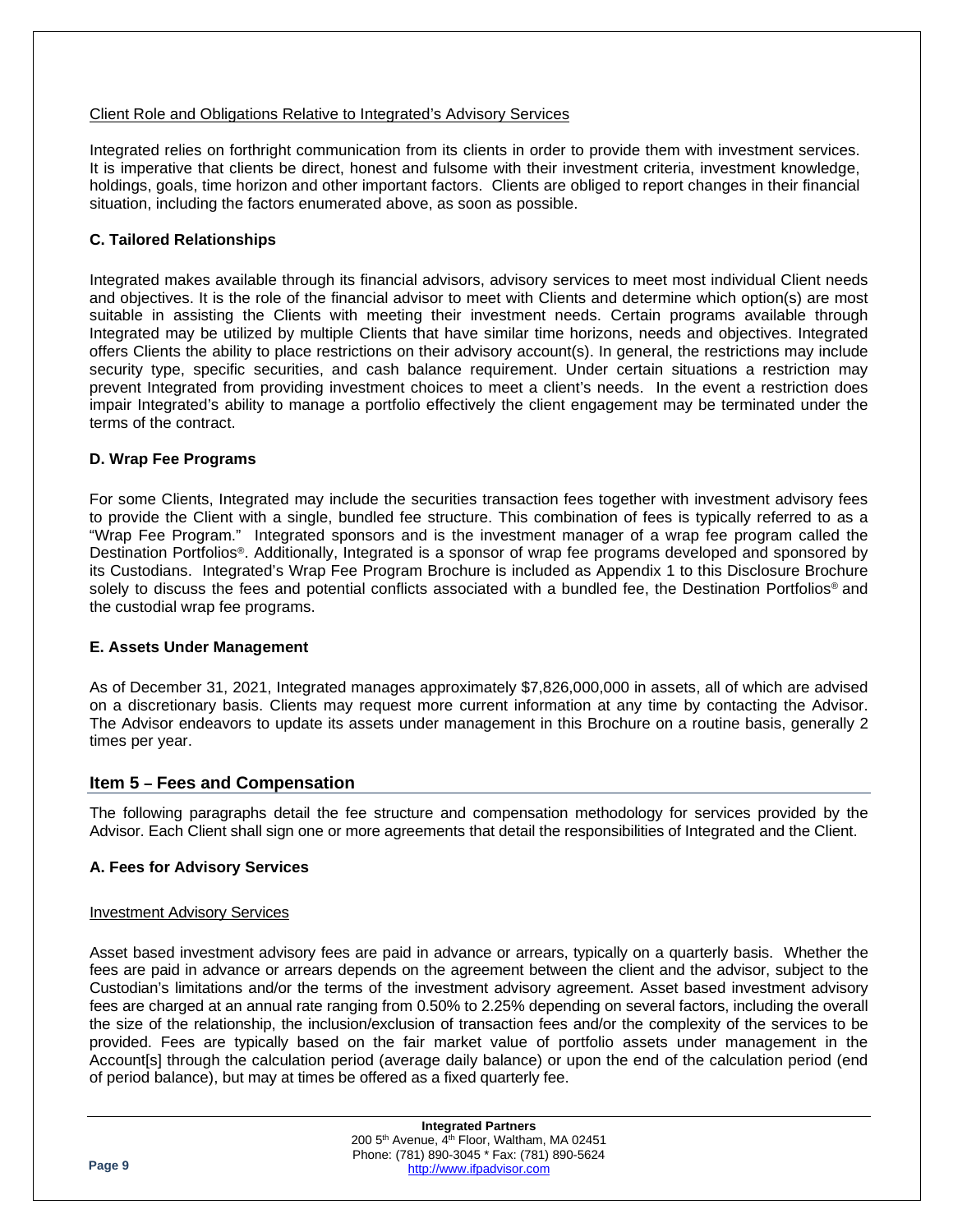The fee is negotiated between the client and the advisor. Integrated does not maintain a static fee schedule – meaning that all advisory fees are customized to the individual needs of the client and the advisor. Some of Integrated's advisors may adhere to a static fee schedule for their own clients within the Company's stated asset based advisory fee range. The asset-based investment advisory fee in the first quarter of service is prorated from the inception date of the Client's account[s] to the end of the first quarter. The Client's fees will take into consideration the aggregate assets under management with the Advisor. All securities held in accounts managed by Integrated will be independently valued by the Custodian (as discussed in Item 12). Integrated will not have the authority or responsibility to value portfolio securities.

Clients may make additions to and withdrawals from their accounts at any time, subject to Integrated's right to terminate an account. Additions may be in cash or securities provided that Integrated reserves the right to liquidate any transferred securities or decline to accept particular securities into a Client's accounts. Clients may withdraw account assets on notice to Integrated, subject to the usual and customary securities settlement procedures. However, Integrated designs its portfolios as long-term investments and the withdrawal of assets may impair the achievement of a Client's investment objectives. Integrated may consult with its Clients about the options and ramifications of transferring securities. However, Clients are advised that when transferred securities are liquidated, they are subject to transaction fees, fees assessed at the mutual fund level (i.e. contingent deferred sales charge) and/or tax ramifications.

Integrated's fees are exclusive of brokerage commissions, transaction fees, markups, markdowns, and other related costs and expenses which shall be incurred by the client. Clients will incur certain charges imposed by custodians, brokers, and other third parties such as fees charged by managers, custodial fees, deferred sales charges, odd-lot differentials, transfer taxes, wire transfer and electronic fund fees, and other fees and taxes on brokerage accounts and securities transactions. Mutual funds and exchange traded funds also charge internal management fees, which are disclosed in a fund's prospectus. Such charges, fees and commissions are exclusive of and in addition to Integrated's fees. Integrated does not receive any part of these fees.

### Third Party Asset Manager Services

For Client accounts implemented through a TPAM, the Client's overall fees will often include Integrated's assetbased investment advisory fee (as noted above) plus advisory fees and/or platform fees charged by the TPAM, as applicable. The TPAM assumes responsibility for calculating the Client's fees and deducts all fees from the Client's accounts. In such instances, Integrated will not charge its fee separately on those assets. The TPAM will deduct its advisory fees and/or platform fees and Integrated's asset-based investment advisory fee on an arrears or advance basis, depending on the billing practices of the TPAM.

There are other fees and charges imposed by third parties that apply to investments in accounts managed by a TPAM. Some of these fees and charges are described below and should be outlined in the TPAM's Brochure. The client will be charged commissions, markups, markdowns, or transaction charges by the broker-dealer who executes transactions in the account. There also are custodial related fees imposed by the custodian of assets for the program account. These additional fees and charges will be set out in the TPAM's Brochure and the agreements executed by the client at the time the account is opened.

There are other fees and charges imposed by third parties that apply to investments in TPAM-managed accounts. Some of these fees and charges are described below and should be outlined in the TPAM's Brochure. The client will be charged commissions, markups, markdowns, or transaction charges by the broker-dealer who executes transactions in the account. There also are custodial-related fees imposed by the custodian of assets for the program account. These additional fees and charges will be set out in the TPAM's Brochure and the agreements executed by the client at the time the account is opened.

If assets are invested in mutual funds, ETFs or other pooled funds, there are two layers of advisory fees and expenses for those assets. Client will pay an advisory fee to the fund manager and other expenses as a shareholder of the fund. The client will also pay the TPAM advisory fee with respect to those assets. The mutual funds and ETFs available in the programs often may be purchased directly. Therefore, clients will avoid the second layer of fees by not using the advisory services of the TPAM and by making their own decisions regarding the investment.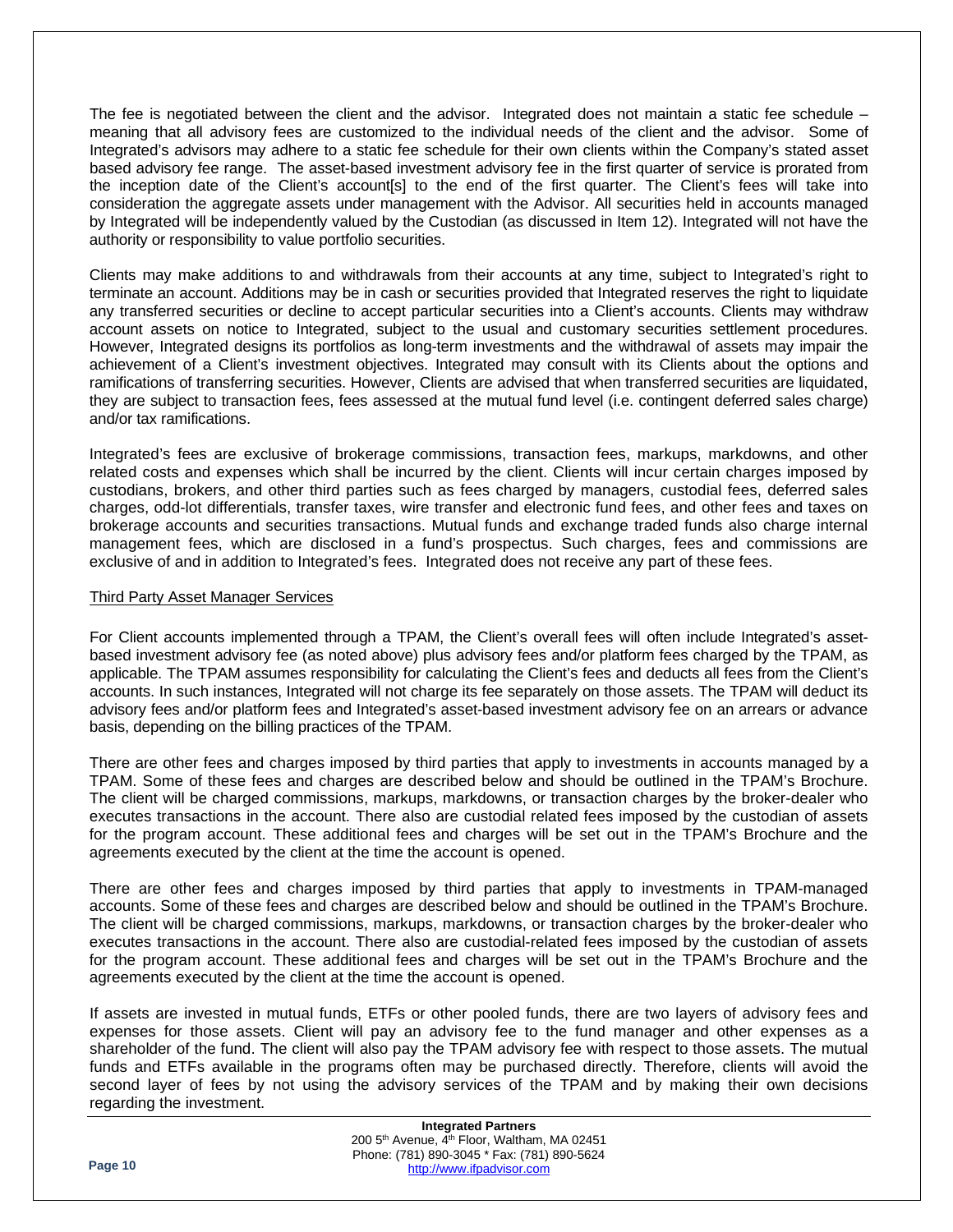A mutual fund in a TPAM managed account may pay an asset-based sales charge or service fee (e.g., 12b-1 fee) that is paid to the broker-dealer on the account. Integrated and its financial advisors are not paid these fees.

If client transfers into a TPAM-managed account a previously purchased mutual fund, and there is an applicable contingent deferred sales charge on the fund, client will pay that charge when the mutual fund is sold. If the account is invested in a mutual fund that charges a fee where a redemption is made within a specific time period after the investment, the client will be charged the redemption fee. If a mutual fund has a frequent trading policy, the policy can limit a client's transactions in shares of the fund (e.g., for rebalancing, liquidations, deposits, or tax harvesting).

If client holds a UIT in a TPAM-managed account, UIT sponsors charge creation and development fees or similar fees.

If the TPAM-managed account is invested in a wrap fee program, clients should understand that the wrap fee may cost the client more than purchasing the program services separately. Factors that bear upon the cost of the account in relation to the cost of the same services purchased separately include the:

- type and size of the account;
- types of securities in the account:
- historical and or expected size or number of trades for the account; and
- number and range of supplementary advisory and client-related services provided to the client.

The investment products and services available to be purchased in the TPAM's program can be purchased by clients outside of the TPAM's program through Integrated or through broker-dealers or other registered investment advisers not affiliated Integrated or the TPAM.

Clients should be aware that securities transferred into an account may have been subject to a commission or sales load when the security was originally purchased. After transfer into an advisory account, client should understand that an advisory fee will be charged based on the total assets in the account, including the transferred security. When transferring securities into an account, client should consider and speak to the financial advisor about whether:

- a commission was previously paid on the security;
- the client wishes for the security to be managed as part of the account and be subject to an advisory fee; or
- the client wishes to hold the security in a brokerage account that is not managed and not subject to an advisory fee.

### Family Office Services

Family office services clients will enter into a fixed fee engagement billed monthly or annually depending on the arrangement between the Advisor and the Client. Fees are determined in considering the nature and complexity of the services to be provided.

The Advisor's fee is exclusive of, and in addition to, brokerage fees, transaction fees, and other related costs and expenses, which may be incurred by the Client. However, the Advisor shall not receive any portion of these commissions, fees, and costs.

Asset based investment advisory fees may be a component of the family office services. These services are provided as described in Item 5, Investment Advisory Services discussed above.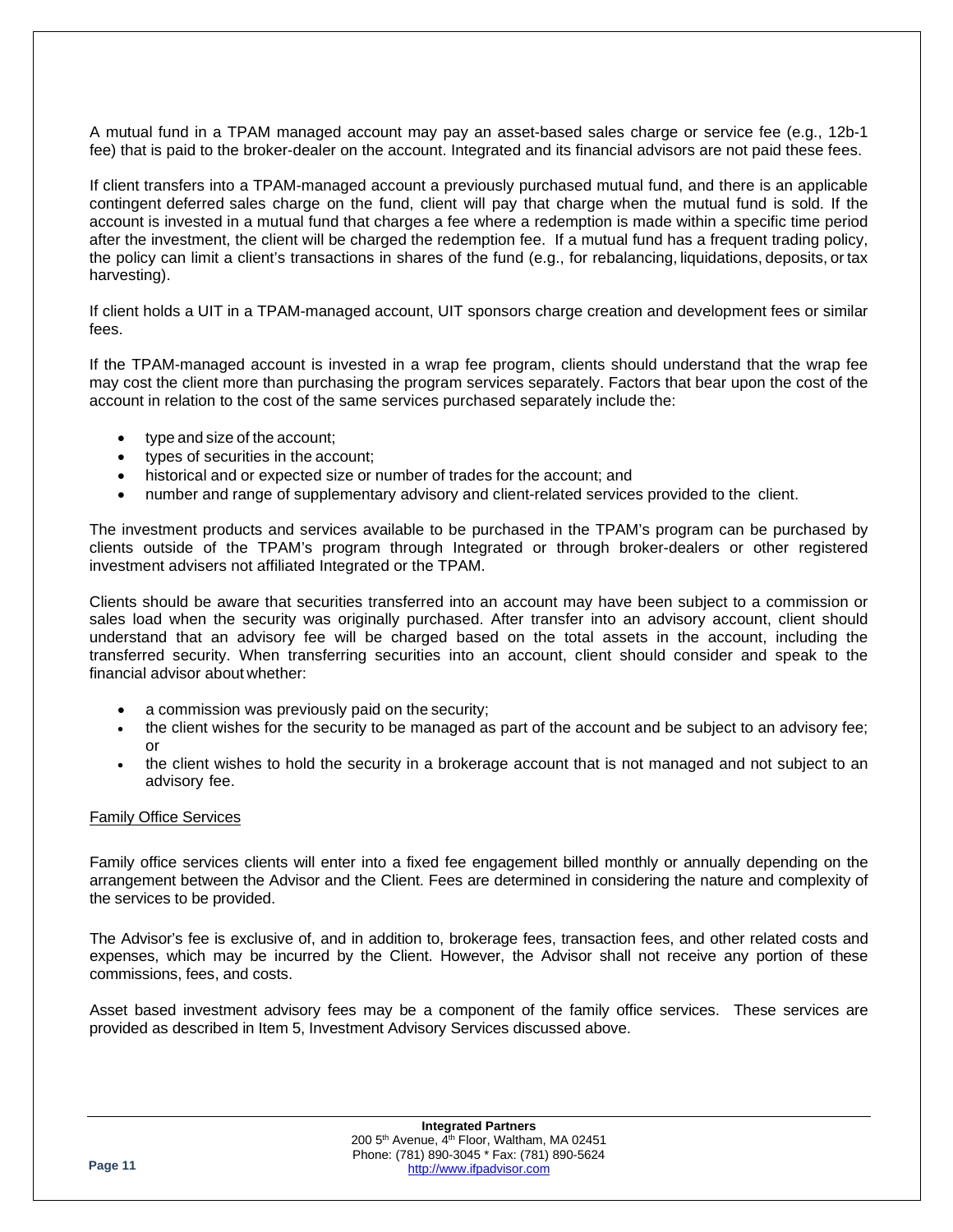### Financial Planning Services

Integrated offers financial planning services on either an hourly basis or as a fixed engagement fee. Hourly engagements are billed at a rate of up to \$500 per hour. Fixed fee engagements are negotiated based on the expected number of hours to complete the engagement at the negotiated hourly rate. Fees may be negotiable at the sole discretion of the Advisor, depending on the nature and complexity of services to be provided. An estimate for total hours and/or costs will be provided to the Client prior to engaging for these services.

The Advisor's fee is exclusive of, and in addition to, brokerage fees, transaction fees, and other related costs and expenses, which may be incurred by the Client. However, the Advisor shall not receive any portion of these commissions, fees, and costs.

### Retirement Plan Advisory Services

Retirement plan advisory fees are paid quarterly, in advance or arrears in each calendar quarter, pursuant to the terms of the retirement plan advisory agreement and the billing practices of the account custodian. Fees are typically based on the fair market value of plan assets under management through the calculation period (average daily balance) or upon the end of the calculation period (end of period balance), but may at times be offered as a fixed quarterly fee. Fees are negotiable and depend on the size and complexity of the plan.

Retirement plan accounts custodied directly with a third party, such as a mutual fund company or insurance carrier shall be billed according to the billing practices of the third party as set forth in the third party's Brochure.

### <span id="page-11-0"></span>**B. Fee Billing**

### Investment Advisory Services

Investment advisory fees are calculated by Integrated or the Custodian and deducted from the Client's account[s]. The Client shall instruct the Custodian to automatically deduct the investment advisory fee from the Client's account[s] for each billing period and pay the investment advisory fee[s] to the Advisor. The amount due is calculated by applying the quartertly rate (annual rate divided by 4) to the total assets under management with Integrated at the end of the prior quarter. Clients will be provided with a statement, at least quarterly, from the Custodian reflecting deduction of the investment advisory fee. Clients provide written authorization permitting Integrated to be paid directly from their accounts held by the Custodian as part of the investment advisory agreement and separate account forms provided by the Custodian.

### Third Party Asset Managers

Client accounts implemented through TPAMs will be billed in accordance with the separate agreement[s] with the respective parties. These parties will typically add Integrated's investment advisory fee and deduct the overall fee from the Client's accounts.

### Financial Planning and Consulting Services

Financial planning fees are invoiced up to 50% upon execution of the financial planning agreement with the balance due upon completion of the engagement deliverable[s]. Certain Clients may have their planning fees included with their overall investment advisory fees. Consulting fees are charged on a monthly or quarterly basis.

### Family Office Services

Fee-based family office services are invoiced monthly or annually, as agreed to by the Advisor and the individual client.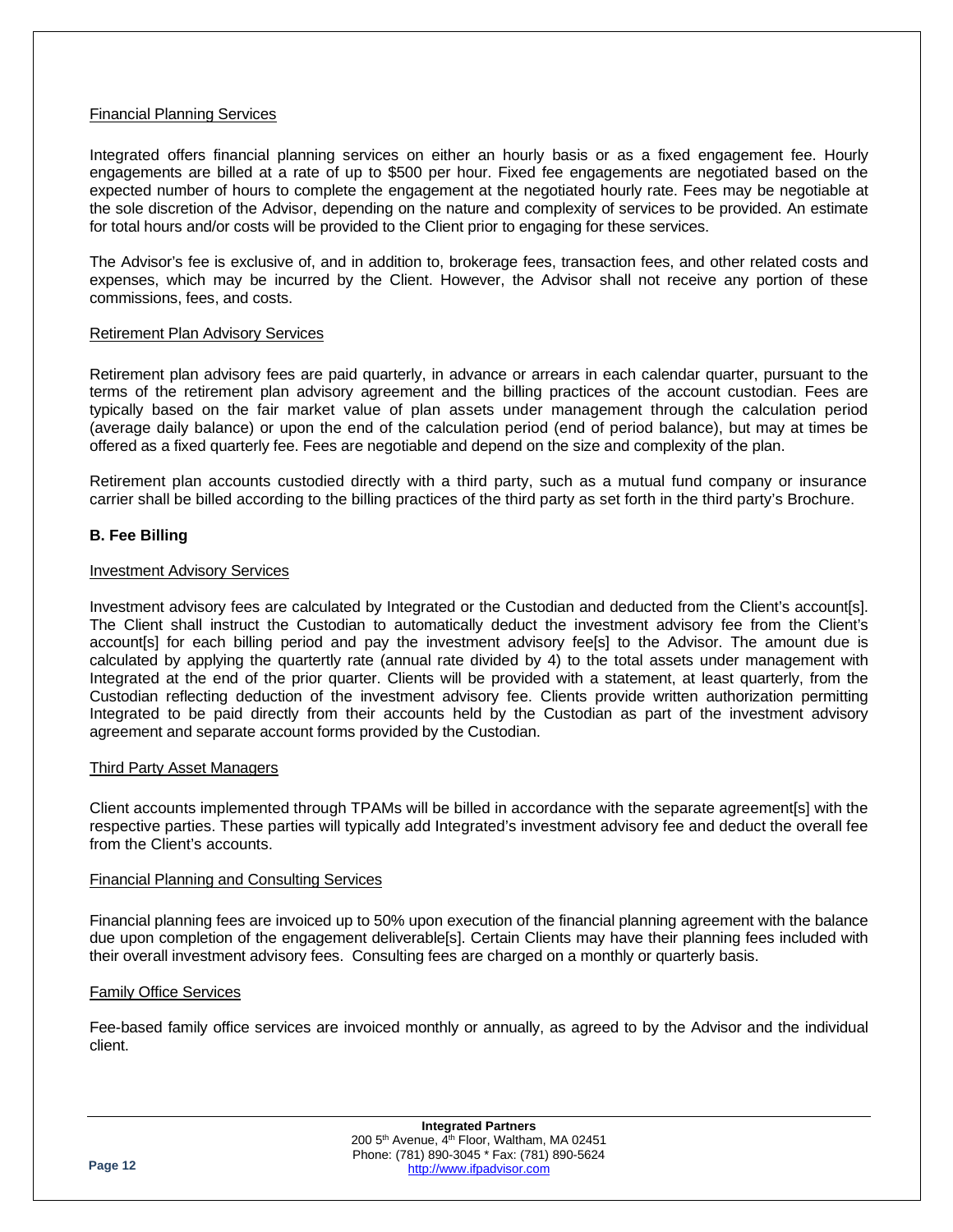### Retirement Plan Advisory Services

Fees may be directly invoiced to the Plan Sponsor or deducted from the assets of the Plan, depending on the terms of the retirement plan advisory agreement.

### <span id="page-12-0"></span>**C. Other Fees and Expenses**

Clients may incur certain fees or charges imposed by third parties, other than Integrated, in connection with investments made on behalf of the Client's accounts. Integrated may include securities transactions costs as part of its overall advisory fees. Please see Item 4.D. above as well as Appendix 1 – Wrap Fee Program Brochure. The inclusion of securities transaction fees into a single bundled fee may cost the Client more or less than if paid separately.

In addition, all fees paid to Integrated for investment advisory services are separate and distinct from the expenses charged by mutual funds and ETFs to their shareholders, if applicable. These fees and expenses are described in each fund's prospectus. These fees and expenses will generally be used to pay management fees for the funds, other fund expenses, account administration (e.g., custody, brokerage, and account reporting), and a possible distribution fee. The Client should review both the fees charged by the fund[s] and the fees charged by Integrated to fully understand the total fees to be paid.

In most cases, multiple share classes of the same mutual fund are available for purchase. Some share classes of a fund charge higher internal expenses, whereas other share classes of a fund charge lower internal expenses. Institutional and advisory share classes typically have lower expense ratios and are less costly for a client to hold than Class A shares and other share classes that may be eligible for purchase in an advisory account. Mutual funds that offer institutional share classes, advisory share classes, and other share classes with lower expense ratios are available to investors who meet specific eligibility requirements that are described in the mutual fund's prospectus or its statement of additional information. These eligibility requirements include, but may not be limited to, investments meeting certain minimum dollar amounts and accounts that the fund considers qualified fee-based programs. It is also possible that the lowest cost mutual fund share class for a particular fund may not be offered through Integrated's custodians or available for purchase within specific types of accounts. Clients should not assume that they will be invested in the share class with the lowest possible expense ratio or cost.

Integrated urges clients to discuss with their financial advisor whether lower-cost share classes are available and appropriate given their expected holding period, amount invested, trading frequency, the amount of the advisory fee charged, whether the client will pay transaction charges for fund purchases and sales, whether clients will pay higher internal fund expenses in lieu of transaction charges that could adversely affect long-term performance, and relevant tax considerations. An advisor may recommend, select, or continue to hold a fund share class that charges clients higher internal expenses than other available share classes for the same fund; however, to the extent that a lower cost share class is available through the custodian of the Client's account, Integrated will convert the holding to the lowest cost share class.

Some mutual funds are "no transaction-fee" ("NTF") funds that do not assess transaction charges. Most NTF funds have higher internal expenses than funds that do not participate in an NTF program. These higher internal fund expenses are assessed to investors who purchase or hold NTF funds. Depending upon the frequency of trading and hold periods, NTF funds may cost you more, or may cost Integrated or your financial advisor less, than mutual funds that assess transaction charges but have lower internal expenses. In addition, the higher internal expenses charged to clients who hold NTF funds will adversely affect the long-term performance of a client's account when compared to share classes of the same fund that assess lower internal expenses.

For those advisory programs that assess transaction charges to clients or to Integrated, a conflict of interest exists because Integrated has a financial incentive to recommend or select NTF funds that do not assess transaction charges but cost you more in internal expenses than funds that do assess transaction charges but cost you less in internal expenses.

In addition to reading this Brochure carefully, clients are urged to inquire whether lower-cost share classes are available and/or appropriate for their account in consideration of the client's expected investment holding periods,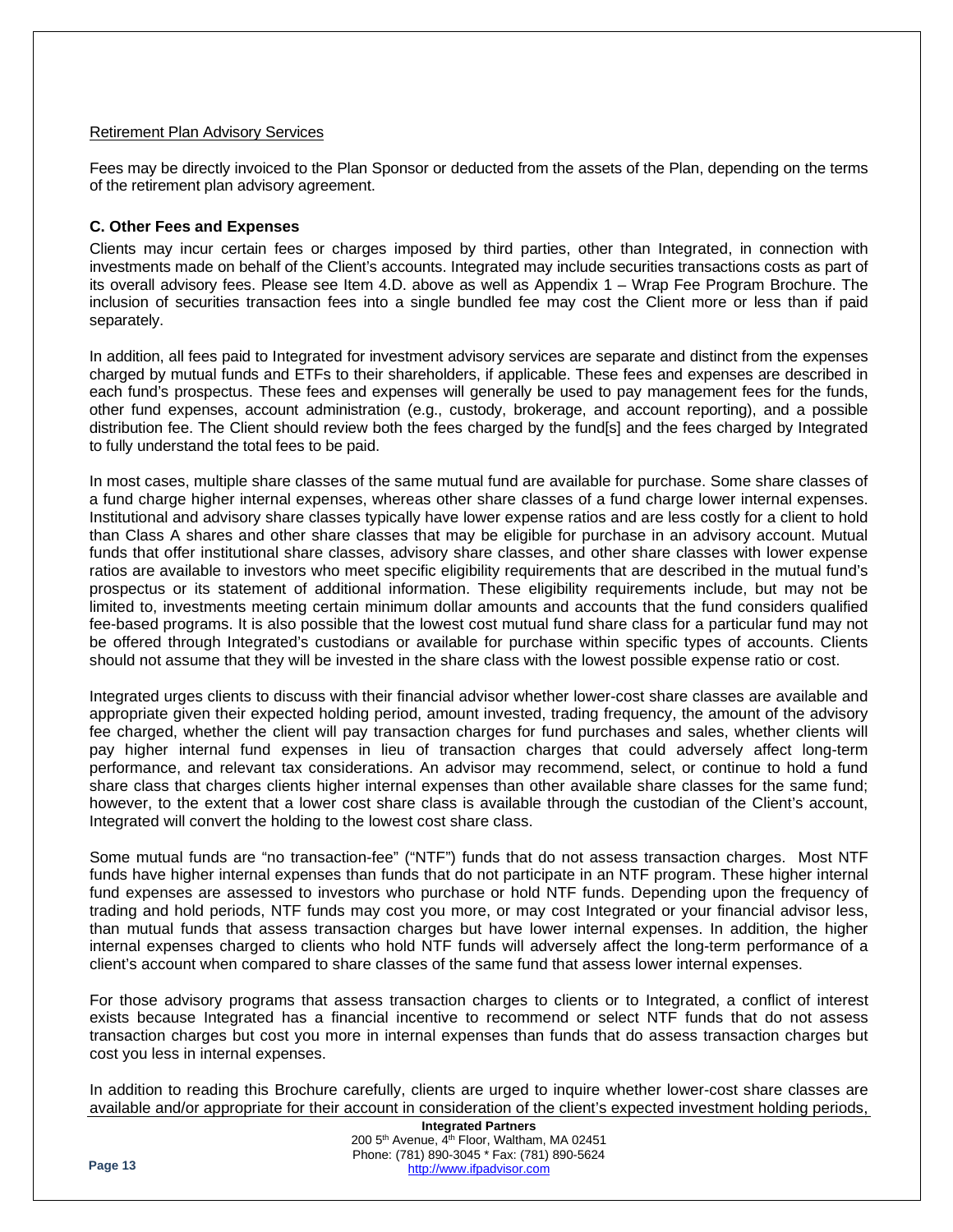amounts invested, and anticipated trading frequency. Further information regarding fees and charges assessed by a mutual fund is available in the appropriate mutual fund prospectus.

### <span id="page-13-0"></span>**D. Advance Payment of Fees and Termination**

### Investment Advisory Services

Integrated is compensated for its investment advisory services in advance or arrears of the quarter in which investment advisory services are rendered. Whether the compensation is paid in advance or arears is dependent on the billing practices of the Custodian. Either party may terminate the investment advisory agreement, at any time, by providing advance written notice to the other party. Clients can also terminate an investment advisory agreement within five business days of signing the agreement without incurring any penalty or fee. Upon termination, the Client shall be responsible for investment advisory fees up to and including the effective date of termination and the Advisor will refund any unearned prepaid fees from the effective date of termination to the end of the quarter. The Client's investment advisory agreement with the Advisor is non-transferable without the Client's prior consent.

### Use of Third-Party Asset Managers

In the event that a Client should wish to terminate their relationship with a TPAM, the terms for termination will be set forth in the respective agreements between the Client and those third parties. Integrated will assist the Client with the termination and transition as appropriate.

### Financial Planning Services

Integrated may be partially compensated for its financial planning services in advance the engagement (Please see "Item 5 B. – Fees and Compensation" above). Either party may terminate the financial planning agreement, at any time, by providing advance written notice to the other party. Upon termination, the Client shall be responsible for planning fees based on the hours incurred or in the event of a fixed fee, the percentage of the engagement completed. Upon termination, the Advisor will refund any unearned, prepaid fees.

### Family Office Services

Integrated is compensated for family offices services through either a fixed fee or an asset-based fee. It may be partially compensated for its family office services in advance the engagement (Please see "Item 5 – Fees and Compensation" above). Either party may terminate the family office services agreement, at any time, by providing advance written notice to the other party. Upon termination, the Client shall be responsible for family office services fees based on: (i) in the event of a fixed fee, the percentage of the engagement completed; or (ii) in the event of an asset-based advisory fee, for the period that the services are tendered. Upon termination, the Advisor will refund any unearned, prepaid fees. The Client's family office services agreement with the Advisor is non-transferable without the Client's prior consent.

### Retirement Plan Advisory Services

Integrated is compensated for its services in advance or arrears of the quarter in which retirement plan advisory services are rendered. Either party may terminate the retirement plan advisory agreement, at any time, by providing advance written notice to the other party. The Client shall be responsible for advisory fees up to and including the effective date of termination. The Advisor will refund any unearned, prepaid fees from the effective date of termination to the end of the quarter. The Client's retirement plan advisory agreement[s] with the Advisor is nontransferable without the Client's written approval.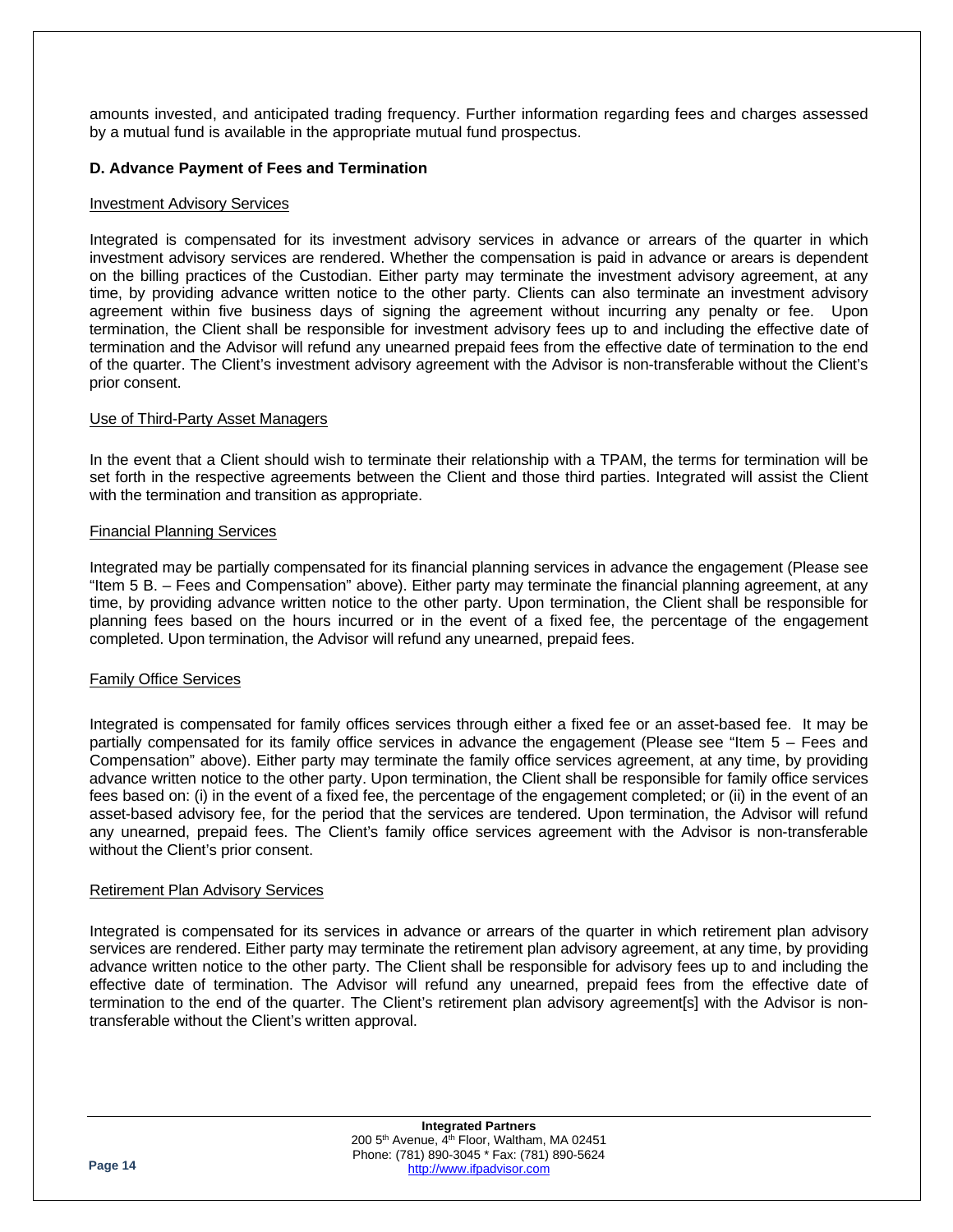### <span id="page-14-0"></span>**E. Compensation for Sales of Securities and Insurance**

Many Advisory Persons of Integrated are also registered representatives of LPL Financial LLC ("LPL Financial") or Purshe Kaplan, Sterling Investments, Inc. ("PKS"). LPL Financial and PKS are both securities broker-dealers, members of the Financial Industry Regulatory Authority, and members of the Securities Investor Protection Corporation. In one's separate capacity as a registered representative of LPL Financial or PKS an Advisory Person may implement securities transactions under LPL Financial or PKS and not through Integrated. In such instances, an Advisory Person will receive commission-based compensation in connection with the purchase and sale of securities, including 12b-1 fees for the sale of investment company products. Compensation earned by an Advisory Person in one's capacity as a registered representative is separate and in addition to Integrated's advisory fees. This practice presents a conflict of interest because Advisory Persons who are registered representatives may have an incentive to effect securities transactions for the purpose of generating commissions rather than solely based on your needs. We mitigate this conflict in two ways. First, Clients are under no obligation, contractually or otherwise, to purchase securities products through one of our Advisory Persons. Second, for a period of time after the date of purchase of an investment for which the client paid a commission to an Integrated Advisory Person in the Advisory Person's separate "registered representative" capacity, Integrated will not include that asset in any asset based advisory fee calculation. Please see "Item 10 - Other Financial Industry Activities and Affiliations".

Many Advisory Persons are also be licensed as independent insurance professionals. These persons will earn commission-based compensation for selling insurance products, including insurance products they sell to Clients. Insurance commissions earned by these persons are separate and in addition to our advisory fees. This practice presents a conflict of interest because persons providing investment advice on behalf of our firm who are insurance agents have an incentive to recommend insurance products to you for the purpose of generating commissions rather than solely based on the Client's needs. However, Clients are under no obligation, contractually or otherwise, to purchase insurance products through any person affiliated with our firm.

Some Financial advisors are provided with compensation upon joining Integrated. This compensation can take the form of waived fees or income provided on a forgivable or repayable basis under the terms of a promissory note. This compensation is intended to assist the individual with transitioning their accounts and client relationships to Integrated and/or to provide income for the financial advisor during a period of time when his or her income-making capacity is impacted by the account transition process. This creates a conflict of interest inasmuch as it provides an incentive for the financial advisor to transition accounts and client relationships to Integrated.

### <span id="page-14-1"></span>**Item 6 – Performance-Based Fees and Side-By-Side Management**

Integrated does not charge performance-based fees for its investment advisory services. The fees charged by Integrated are as described in "Item 5 – Fees and Compensation" above and are not based upon the capital appreciation of the funds or securities held by any Client.

Integrated does not manage any proprietary investment funds or limited partnerships (for example, a or a hedge fund or company-funded investment account).

### <span id="page-14-2"></span>**Item 7 – Types of Clients**

Integrated offers investment advisory services to individuals, high net worth individuals, families, trusts, estates, businesses and retirement plans. The amount of each type of Client is available on the Advisor's Form ADV Part 1A. These amounts may change over time and are updated at least annually by the Advisor. Integrated generally does not impose a minimum size for establishing a relationship. However, smaller accounts may be subject to different investment selection and strategies. Further, TPAM[s] typically impose minimums on their investment strategies.

### <span id="page-14-3"></span>**Item 8 – Methods of Analysis, Investment Strategies and Risk of Loss**

Integrated use a variety of analysis methods, investment strategies and risk of loss when managing client assets.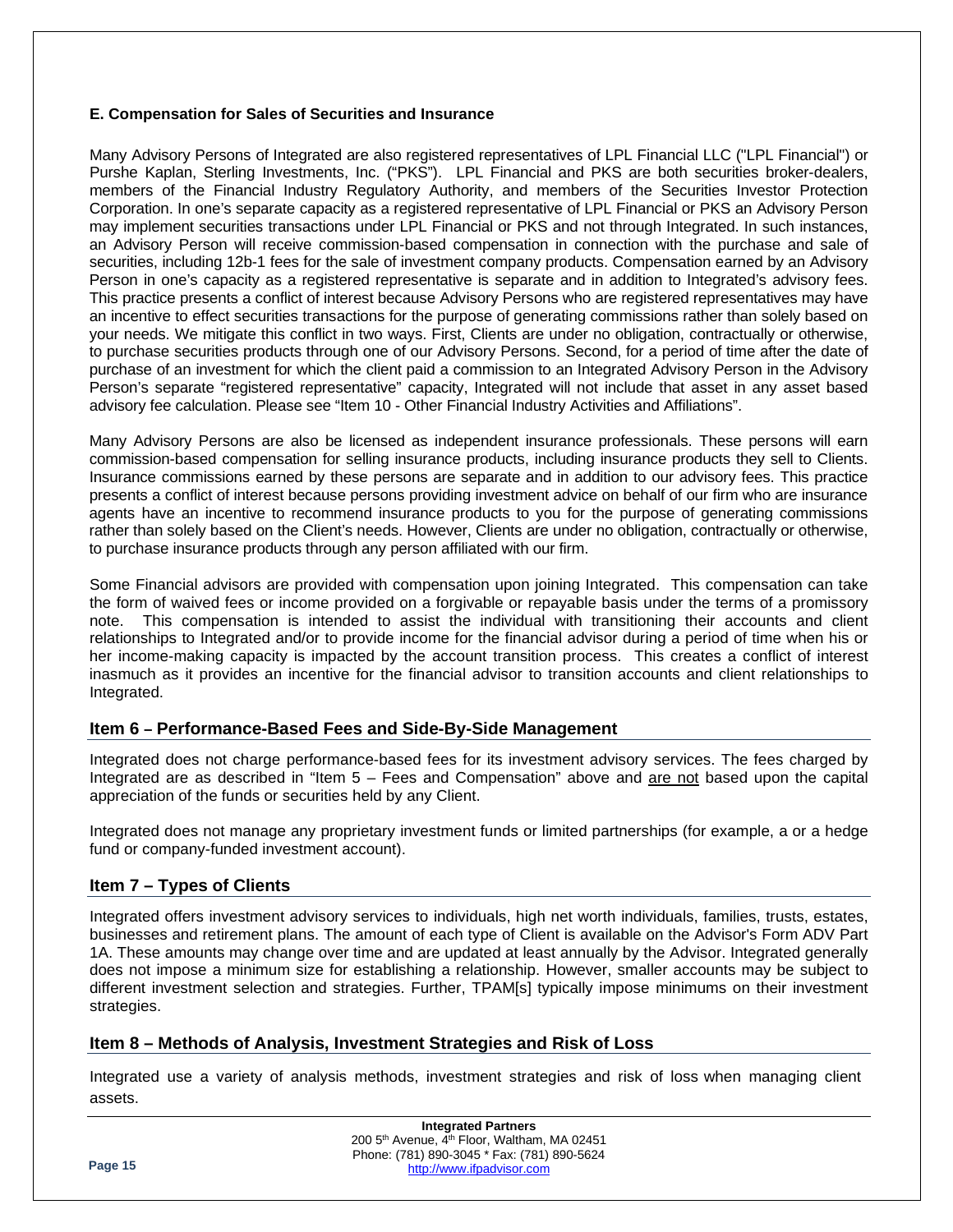### <span id="page-15-0"></span>**A. Methods of Analysis**

- Charting: The graphing of market variables, especially of stock prices and market averages. IARs may also chart other variables including commodity prices, interest rates, and trading volume in an attempt to determine trends and project future values.
- Fundamental: Analysis of security values grounded in basic factors such as earnings, balance sheet variables, and management quality. Attempts to determine the true value of a security, and, if the market price of the stock deviates from this value, to take advance of the difference by acquiring or selling the stock. This analysis may involve investigating a firm's financial statements, visiting its managers, or examining how a particular industry is affected by changes in the economy.
- Tactical Analysis: The practice of using statistics to determine trends in security prices and make or recommend investment decisions based on those trends. Technical analysis does not attempt to determine the intrinsic value of securities, but instead focuses on matters such as trade volume, demand, and volatility.
- Technical Analysis: Analysis of past market movements and apply that analysis to the present conditions in an attempt to recognize recurring patterns of investor behavior and potentially predict future price movement.
- Cyclical Analysis: The practice of analyzing business cycles with the goal of finding advantageous times to buy or sell a security.
- Quantitative Analysis: Analysis of mathematical models in an attempt to obtain more accurate measurements of a company's value to potentially predict changes to that data.
- Qualitative Analysis: Subjective evaluation of non-quantifiable factors in an attempt to potentially predict changes to share price based on that data.
- Asset Allocation: Attempts to identify an appropriate ratio of asset classes that are consistent with the client's investment goals and risk tolerance.
- Mutual Fund and/or ETF Analysis: Evaluation of a variety of factors in an attempt to potentially predict the future performance of the mutual fund or ETF. Integrated may consider, among other things, the experience, expertise, investment philosophy, and past performance to determine if the manager has demonstrated an ability to invest over a period of time and in different economic conditions. The IAR may monitor the manager's underlying holdings, strategies, and concentrations.
- Third Party Money Manager Analysis: Evaluation of the experience, expertise, investment philosophies, and past performance of independent third-party investment managers in an attempt to determine if that manager has demonstrated an ability to invest over a period of time and in different economic conditions. Integrated may monitor the manager's underlying holdings, strategies, and concentrations.
- Criteria-based Analysis: Evaluation of client-based risk profile derived from responses provided by the client on a questionnaire.

### <span id="page-15-1"></span>**B. Investment Strategies**

Considering the methods of analysis employed in a particular client circumstance, the investment strategies employed by Integrated include but are not limited to the following.

- Long-term purchases: This strategy generally involves holding a security for at least a year and potentially longer.
- Short term purchases: This strategy generally involves holding a security for less than a year.
- Trading: This strategy generally involves selling securities within 30 days of purchasing.
- Margin transactions: This strategy involves using one's current holdings as collateral to buy additional securities. Clients must complete specific paperwork to allow for such trading to occur in their account(s).
- Option writing, including covered options, uncovered options or spreading strategies: Writing an option refers to the act of selling an option. An option is the right, but not obligation, to buy or sell a particular trading instrument at a specified price, on or before its expiration. When someone writes an option, they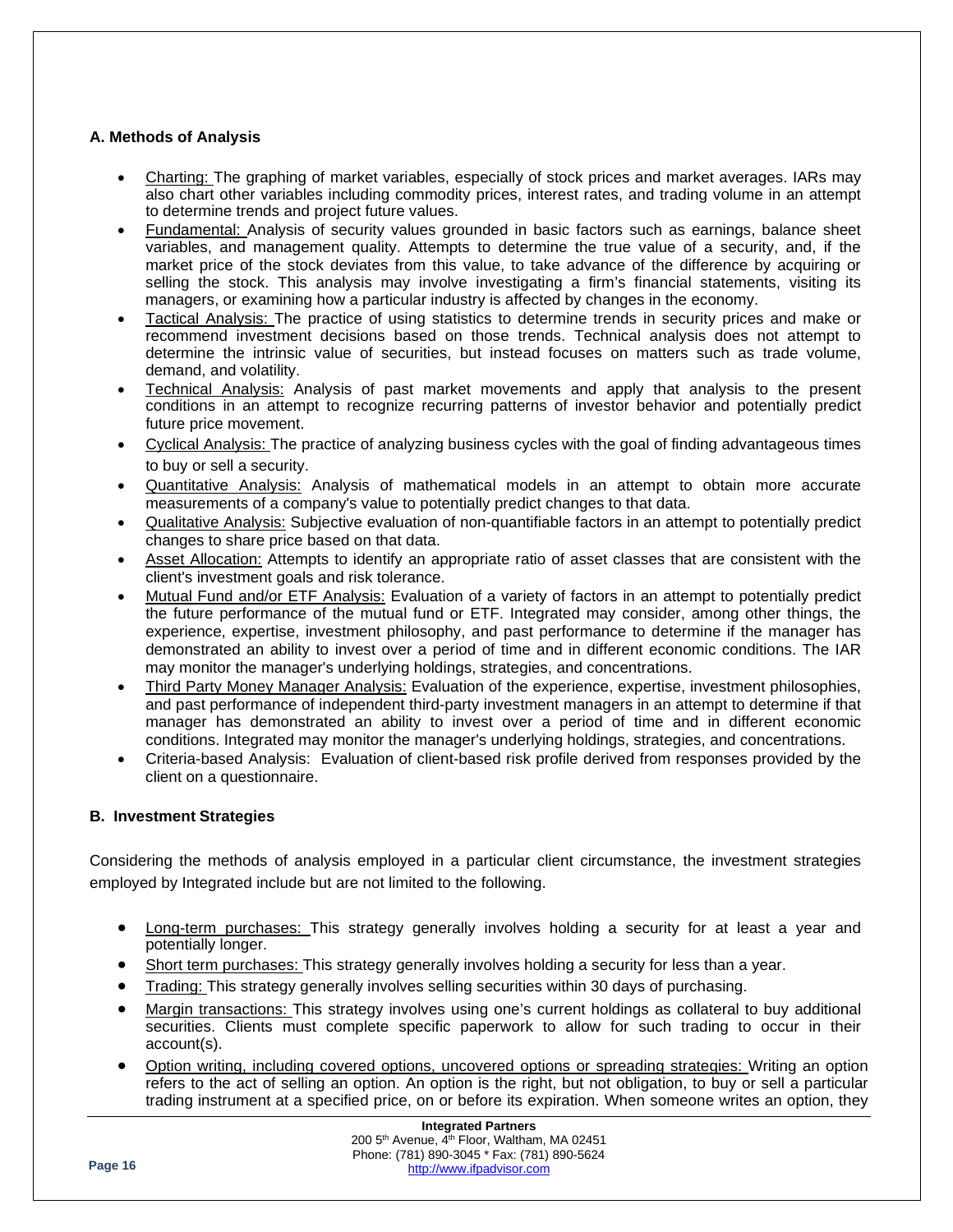must deliver to the buyer a specified number of shares if the option is exercised. The writer has an obligation to perform a duty while the buyer has the option to act. In the case of writing covered options the writer owns the security in advance of having to deliver should the buyer exercise the option. In the case of writing an uncovered option the seller does not own the security and would be subject to additional market risk should the option be executed. Spread strategies involve multiple options trading. Clients must complete additional documents in order to qualify for option trading.

• Tax abatement strategies: Customized investment advisory services structuring and maintaining portfolios of financial assets, appropriate to the specific client needs and objectives, and consistent with an assumed universal desire to minimize taxes.

Integrated generally employs a long-term investment strategy for its Clients, as consistent with their financial goals. Integrated will typically hold a security for more than a year but may hold for shorter periods for the purpose of rebalancing a portfolio or meeting the cash needs of Clients. At times, Integrated may also buy and sell positions that are more short-term in nature, depending on the goals of the Client and/or the fundamentals of the security, sector, or asset class.

### <span id="page-16-0"></span>**C. Risk of Loss**

Investing in securities involves certain investment risks. Securities may fluctuate in value or lose value. Clients should be prepared to bear the potential risk of loss. Integrated will assist Clients in determining an appropriate strategy based on their tolerance for risk and other factors noted above. However, there is no guarantee that a Client will meet their investment goals. It is important to understand that no methodology or investment strategy is guaranteed to be successful or profitable. There are risks inherent in each method of analysis and investment strategy, including those listed above.

For example, a risk of any method of analysis that considers past performance as a predictor of future performance is that past performance is no guarantee of future results. Some methods of analysis, such as fundamental analysis, focus on identifying the value of the company, without considering external factors such as market movements. Failure to consider external factors presents a potential risk, as the price of a security may be impacted by the overall market, regardless of the economic and financial factors considered in evaluating the specific stock.

Other methods of analysis, such as technical analysis, evaluate external factors, but do not consider the underlying financial condition of a company. Failure to consider a company's underlying value presents a risk that a poorly managed or financially unsound company may under-perform regardless of positive market movements.

Most methods of analysis require your financial advisor to make one or more assumptions or subjective judgments. If any of the assumptions or judgments are incorrect or are not realized, then the analysis may be inaccurate. Finally, all of the methods of analysis described above rely on the assumption that all publicly available sources of information are accurate, and that the analysis is not compromised by inaccurate or misleading information.

In addition, each Client engagement will entail a review of the Client's investment goals, financial situation, time horizon, tolerance for risk and other factors to develop an appropriate strategy for managing a Client's account. Client participation in this process, including full and accurate disclosure of requested information, is essential for the analysis of a Client's account. The Advisor shall rely on the financial and other information provided by the Client or their designees without the duty or obligation to validate the accuracy and completeness of the provided information. It is the responsibility of the Client to inform the Advisor of any changes in financial condition, goals or other factors that may affect this analysis.

The risks associated with a particular strategy are provided to each Client in advance of investing Client accounts. The Advisor will work with each Client to determine their tolerance for risk as part of the portfolio construction process.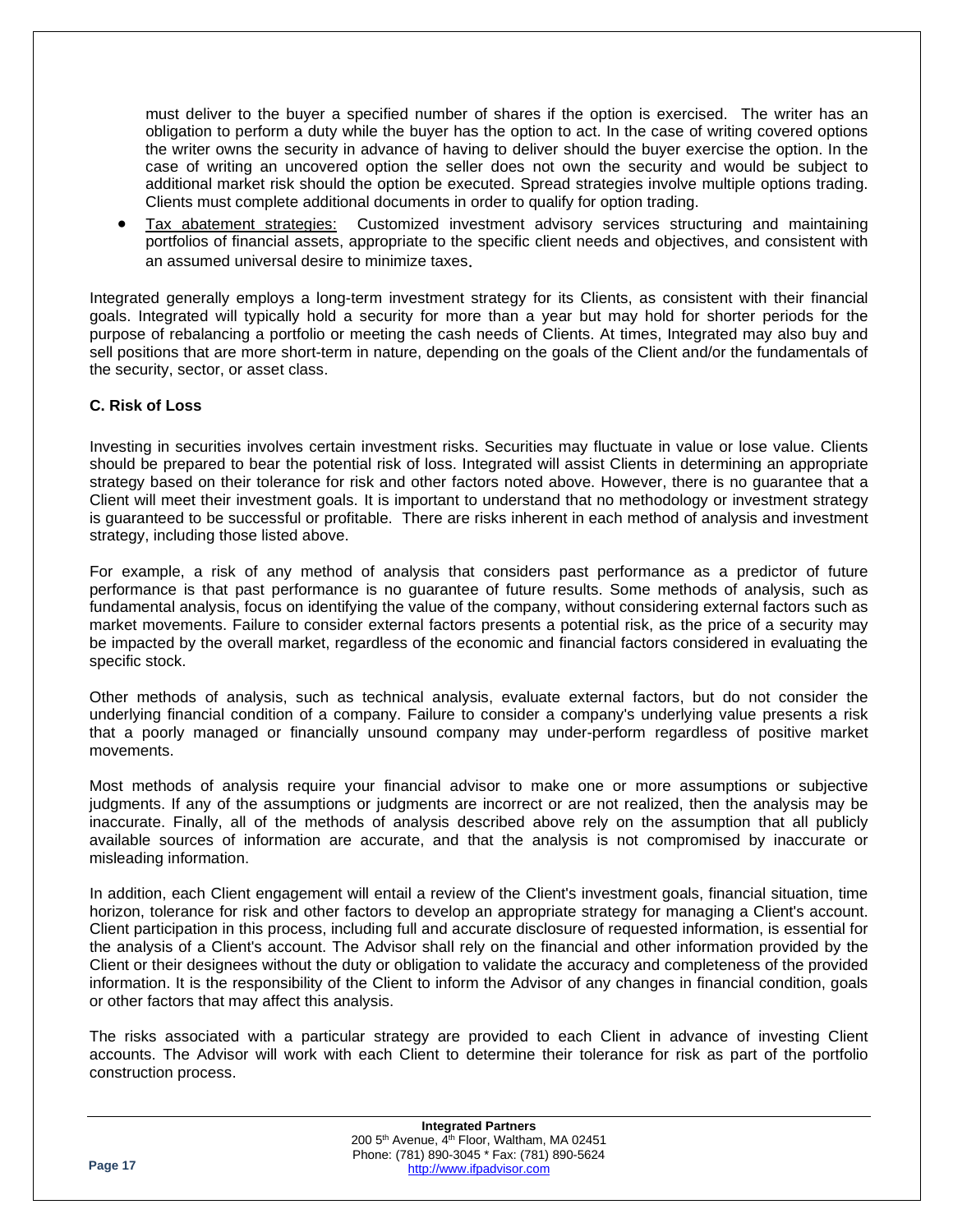A risk of investing with a TPAM who has been successful in the past is that he/she may not be able to replicate that success in the future. In addition, as Integrated does not control the underlying investments in a TPAM's portfolio, there is also a risk that a manager may deviate from the stated investment mandate or strategy of the portfolio, making it a less suitable investment for clients. Moreover, as Integrated does not control the TPAM's daily business and compliance operations, Integrated may not be aware of any lack of internal controls necessary to prevent business, regulatory or reputational deficiencies.

Described below are some risks associated with investing in general and with some types of investments that Integrated can recommend depending on the service provided.

- Long term purchases: General risk involved is opportunity risk. Opportunity risk is whereby investing in one security you lose the potential to invest in something that may perform better in a shorter period.
- Short term purchases: When utilizing short-term purchasing as a strategy the risk is that one may miss out on the long-term performance of a security. Additionally, there may be additional costs involved with this strategy that may hurt overall performance of the client portfolio.
- Trading: Frequent trading may impact a portfolio's performance through increased costs associated with the amount of activity occurring in the client account.
- Margin Transactions: The major risks involving the use of margin transactions include market and interest rate risks. There are specific margin requirements set by the Federal Reserve and custodian. Generally, clients with approved margin can use 50% of their holdings. Clients must then maintain a maintenance margin. This is a percentage of the current market value of the securities in the account. If this percentage falls below 25%, clients will be required to either deposit additional funds or sell off securities to meet the requirement. The interest rate risk comes into play on the funds being borrowed. If interest rates increase, so will the cost associated with borrowing the funds to make the additional purchases. In the event a client does not meet their margin requirements, firms can sell off securities without contacting the client.
- Market Risk. This is the risk that the value of securities owned by an investor may go up or down, sometimes rapidly or unpredictably, due to factors affecting securities markets generally or particular industries.
- Interest Rate Risk. This is the risk that fixed income securities will decline in value because of an increase in interest rates; a bond or a fixed income fund with a longer duration will be more sensitive to changes in interest rates than a bond or bond fund with a shorter duration.
- Credit Risk. This is the risk that an investor could lose money if the issuer or guarantor of a fixed income security is unable or unwilling to meet its financial obligations.
- Issuer‐Specific Risk. This is the risk that the value of an individual security or particular type of security can be more volatile than the market as a whole and can perform differently from the value of the market as a whole.
- Investment Company Risk. To the extent a client account invests in ETFs or other investment companies, its performance will be affected by the performance of those other investment companies. Investments in ETFs and other investment companies are subject to the risks of the investment companies' investments, as well as to the investment companies' expenses. If a client account invests in other investment companies, the client account may receive distributions of taxable gains from portfolio transactions by that investment company and may recognize taxable gains from transactions in shares of that investment company, which would be taxable when distributed.
- Concentration Risk. To the extent a client account concentrates its investments by investing a significant portion of its assets in the securities of a single issuer, industry, sector, country or region, the overall adverse impact on the client of adverse developments in the business of such issuer, such industry or such government could be considerably greater than if they did not concentrate their investments to such an extent.
- Sector Risk. To the extent a client account invests more heavily in particular sectors, industries, or sub-sectors of the market, its performance will be especially sensitive to developments that significantly affect those sectors, industries, or sub‐ sectors. An individual sector, industry, or sub‐sector of the market may be more volatile, and may perform differently, than the broader market. The several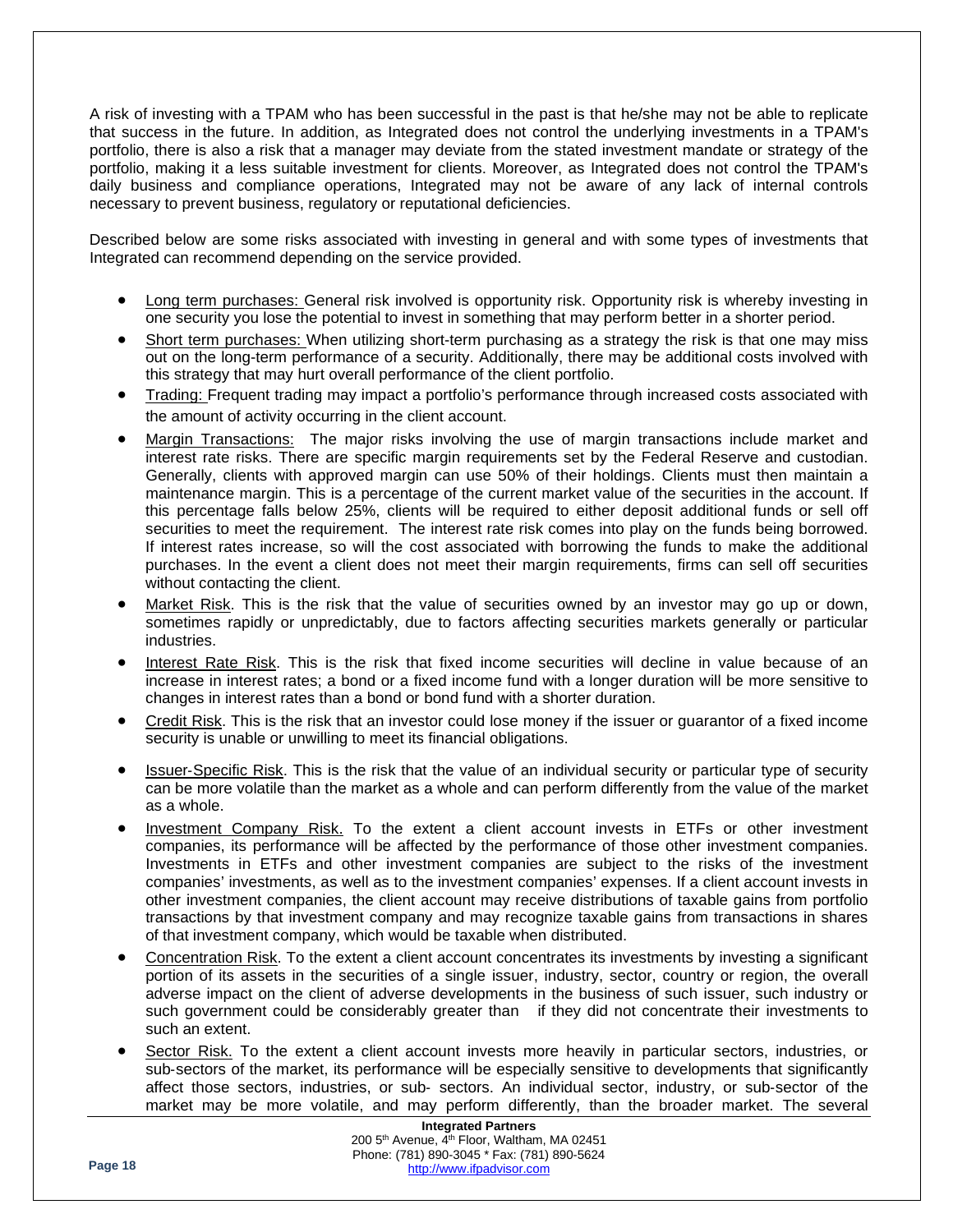industries that constitute a sector may all react in the same way to economic, political, or regulatory events. A client account's performance could be affected if the sectors, industries, or sub‐sectors do not perform as expected. Alternatively, the lack of exposure to one or more sectors or industries may adversely affect performance.

- Alternative Strategy Mutual Funds. Certain mutual funds invest primarily in alternative investments and/or strategies. Investing in alternative investments and/or strategies may not be suitable for all investors and involves special risks, such as risks associated with commodities, real estate, leverage, selling securities short, the use of derivatives, potential adverse market forces, regulatory changes and potential illiquidity. There are special risks associated with mutual funds that invest principally in real estate securities, such as sensitivity to changes in real estate values and interest rates and price volatility because of the fund's concentration in the real estate industry. These types of funds tend to have higher expense ratios than more traditional mutual funds. They also tend to be newer and have less of a track record or performance history.
- Closed-End/Interval Funds. Clients should be aware that closed-end funds available within the program may not give investors the right to redeem their shares, and a secondary market may not exist. Therefore, clients may be unable to liquidate all or a portion of their shares in these types of funds. While the fund may from time to time offer to repurchase shares, it is not obligated to do so (unless it has been structured as an "interval fund"). In the case of interval funds, the fund will provide limited liquidity to shareholders by offering to repurchase a limited number of shares on a periodic basis, but there is no guarantee that clients will be able to sell all of the shares in any particular repurchase offer. The repurchase offer program may be suspended under certain circumstances.
- Exchange-Traded Funds (ETFs). ETFs are typically investment companies that are legally classified as open-end mutual funds or UITs. However, they differ from traditional mutual funds, in particular, in that ETF shares are listed on a securities exchange. Shares can be bought and sold throughout the trading day like shares of other publicly traded companies. ETF shares may trade at a discount or premium to their net asset value. This difference between the bid price and the ask price is often referred to as the "spread." The spread varies over time based on the ETF's trading volume and market liquidity and is generally lower if the ETF has a lot of trading volume and market liquidity and higher if the ETF has little trading volume and market liquidity. Although many ETFs are registered as an investment company under the Investment Company Act of 1940 like traditional mutual funds, some ETFs, in particular those that invest in commodities, are not registered as an investment company. ETFs may be closed and liquidated at the discretion of the issuing company.
- Exchange-Traded Notes (ETNs). An ETN is a senior unsecured debt obligation designed to track the total return of an underlying market index or other benchmark. ETNs may be linked to a variety of assets, for example, commodity futures, foreign currency, and equities. ETNs are similar to ETFs in that they are listed on an exchange and can typically be bought or sold throughout the trading day. However, an ETN is not a mutual fund and does not have a net asset value; the ETN trades at the prevailing market price. Some of the more common risks of an ETN are as follows: The repayment of the principal, interest (if any), and the payment of any returns at maturity or upon redemption are dependent upon the ETN issuer's ability to pay. In addition, the trading price of the ETN in the secondary market may be adversely impacted if the issuer's credit rating is downgraded. The index or asset class for performance replication in an ETN may or may not be concentrated in a specific sector, asset class or country and may therefore carry specific risks. ETNs may be closed and liquidated at the discretion of the issuing company.
- Leveraged and Inverse ETFs, ETNs and Mutual Funds. Leveraged ETFs, ETNs and mutual funds, sometimes labeled "ultra" or "2x" for example, are designed to provide a multiple of the underlying index's return, typically on a daily basis. Inverse products are designed to provide the opposite of the return of the underlying index, typically on a daily basis. These products are different from and can be riskier than traditional ETFs, ETNs and mutual funds. Although these products are designed to provide returns that generally correspond to the underlying index, they may not be able to exactly replicate the performance of the index because of fund expenses and other factors. This is referred to as tracking error. Continual re- setting of returns within the product may add to the underlying costs and increase the tracking error. As a result, this may prevent these products from achieving their investment objective. In addition, compounding of the returns can produce a divergence from the underlying index over time, in particular for leveraged products. In highly volatile markets with large positive and negative swings, return distortions may be magnified over time. Some deviations from the stated objectives, to the positive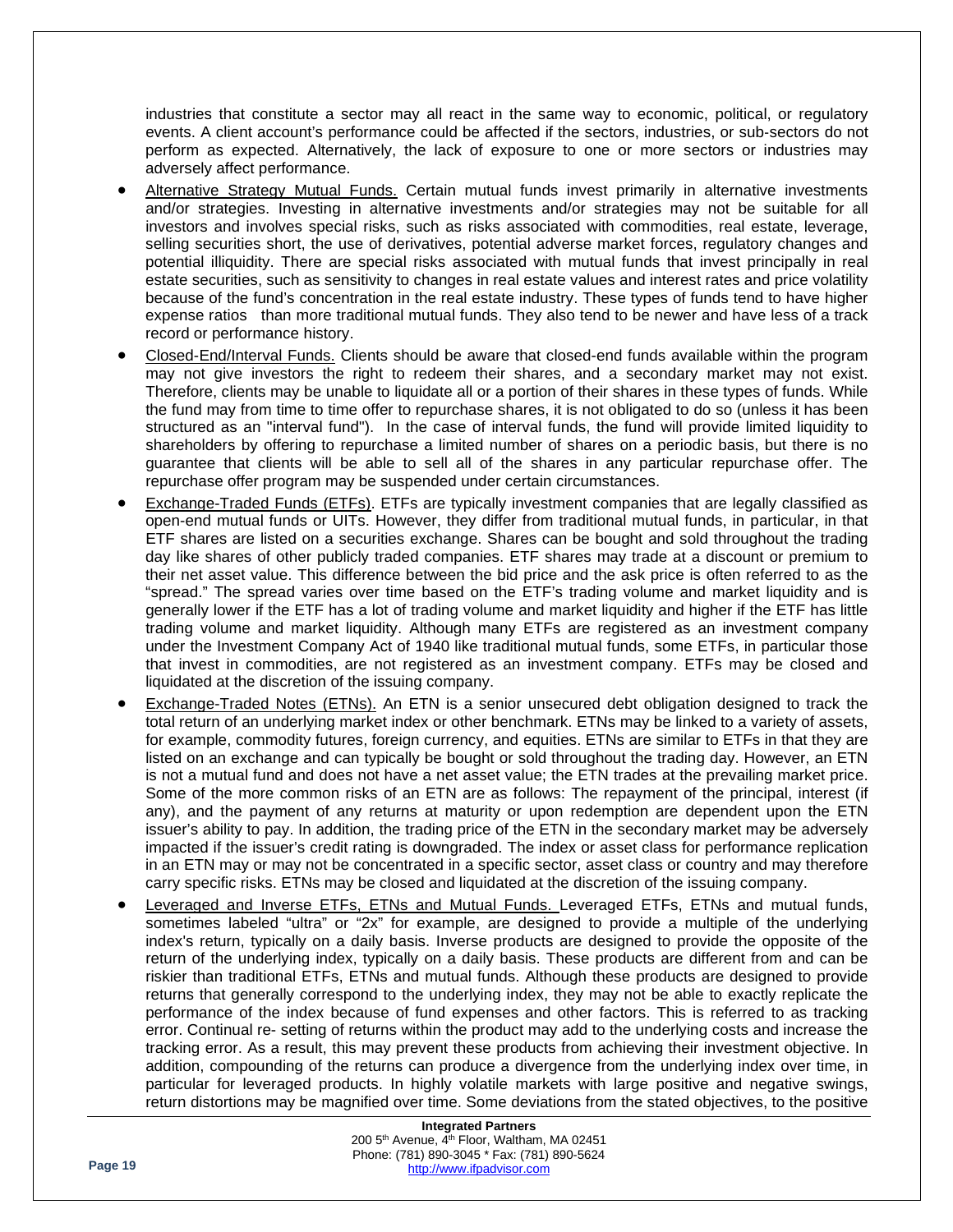or negative, are possible and may or may not correct themselves over time. To accomplish their objectives, these products use a range of strategies, including swaps, futures contracts and other derivatives. These products may not be diversified and can be based on commodities or currencies. These products may have higher expense ratios and be less tax-efficient than more traditional ETFs, ETNs and mutual funds.

- Options. Certain types of option trading are permitted in order to generate income or hedge a security held in the program account; namely, the selling (writing) of covered call options or the purchasing of put options on a security held in the program account. Client should be aware that the use of options involves additional risks. The risks of covered call writing include the potential for the market to rise sharply. In such case, the security may be called away and the program account will no longer hold the security. The risk of buying long puts is limited to the loss of the premium paid for the purchase of the put if the option is not exercised or otherwise sold by the program account.
- Structured Products. Structured products are securities derived from another asset, such as a security or a basket of securities, an index, a commodity, a debt issuance, or a foreign currency. Structured products frequently limit the upside participation in the reference asset. Structured products are senior unsecured debt of the issuing bank and subject to the credit risk associated with that issuer. This credit risk exists whether or not the investment held in the account offers principal protection. The creditworthiness of the issuer does not affect or enhance the likely performance of the investment other than the ability of the issuer to meet its obligations. Any payments due at maturity are dependent on the issuer's ability to pay. In addition, the trading price of the security in the secondary market, if there is one, may be adversely impacted if the issuer's credit rating is downgraded. Some structured products offer full protection of the principal invested, others offer only partial or no protection. Investors may be sacrificing a higher yield to obtain the principal guarantee. In addition, the principal guarantee relates to nominal principal and does not offer inflation protection. An investor in a structured product never has a claim on the underlying investment, whether a security, zero coupon bond, or option. There may be little or no secondary market for the securities and information regarding independent market pricing for the securities may be limited. This is true even if the product has a ticker symbol or has been approved for listing on an exchange. Tax treatment of structured products may be different from other investments held in the account (e.g., income may be taxed as ordinary income even though payment is not received until maturity). Structured CDs that are insured by the FDIC are subject to applicable FDIC limits.
- High-Yield Debt. High-yield debt is issued by companies or municipalities that do not qualify for "investment grade" ratings by one or more rating agencies. The below investment grade designation is based on the rating agency's opinion of an issuer that it has a greater risk to repay both principal and interest and a greater risk of default than those issuers rated investment grade. High yield debt carries greater risk than investment grade debt. There is the risk that the potential deterioration of an issuer's financial health and subsequent downgrade in its rating will result in a decline in market value or default. Because of the potential inability of an issuer to make interest and principal payments, an investor may receive back less than originally invested. There is also the risk that the bond's market value will decline as interest rates rise and that an investor will not be able to liquidate a bond before maturity.
- Hedge Funds and Managed Futures. Hedge and managed futures funds may be purchased by clients meeting certain qualification standards. Investing in these funds involves additional risks including, but not limited to, the risk of investment loss due to the use of leveraging and other speculative investment practices and the lack of liquidity and performance volatility. In addition, these funds are not required to provide periodic pricing or valuation information to investors and may involve complex tax structures and delays in distributing important tax information. Client should be aware that these funds are not liquid as there is no secondary trading market available. At the absolute discretion of the issuer of the fund, there may be certain repurchase offers made from time to time. However, there is no guarantee that client will be able to redeem the fund during the repurchase offer.
- Business Development Companies (BDCs). BDCs are typically closed-end investment companies. Some BDCs primarily invest in the corporate debt and equity of private companies and may offer attractive yields generated through high credit risk exposures amplified through leverage. As with other high-yield investments, such as floating-rate/leveraged loan funds, private real estate investment trusts ("REITs") and limited partnerships, investors are exposed to significant market, credit, and liquidity risks. In addition, fueled by the availability of low-cost financing, BDCs run the risk of over-leveraging their relatively illiquid portfolios. Due to the illiquid nature of non-traded BDCs, investors' exit opportunities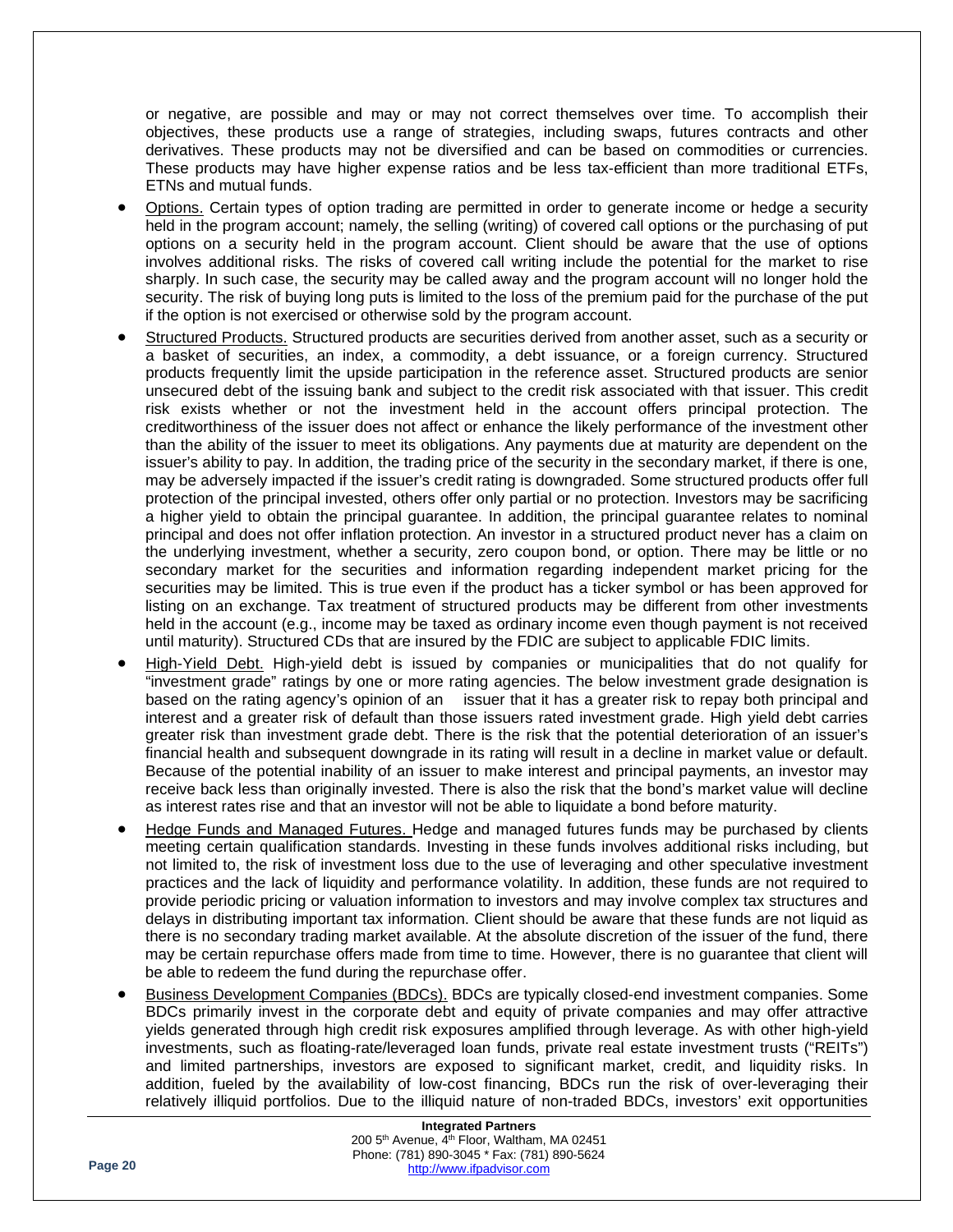may be limited only to periodic share repurchases by the BDC at high discounts.

- Variable Annuities. If client purchases a variable annuity that is part of the program, client will receive a prospectus and should rely solely on the disclosure contained in the prospectus with respect to the terms and conditions of the variable annuity. Client should also be aware that certain riders purchased with a variable annuity may limit the investment options and the ability to manage the subaccounts. Additionally, the decision to liquidate an annuity prior to its maturity date may result in surrender charges and a complete loss of certain benefits for which significant fees may have previously paid to the annuity issuer.
- Company Stock. If company stock is available as an investment option to client in a retirement plan, and if client chooses to invest in company stock, client should understand the risks associated with holding company stock in a retirement plan. These risks may include, but are not necessarily limited to, lack of liquidity, over-dependency on client's employer, and less flexibility to change the allocation of plan assets. Client should pay careful consideration to the benefits of a diversified portfolio. Although diversification is not a guarantee against loss, it can be an effective strategy to help manage investment risk.

**Past performance is not a guarantee of future returns. Investing in securities and other investments involve a risk of loss that each Client should understand and be willing to bear. Clients are reminded to discuss these risks with the Advisor.** 

### <span id="page-20-0"></span>**Item 9 – Disciplinary Information**

**There are no legal, regulatory, or disciplinary events involving Integrated or any of its Management Persons.** Integrated values the trust you place in us. As we advise all Clients, we encourage you to perform the requisite due diligence on any advisor or service provider with whom you partner. Our backgrounds are on the Investment Adviser Public Disclosure website at [www.adviserinfo.sec.gov](http://www.adviserinfo.sec.gov/) by searching with our firm name or our CRD# 284656.

### <span id="page-20-1"></span>**Item 10 – Other Financial Industry Activities and Affiliations**

### Broker-Dealer Affiliation

Some Advisory Persons of Integrated are also registered representatives of LPL Financial or PKS. In an Advisory Person's separate capacity as a registered representative, the Advisory Person will typically receive commissions for the implementation of recommendations for commissionable transactions. Clients are not obligated to implement any recommendation provided by an Advisory Person of Integrated. Neither Integrated nor an Advisory Person will earn ongoing investment advisory fees in connection with any services implemented in the Advisory Person's separate capacity as a registered representative. Additionally, Integrated does not receive any portion of the commissions or other compensation relating to the Advisory Person's recommendations in a broker-dealer capacity. Certain Advisory Persons may have received financial support from LPL Financial or PKS in the transition of Client accounts to the broker-dealer. In an abundance of caution, we note that an affiliate of Integrated serves as a branch office of LPL Financial and that affiliate recieves a portion of the commission paid by Clients for commission-based transactions. This causes a conflict of interest inasmuch as the compensation received by Integrated's affiliate could be higher than the advisory fees that would have been received if the investment were made in an advisory account. This conflict is mitigated by the financial advisors' fiduciary and best interest oblgations to assess account and investment options and to present the most suitable option to the Client.

As a function of LPL Financial's supervision of our advisors who are affiliated with LPL Financial, it may have access to certain confidential information of the Clients that do not establish accounts at LPL Financial, including, but not limited to financial information, investment objectives, transactions and holdings information. Please see our Privacy Policy, which is included with this Disclosure Brochure. If you would like a copy of LPL Finanical's privacy policy, please request one through your financial advisor or by e-mailing [operations@ifpadvisor.com.](mailto:operations@ifpadvisor.com)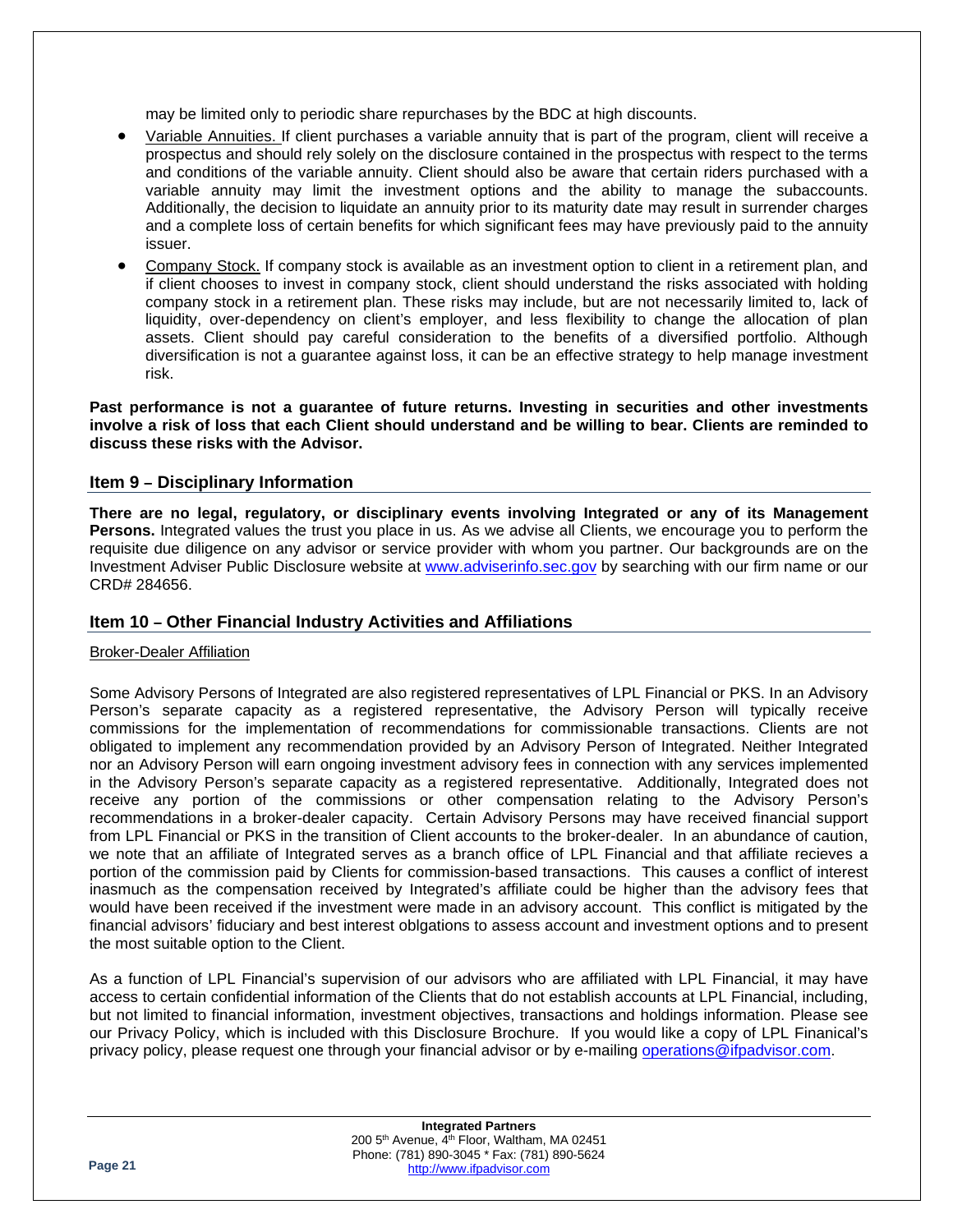The individuals that are licensed as registered representatives of LPL Financial are subject to regulations that restrict them from conducting securities transactions away from LPL Financial without written authorization from LPL Financial. Clients should, therefore, be aware that for accounts where LPL Financial serves as the custodian, Integrated is limited to offering services and investment vehicles that are approved by LPL Financial, and may be prohibited from offering services and investment vehicles that may be available through other broker/dealers and custodians.

As a result of the facts that certain of Integrated's personnel are licensed with LPL Financial or of our agreements with LPL Financial it is responsible for supervising certain activities of Integrated to the extent Integrated manages assets at a broker/dealer and custodian other than LPL Financial. LPL Financial charges a fee for this oversight. This presents a conflict of interest in that Integrated has a financial incentive to recommend that you maintain your account with LPL Financial rather than another custodian in order to avoid the oversight fee. However, to the extent Integrated recommends you use LPL Financial for such services, it is because Integrated believes that it is in your best interest to do so based on the quality and pricing of the execution, benefits of an integrated platform for brokerage and advisory accounts, and other services provided by LPL Financial.

### Insurance Agency Affiliations

Some Advisory Persons of Integrated serve as licensed insurance professionals. Implementations of insurance recommendations are separate and apart from an Advisory Person's role with Integrated. As insurance professionals, Advisory Persons may receive customary commissions and other related revenues from the various insurance companies whose products are sold. Advisory Persons are not required to offer insurance products from any particular insurance company. Commissions generated by insurance sales do not offset regular advisory fees. This causes a conflict of interest in recommending certain products of the insurance companies. This conflict is mitigated by the fact that Clients are under no obligation to implement any recommendations made the Advisor or its Advisory Persons.

### <span id="page-21-0"></span>**Item 11 – Code of Ethics, Participation or Interest in Client Transactions and Personal Trading**

### <span id="page-21-1"></span>**A. Code of Ethics**

Integrated has implemented a Code of Ethics that defines our fiduciary commitment to each Client. This Code of Ethics applies to all persons associated with Integrated (our "Supervised Persons"). The Code of Ethics was developed to provide general ethical guidelines and specific instructions regarding our duties to you, our Client. Integrated and its personnel owe a duty of loyalty, fairness, and good faith towards each Client. It is the obligation of Integrated associates to adhere not only to the specific provisions of the Code, but also to the general principles that guide the Code. The Code of Ethics covers a range of topics that address employee ethics and conflicts of interest. To request a copy of our Code of Ethics, please contact us at (781) 890-3045.

### <span id="page-21-2"></span>**B. Personal Trading with Material Interest**

Integrated allows our Supervised Persons to purchase or sell the same securities that may be recommended to and purchased on behalf of Clients. Integrated does not act as principal in any transactions. In addition, the Advisor does not act as the general partner of a fund or advise an investment company. Integrated does not have a material interest in any securities traded in Client accounts.

### <span id="page-21-3"></span>**C. Personal Trading in Same Securities as Clients**

Integrated allows our Supervised Persons to purchase or sell the same securities that may be recommended to and purchased on behalf of Clients. Owning the same securities we recommend (purchase or sell) to you presents a potential conflict of interest that, as fiduciaries, we must disclose to you and mitigate through policies and procedures. As noted above, we have adopted a Code of Ethics, which addresses insider trading (material non-public information controls) and personal securities reporting procedures. When trading for personal accounts, employees of Integrated may have a conflict of interest if trading in the same securities. The fiduciary duty to act in the best interest of its Clients can potentially be violated if personal trades are made with more advantageous terms than Client trades, or by trading based on material non-public information. This risk is mitigated by reporting of personal securities transactions by its Supervised Persons and review by the Chief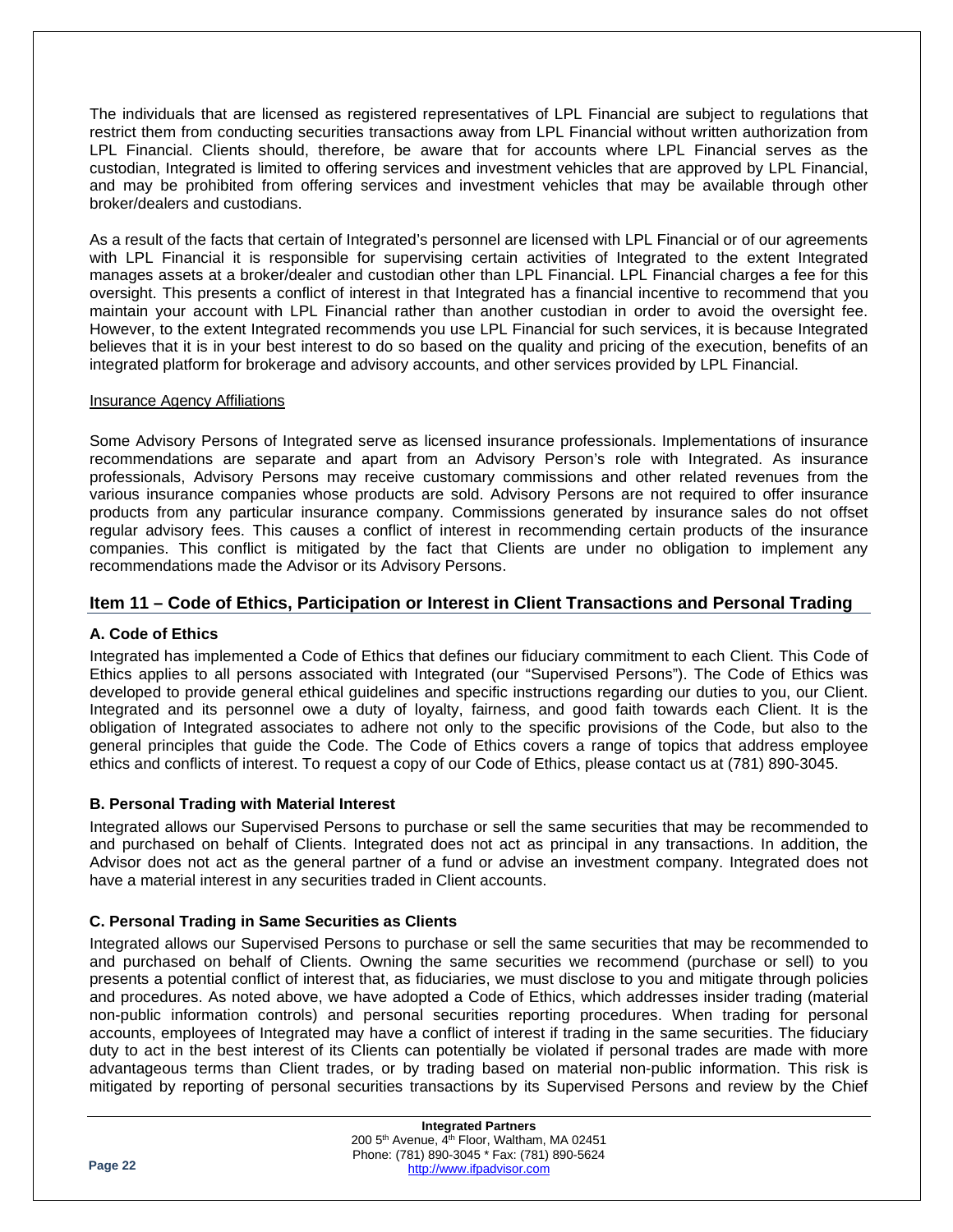Compliance Officer ("CCO") or its delegate. We have also adopted written policies and procedures to detect the misuse of material, non-public information.

### <span id="page-22-0"></span>**D. Personal Trading at Same Time as Client**

While Integrated allows our Supervised Persons to purchase or sell the same securities that may be recommended to and purchased on behalf of Clients, such trades are typically aggregated with Client orders or traded afterwards. At no time will any associated person of Integrated, transact in any security to the detriment of any Client.

### <span id="page-22-1"></span>**Item 12 – Brokerage Practices**

### <span id="page-22-2"></span>**A. Recommendation of Custodians**

Integrated does not have discretionary authority to select the broker-dealer/custodian (herein the "Custodian") for custody and execution services. The Client will engage the Custodian to safeguard Client assets and authorize it to direct trades to the Custodian as agreed in the investment advisory agreement, unless otherwise directed by the Client. Factors that Integrated considers in making broker-dealers or custodians available to Clients include such entity's financial strength, reputation, execution, pricing, and service.

Many of Integrated's Advisory Persons are also registered representatives of LPL Financial and are limited in the Custodian in which they can recommend to Clients. In general, Advisory Persons registered with LPL Financial recommend that Clients establish accounts at LPL Financial. Advisory Persons affiliated with LPL Financial as registered representatives may also recommend that Clients utilize TD Ameritrade Institutional, a division of TD Ameritrade, Inc. ("TD Ameritrade"), Schwab Advisor Services, division of Charles Schwab & Co., Inc. ("Charles Schwab"), or Fidelity Brokerage Services LLC (Fidelity") as its "qualified custodian" in appropriate circumstances.

Advisory Persons that are not affiliated with LPL Financial as registered representatives will typically recommend that Clients establish accounts at TD Ameritrade, Charles Schwab, or Fidelity.

While Integrated receives economic benefits from its Custodians, we believe they provide quality execution and related services for our Clients at competitive prices. Price is not the sole factor Integrated considers in evaluating best execution and the recommendation of the Custodian. Integrated also considers the quality of the brokerage services provided by the Custodians, including each firm's reputation, execution capabilities, commission rates, and responsiveness to our Clients and our firm.

Clients are free to use whatever broker-dealer/custodian they choose to implement financial planning recommendations. For investment advisory services by Advisory Persons also affiliated with LPL Financial as registered representatives, Integrated would be required to obtain permission to use a broker-dealer or custodian other than LPL Financial due to the oversight role LPL Financial assumes over those Advisory Persons. Please see Item 14 – Client Referrals and Other Compensation.

The final decision to custody assets with any of the Advisor's Custodians is at the discretion of the Advisor's clients, including those accounts under ERISA or IRA rules and regulations, in which case the client is acting as either the plan sponsor, plan participant or IRA accountholder. Integrated is independently owned and operated and not affiliated with its Custodians. The Custodians provide Integrated with access to their institutional trading and custody services, which are typically not available to their retail investors. These services generally are available to independent investment advisors on an unsolicited basis, at no charge to advisors. The Custodians' services include brokerage services that are related to the execution of securities transactions, custody, research, including that in the form of advice, analyses and reports, and access to mutual funds and other investments that are otherwise generally available only to institutional investors or would require a significantly higher minimum initial investment.

The Custodians also makes available to Integrated other products and services that benefit Integrated but may not benefit its clients' accounts. These benefits may include national, regional, or Integrated specific educational events organized and/or sponsored by the Custodian. Other potential benefits may include occasional business entertainment of Integrated personnel by personnel of the Custodian, including meals, invitations to sporting events, including golf tournaments, and other forms of entertainment, some of which may accompany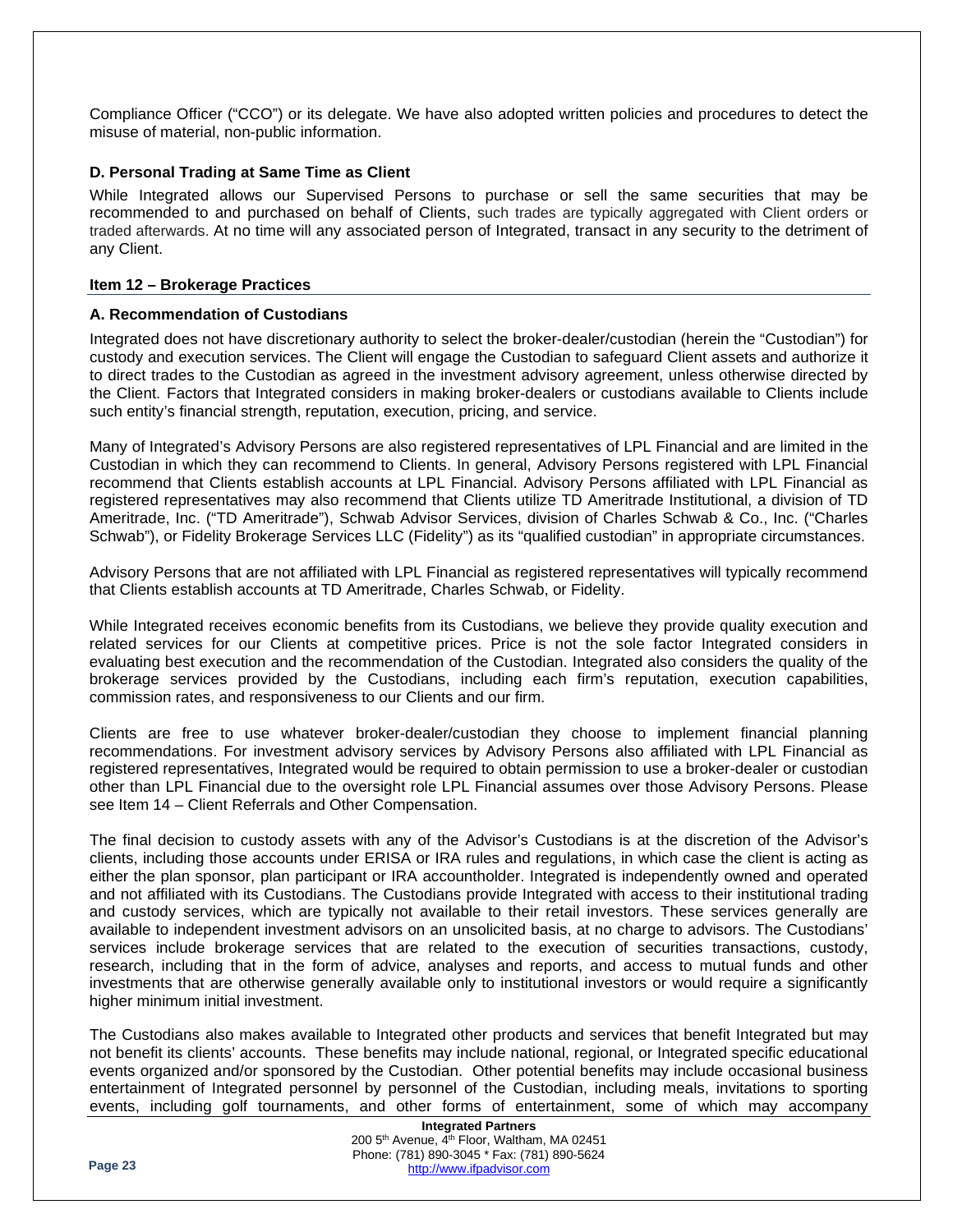educational opportunities. Other of these products and services assist Integrated in managing and administering clients' accounts. These include software and other technology (and related technological training) that provide access to client account data (such as trade confirmations and account statements), facilitate trade execution (and allocation of aggregated trade orders for multiple client accounts), provide research, pricing information and other market data, facilitate payment of Integrated's fees from its clients' accounts, and assist with back-office training and support functions, recordkeeping and client reporting. Many of these services generally may be used to service all or some substantial number of Integrated's accounts, including accounts not maintained at the Custodian providing the services. The Custodians also make available to Integrated other services intended to help Integrated manage and further develop its business enterprise. These services may include professional compliance, legal and business consulting, publications and conferences on practice management, information technology, business succession, regulatory compliance, employee benefits providers, human capital consultants, insurance, and marketing. In addition, a Custodian may make available, arrange, and/or pay vendors for these types of services rendered to Integrated by independent third parties. A Custodian may discount or waive fees it would otherwise charge for some of these services or pay all or a part of the fees of a third-party providing these services to Integrated.

These support services are provided by the Custodians to Integrated based on the overall relationship with the Advisor. It is not the result of soft dollar arrangements or any other express arrangements with the Custodians on whole or individually. Integrated anticipates that it will continue to receive these support services regardless of the volume of client transactions executed by Integrated or its clients with the Custodian. Clients do not pay more because of these arrangements. While, as a fiduciary, Integrated endeavors to act in its clients' best interests, Integrated's recommendation that clients maintain their assets in accounts at a given Custodian may be based in part on the benefit to Integrated of the availability of some of the foregoing products and services and other arrangements and not solely on the nature, cost or quality of custody and brokerage services provided by the Custodian, which creates a potential conflict of interest.

Following are additional details regarding the brokerage practices of the Advisor:

*1. Soft Dollars -* Soft dollars are revenue programs offered by broker-dealers/custodians whereby an advisor enters into an agreement to place security trades with the broker-dealer/custodian in exchange for research and other services. Integrated does not participate in soft dollar programs sponsored or offered by any brokerdealer/custodian. However, the Advisor and its Advisory Persons do receive certain benefits from the Custodians. Please see above and Item 14 – Client Referrals and Other Compensation.

*2. Brokerage Referrals -* Integrated does not receive any compensation from any third party in connection with the recommendation for establishing a brokerage account.

*3. Directed Brokerage -* All Clients are serviced on a "directed brokerage basis", where Integrated will place trades within the established account[s] at the Custodian designated by the Client. Further, all Client accounts are traded within their respective brokerage account[s] at the Custodian. The Advisor will not engage in any principal transactions (i.e., trade of any security from or to the Advisor's own account) or cross transactions with other Client accounts (i.e., purchase of a security into one Client account from another Client's account[s]). Integrated will not be obligated to select competitive bids on securities transactions and does not have an obligation to seek the lowest available transaction costs. These costs are determined by the Custodian.

### <span id="page-23-0"></span>**B. Aggregating and Allocating Trades**

The primary objective in placing orders for the purchase and sale of securities for Client accounts is to obtain the most favorable net results taking into account such factors as 1) price, 2) size of order, 3) difficulty of execution, 4) confidentiality and 5) skill required of the Custodian. Integrated will execute its transactions through the Custodian as directed by the Client. Integrated may aggregate orders in a block trade or trades when securities are purchased or sold through the Custodian for multiple (discretionary) accounts. If a block trade cannot be executed in full at the same price or time, the securities actually purchased or sold by the close of each business day must be allocated in a manner that is consistent with the initial pre-allocation or other written statement. This must be done in a way that does not consistently advantage or disadvantage particular Client accounts.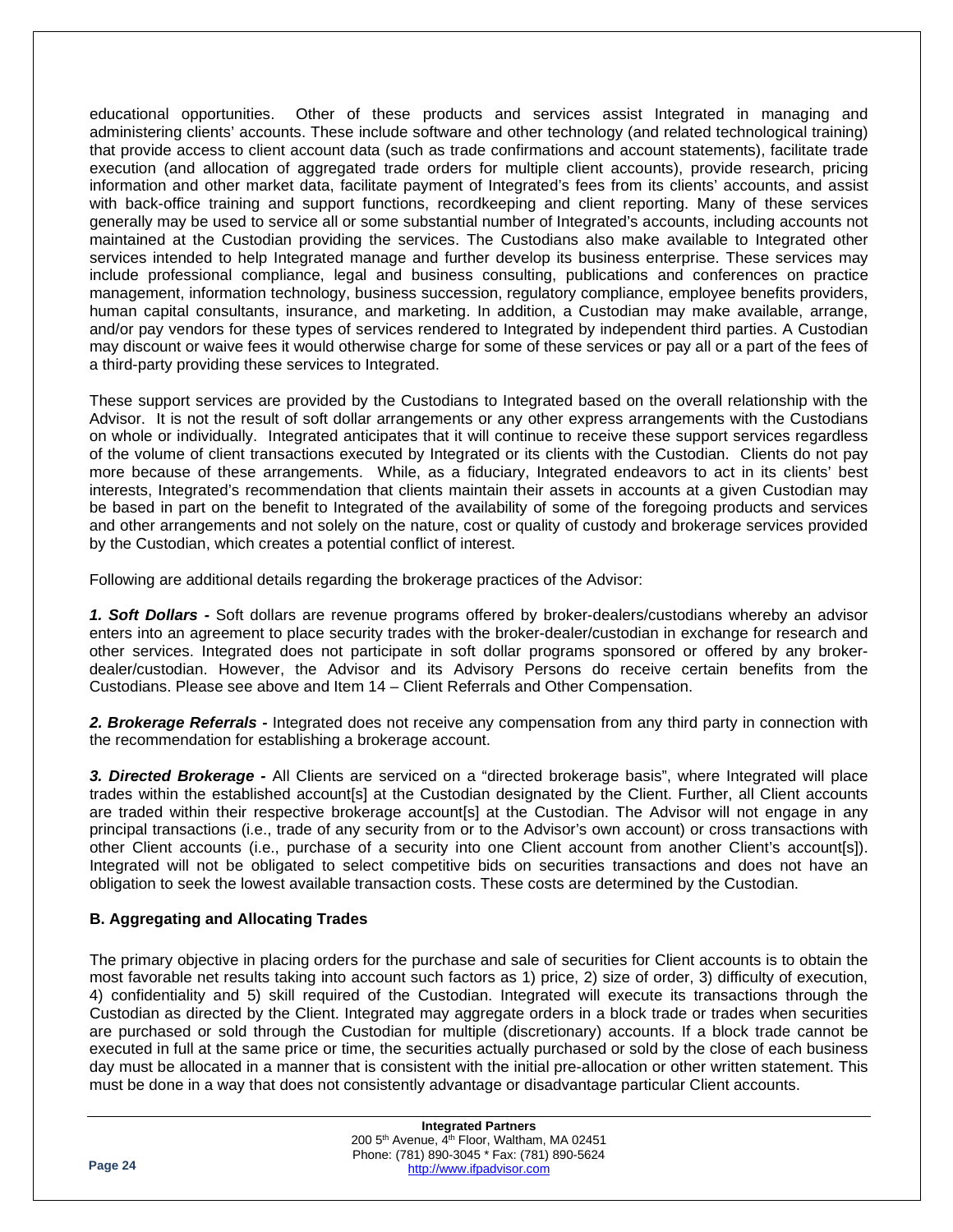### <span id="page-24-0"></span>**Item 13 – Review of Accounts**

### <span id="page-24-1"></span>**A. Frequency of Reviews**

Securities in Client accounts are monitored on a regular and continuous basis by Advisory Persons and home office personnel of Integrated. Formal reviews are generally conducted at least annually or more or less frequently depending on the needs of the Client.

### <span id="page-24-2"></span>**B. Causes for Reviews**

In addition to the investment monitoring noted in Item 13.A. above, each Client account shall be reviewed at least annually. Reviews may be conducted more or less frequently at the Client's request. Accounts may be reviewed as a result of major changes in economic conditions, known changes in the Client's financial situation, and/or large deposits or withdrawals in the Client's account[s]. The Client is encouraged to notify Integrated if changes occur in the Client's personal financial situation that might adversely affect the Client's investment plan. Additional reviews may be triggered by material market, economic or political events.

### <span id="page-24-3"></span>**C. Review Reports**

The Client will receive brokerage statements no less than quarterly from the Custodian. These brokerage statements are sent directly from the Custodian to the Client. The Client may also establish electronic access to the Custodian's website so that the Client may view these reports and their account activity. Client brokerage statements will include all positions, transactions and fees relating to the Client's account[s]. The Advisor may also provide Clients with periodic reports regarding their holdings, allocations, and performance.

### <span id="page-24-4"></span>**Item 14 – Client Referrals and Other Compensation**

### <span id="page-24-5"></span>**A. Compensation Received by Integrated**

### Participation in Institutional Advisor Platform

Integrated has established institutional relationships with the Custodians (LPL Financial, Charles Schwab, TD Ameritrade, and Fidelity) to assist the Advisor in managing Client account[s]. The Advisor receives access to software and related support as part of its relationship with the Custodians, or, in some cases cash compensation to defray the cost of these items that are procured directly by the Advisor. The software and related systems support or cash payments may benefit the Advisor, but not its Clients directly. In fulfilling its duties to its Clients, the Advisor endeavors at all times to put the interests of its Clients first. Clients should be aware, however, that the receipt of economic benefits from a Custodian creates a conflict of interest since these benefits may influence the Advisor's recommendation of the Custodian over one that does not furnish these economic benefits. Additionally, the Advisor may receive the following benefits from the Custodians: financial start-up support; reimbursement to Clients for transfer costs to the platform/custodian; financing services, receipt of duplicate Client confirmations and bundled duplicate statements; access to a trading desk that exclusively services its institutional participants; access to block trading which provides the ability to aggregate securities transactions and then allocate the appropriate shares to Client accounts; and access to an electronic communication network for Client order entry and account information.

Certain Advisory Persons of the Advisor may have received financial support from LPL Financial during the transition of Client accounts to LPL Financial. This financial support is typically provided in the form a forgivable loan from LPL Financial, whereby LPL Financial may not require repayment of the loan if the Advisory Person maintains its affiliation with LPL Financial and maintains an agreed upon level of assets.

### <span id="page-24-6"></span>**B. Client Referrals from Solicitors**

If a Client is introduced to Integrated by an unaffiliated referrer (herein a "Solicitor"), Integrated may pay the Solicitor a referral fee in accordance with the requirements of applicable SEC rules under the Advisers Act as well as any applicable state securities regulations. Referral fees are paid solely from Integrated's investment advisory fees and will not result in any additional charges or higher fees to the Client. The Solicitor will provide

|         | <b>Integrated Partners</b>                                           |  |
|---------|----------------------------------------------------------------------|--|
|         | 200 5 <sup>th</sup> Avenue, 4 <sup>th</sup> Floor, Waltham, MA 02451 |  |
|         | Phone: (781) 890-3045 * Fax: (781) 890-5624                          |  |
| Page 25 | http://www.ifpadvisor.com                                            |  |
|         |                                                                      |  |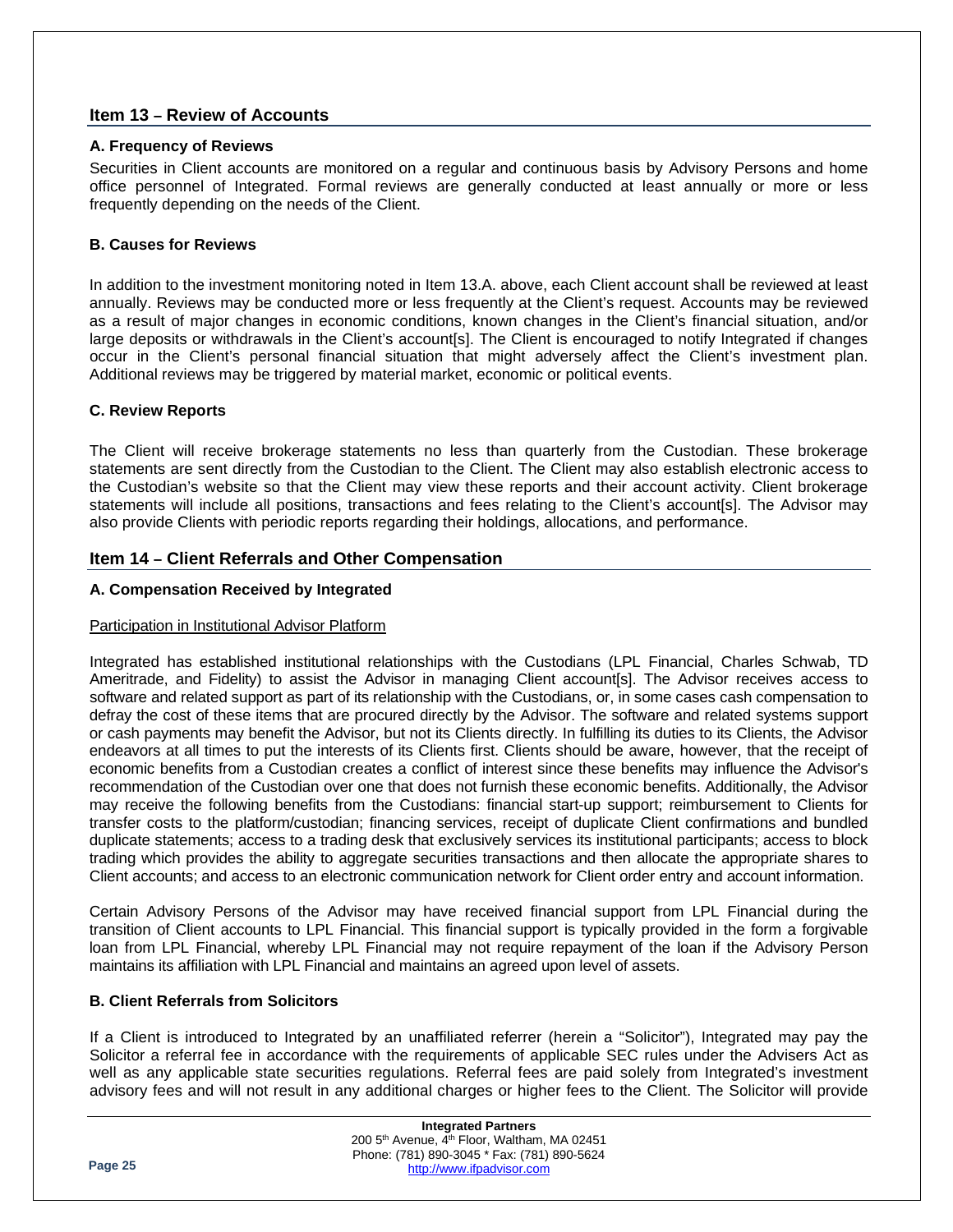the Client with a copy of Integrated's Disclosure Brochure along with a Solicitor's Disclosure Statement containing the terms and conditions of the solicitation arrangement including compensation.

### <span id="page-25-0"></span>**Item 15 – Custody**

Integrated does not accept or maintain custody of any Client accounts, except for the authorized deduction of the advisor's fee and in the instance where a client executes a standing letter of authority. All Clients must place their assets with a "qualified custodian". Clients are required to engage the Custodian to retain their funds and securities and direct Integrated to utilize the Custodian for the Client's security transactions. Integrated encourages Clients to review statements provided by the Custodian. For more information about custodians and brokerage practices, see "Item 12 - Brokerage Practices".

### <span id="page-25-1"></span>**Item 16 – Investment Discretion**

Integrated generally has discretion over the selection and amount of securities to be bought or sold in Client accounts without obtaining prior consent or approval from the Client. However, these purchases or sales may be subject to specified investment objectives, guidelines, or limitations previously set forth by the Client and agreed to by Integrated. Discretionary authority will only be authorized upon full disclosure to the Client. The granting of such authority will be evidenced by the Client's execution of an Investment Advisory Agreement containing all applicable limitations to such authority. All discretionary trades made by Integrated will be in accordance with each Client's investment objectives and goals.

### <span id="page-25-2"></span>**Item 17 – Voting Client Securities**

Integrated does not accept proxy-voting responsibility for any Client. Clients will receive proxy statements directly from the Custodian. The Advisor will assist in answering questions relating to proxies; however, the Client retains the sole responsibility for proxy decisions and voting.

### <span id="page-25-3"></span>**Item 18 – Financial Information**

Neither Integrated, nor its management, have any adverse financial situations that would reasonably impair the ability of Integrated to meet all obligations to its Clients. Some of Integrated's investment advisors have been subject to a bankruptcy or other financial compromise in the past. Integrated does not believe that any of these events would reasonably impair the ability of Integrated or its investment advisers to meet the needs of their clients.

We also encourage you to independently view the background of your investment adviser on the Investment Adviser Public Disclosure website at [www.adviserinfo.sec.gov](http://www.adviserinfo.sec.gov/) by searching with his or her full name.

Integrated is not required to deliver a balance sheet along with this Disclosure Brochure as the Advisor does not collect fees of \$1,200 or more for services to be performed six months or more in advance.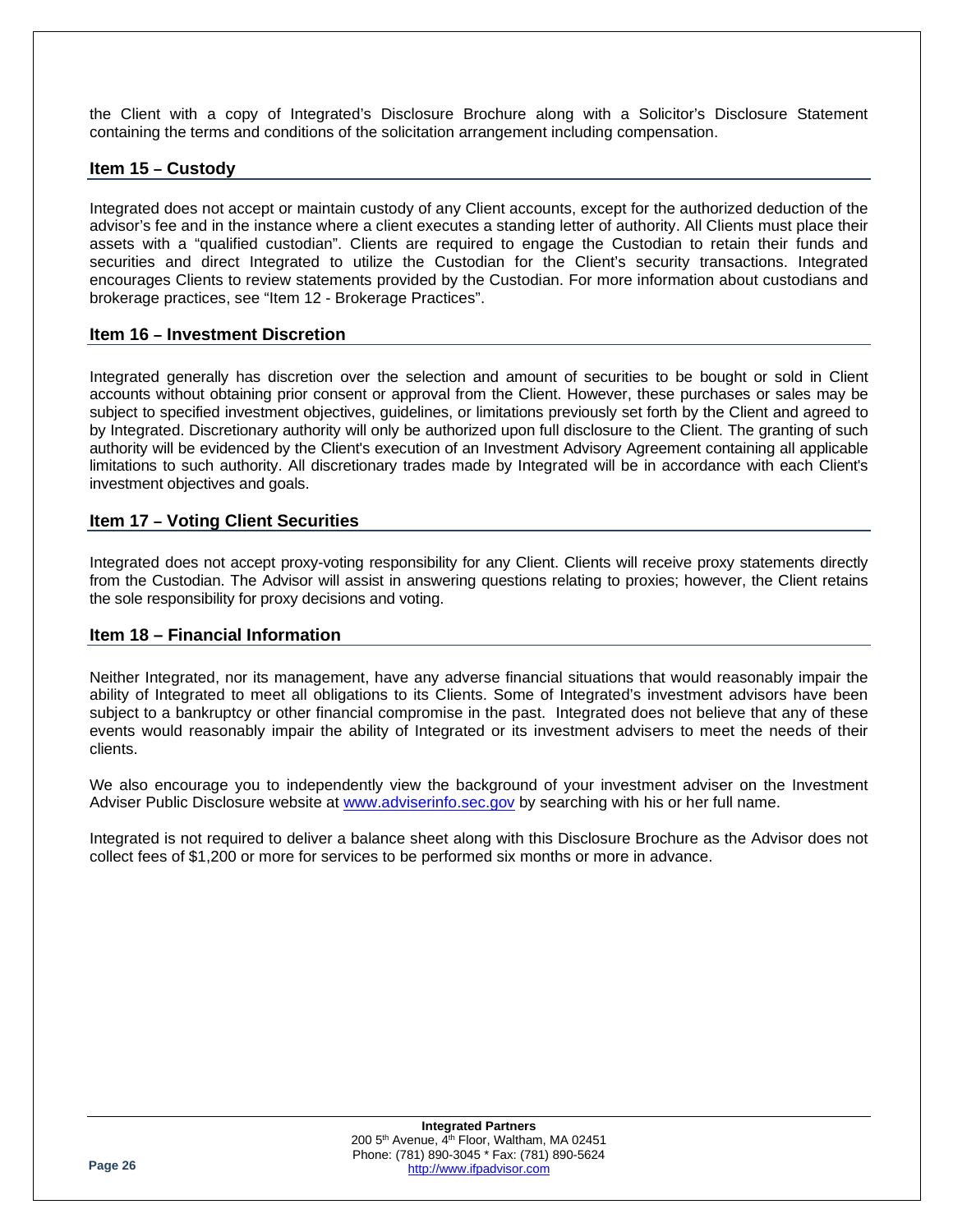# Integrated

# **Integrated Wealth Concepts LLC (also d/b/a Integrated Partners, Integrated Financial Partners and Integrated Family Office and other d/b/a names)**

# **Form ADV Part 2A Appendix 1 ("Wrap Fee Program Brochure")**

# **Effective: March 30, 2022**

This Form ADV 2A - Appendix 1 ("Wrap Fee Program Brochure") provides information about the qualifications and business practices of Integrated Wealth Concepts LLC (also d/b/a Integrated Partners and herein "Integrated" or the "Advisor") when offering services pursuant to a wrap program. This Wrap Fee Brochure shall always be accompanied by the Integrated Disclosure Brochure, which provides complete details on the business practices of the Advisor. If you did not receive the complete Integrated Disclosure Brochure or you have any questions about the contents of this Wrap Fee Brochure or the Integrated Disclosure Brochure, please contact us at (781) 890-3045.

Integrated is a registered investment advisor with the U.S. Securities and Exchange Commission ("SEC"). The information in this Wrap Fee Program Brochure has not been approved or verified by the SEC or by any state securities authority. Registration of an investment advisor does not imply any specific level of skill or training. This Wrap Fee Program Brochure provides information through Integrated to assist you in determining whether to retain the Advisor.

Additional information about Integrated and its Advisory Persons is available on the SEC's website at [www.adviserinfo.sec.gov](http://www.adviserinfo.sec.gov/) by searching with our firm name or our CRD# 284656.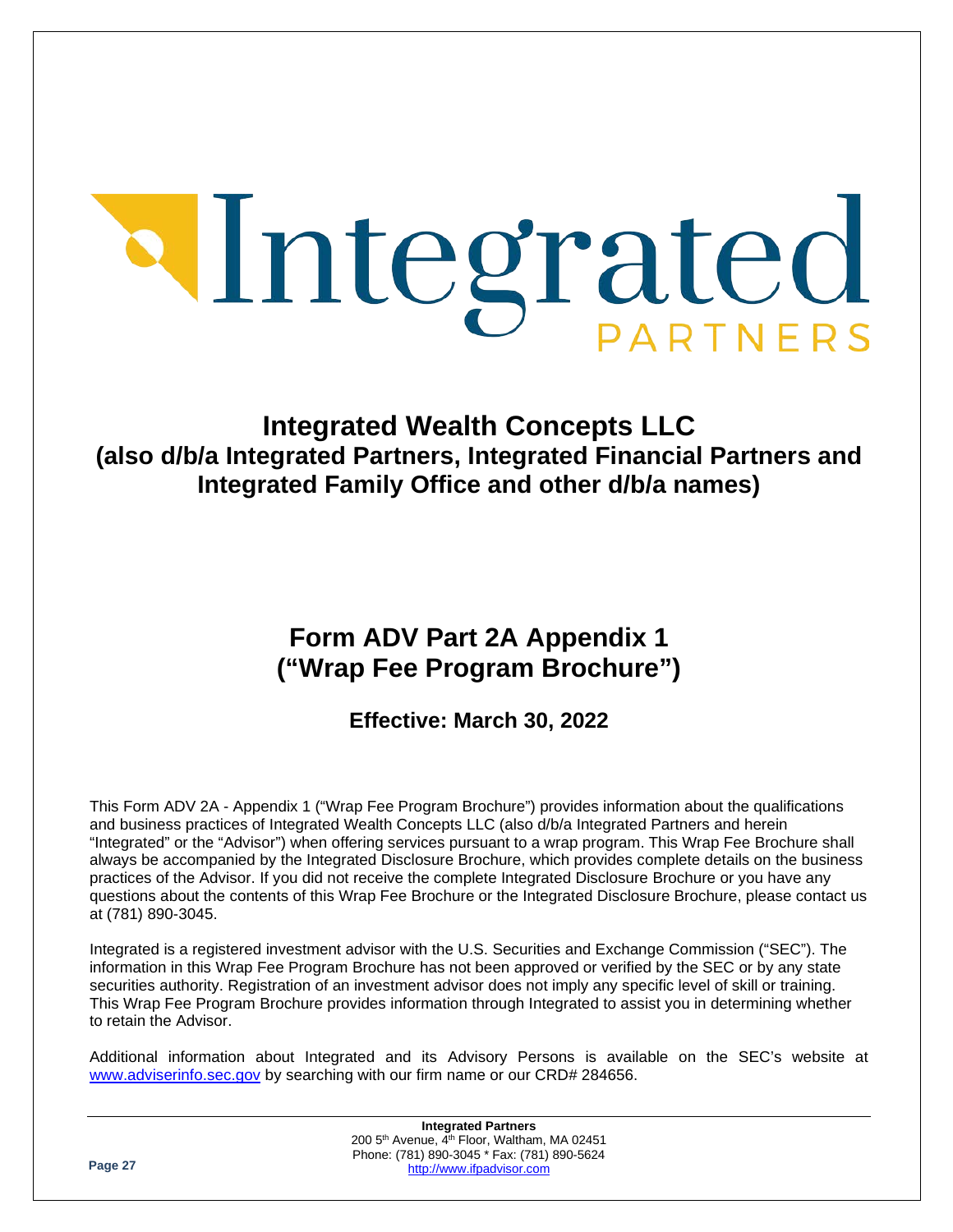### **Item 2 – Material Changes**

This Wrap Fee Program Brochure discusses the wrap fee program offered by Integrated.

### Material Changes

This amendment to the Wrap Fee Program Brochure does not contain any material amendments, though it does contain an update that informs clients that their accounts within the Destination Portfolios® program can be housholded such to obtian breackpoints the program pricing structure. We do not deem this to be a material change to the Wrap Fee Progam Brochure.

At any time, you may view the current Disclosure Brochure on-line at the SEC's Investment Adviser Public Disclosure website at [www.adviserinfo.sec.gov](http://www.adviserinfo.sec.gov/) by searching with our firm name or by our firm CRD# 284656.

You may also request a copy of this Wrap Brochure at any time, by contacting us at (781) 890-3045.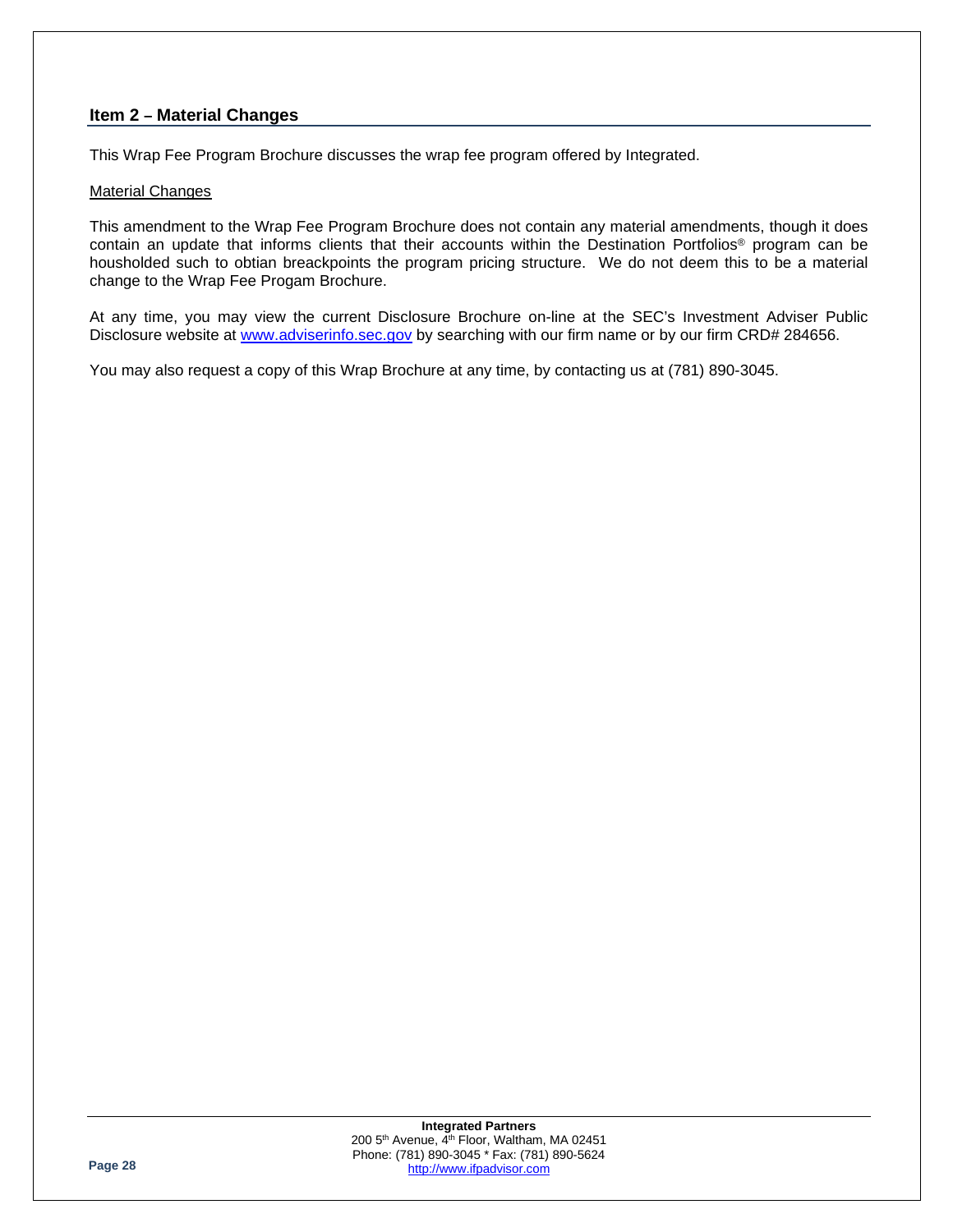## **Item 3 – Table of Contents**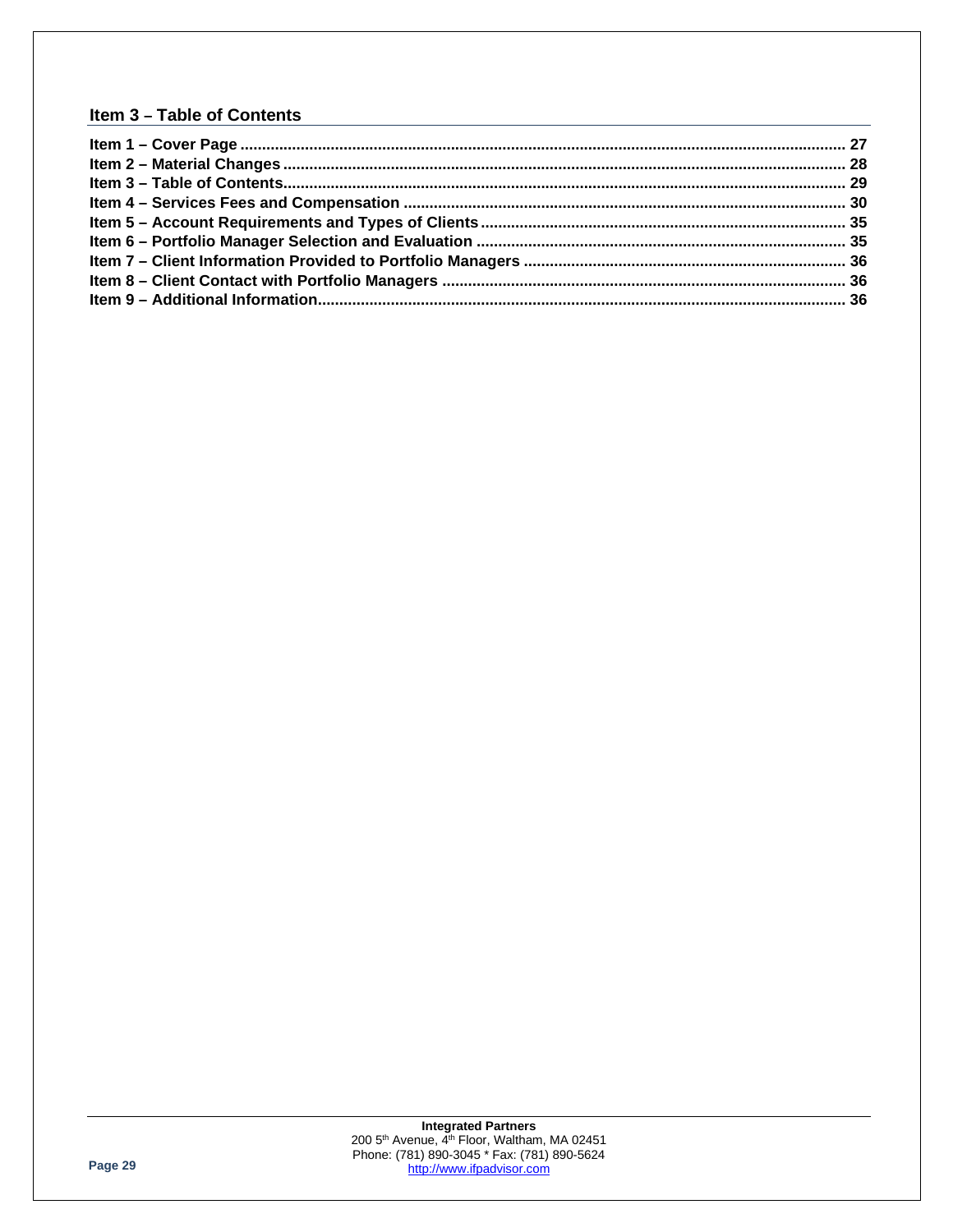### **Item 4 – Services Fees and Compensation**

### **A. Services**

Integrated Wealth Concepts LLC ("Integrated" or the "Advisor") provides customized wealth advisory services for its Clients. The Integrated Wrap Fee Program (the "Wrap Fee Program") is an investment advisory program sponsored by Integrated whereby Integrated includes normal securities transaction fees with its investment advisory fees to provide Clients with a single overall fee. The Integrated Wrap Fee Program Brochure is provided solely as a disclosure when Integrated includes securities transaction fees as part of its overall investment advisory fee (as detailed in Item 5 of the Disclosure Brochure). In addition, Integrated provides advisory services through certain programs sponsored by its custodians. Below is a brief description of each Integrated Wrap Fee Program and the advisory wrap fee programs available to clients of Integrated through its custodians. For more information regarding the custodial wrap fee programs, including more information on the advisory services and fees that apply, the types of investments available in the programs and the potential conflicts of interest presented by the programs please see the program account packet (which includes the account agreement and Form ADV program brochure) andtheForm ADV,Part 2Aofthe custodianorthe applicable program.

A wrap fee program offers clients a fee structure that includes, as a single fee, the securities transaction costs for trading in Client accounts along with the investment advisory fees earned by Integrated. The securities regulations often refer to such a structure as a "Wrap Fee Program".

This Wrap Fee Program Brochure will reference back to the Integrated Disclosure Brochure to which this Wrap Fee Program Brochure is an Appendix. This Wrap Fee Program Brochure will always be provided in connection with the Disclosure Brochure. In addition, as noted above, Clients should refer to the Form ADV wrap program brochure and the Form ADV, Part 2A of the custodian or the applicable program for more details on the custodial wrap fee programs.

### The Integrated Wrap Fee Program

The Integrated Wrap Fee program consists of the Destination Portfolios® and which are sponsored by Integrated and of which Integrated is the portfolio manager.

The Destination Portfolios® are a series of model portfolio that are managed by Integrated's Chief Investment Officer. The Destination Portfolios® are designed to accommodate different time horizons risk tolerances and investment objectives. For some of these portfolios, the Chief Investment Officer leverages the expertise of other money managers such as Blackrock, J.P. Morgan & Company, Julex Capital Management Broxton Capital.

The Destination Portfolios® require minimum account values as set forth on the following chart.

| <b>Account Minimum</b>  |
|-------------------------|
| \$10,000                |
| \$50,000                |
| \$50,000                |
| \$50,000                |
| \$50,000                |
| \$10,000                |
| \$175,000 or \$500,000. |
| \$75,000                |
| \$50,000                |
| \$1,000,000             |
|                         |

The Focused Series models have either a \$175,000 or \$500,000 account minimum, depending on the specific model.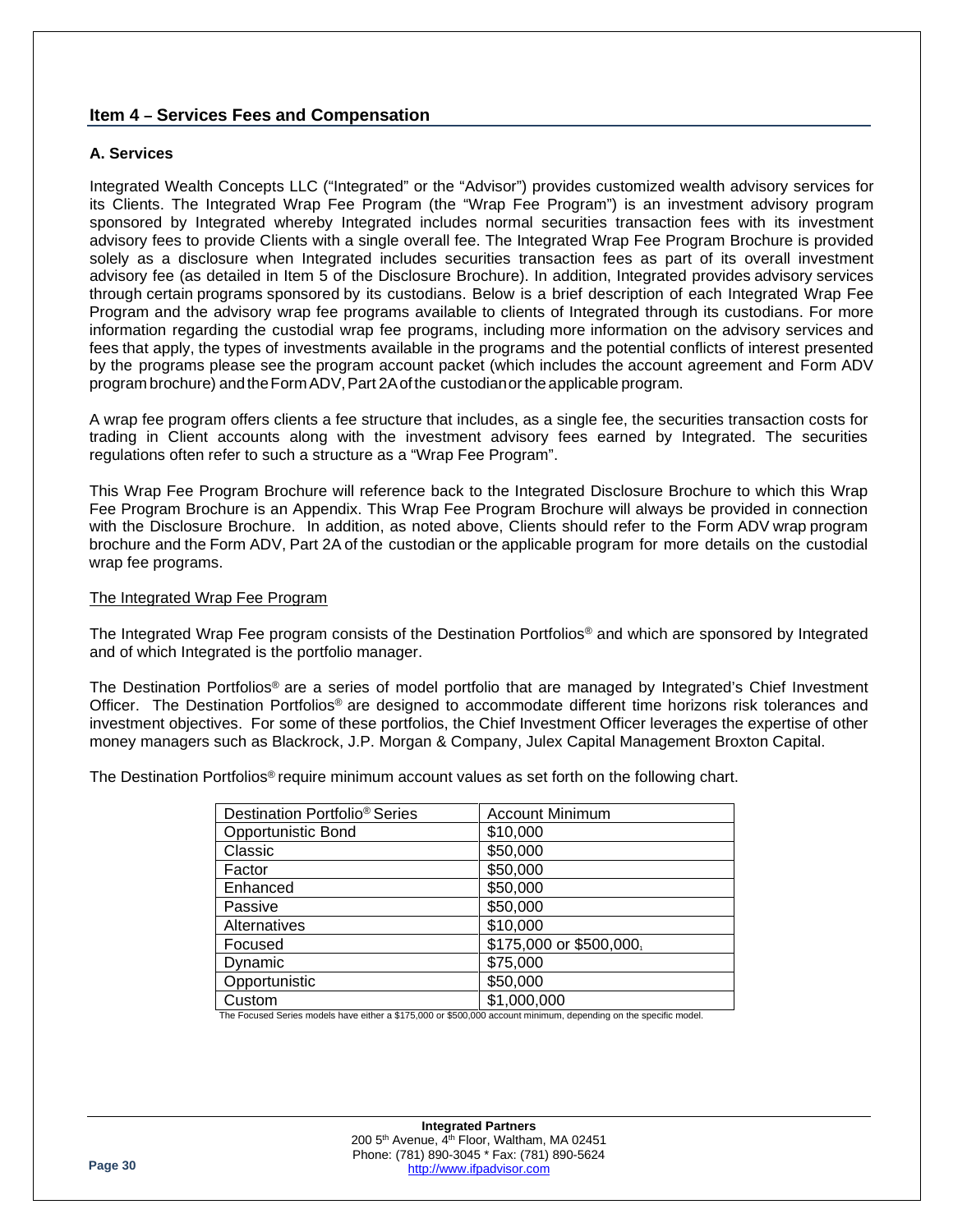Within the Destination Portfolios® is the Custom Series.

Portfolios within the Custom Series:

- Are only available to clients who are designated as either Accredited Investors, Qualified Investors, or Qualified Purchasers as defined by the U.S. Securities and Exchange Commission,
- Can make use of any type of security, investment vehicle, or investment instrument,
- Are custodied at Fidelity, Schwab, TD, or LPL (to the extent that the investments utilized can be custodied), and
- Are directly managed by Integrated's Chief Investment Officer.

All Custom Series accounts are invested according to the risk and investment criteria established by the client.

### LPL Custodial Wrap Fee Programs

### **Manager Access Select Program**

Manager Access Select provides clients access to the investment advisory services of professional portfolio management firms for the individual management of client accounts. Advisor will assist client in identifying a third-party portfolio manager (Portfolio Manager) from a list of Portfolio Managers made available by LPL. The Portfolio Manager manages client's assets on a discretionary basis. Integrated will provide initial and ongoing assistance regarding the Portfolio Manager selection process.

A minimum account value of \$50,000 is required for Manager Access Select, however, in certain instances, the minimum account size may be higher.

### **Optimum Market Portfolios Program (OMP)**

OMP offers clients the ability to participate in a professionally managed asset allocation program using Optimum Funds shares. Under OMP, client will authorize LPL on a discretionary basis to purchase and sell Optimum Funds pursuant to investment objectives chosen by the client. Advisor will assist the client in determining the suitability of OMP for the client and assist the client in setting an appropriate investment objective. Advisor will have discretion to select a mutual fund asset allocation portfolio designed by LPL consistent with the client's investment objective. LPL will have discretion to purchase and sell Optimum Funds pursuant to the portfolio selected for the client. LPL will also have authority to rebalance the account.

A minimum account value of \$10,000 is required for OMP. In certain instances, LPL will permit a lower minimum account size.

### **Personal Wealth Portfolios Program (PWP)**

PWP offers clients an asset management account using asset allocation model portfolios designed by LPL. Integrated will have discretion for selecting the asset allocation model portfolio based on client's investment objective. Integrated will also have discretion for selecting third party money managers, mutual funds and ETFs within each asset class of the model portfolio. LPL will act as the overlay portfolio manager on all PWP accounts and will be authorized to purchase and sell on a discretionary basis mutual funds, ETFs and equity and fixed income securities.

A minimum account value of \$250,000 is required for PWP. In certain instances, LPL will permit a lower minimum account size.

### **Model Wealth Portfolios Program (MWP)**

MWP offers clients a professionally managed mutual fund asset allocation program. Integrated will obtain the necessary financial data from the client, assist the client in determining the suitability of the MWP program and assist the client in setting an appropriate investment objective. Integrated will initiate the steps necessary to open an MWP account and have discretion to select a model portfolio designed by LPL's Research Department consistent with the client's stated investment objective. LPL's Research Department or third-party portfolio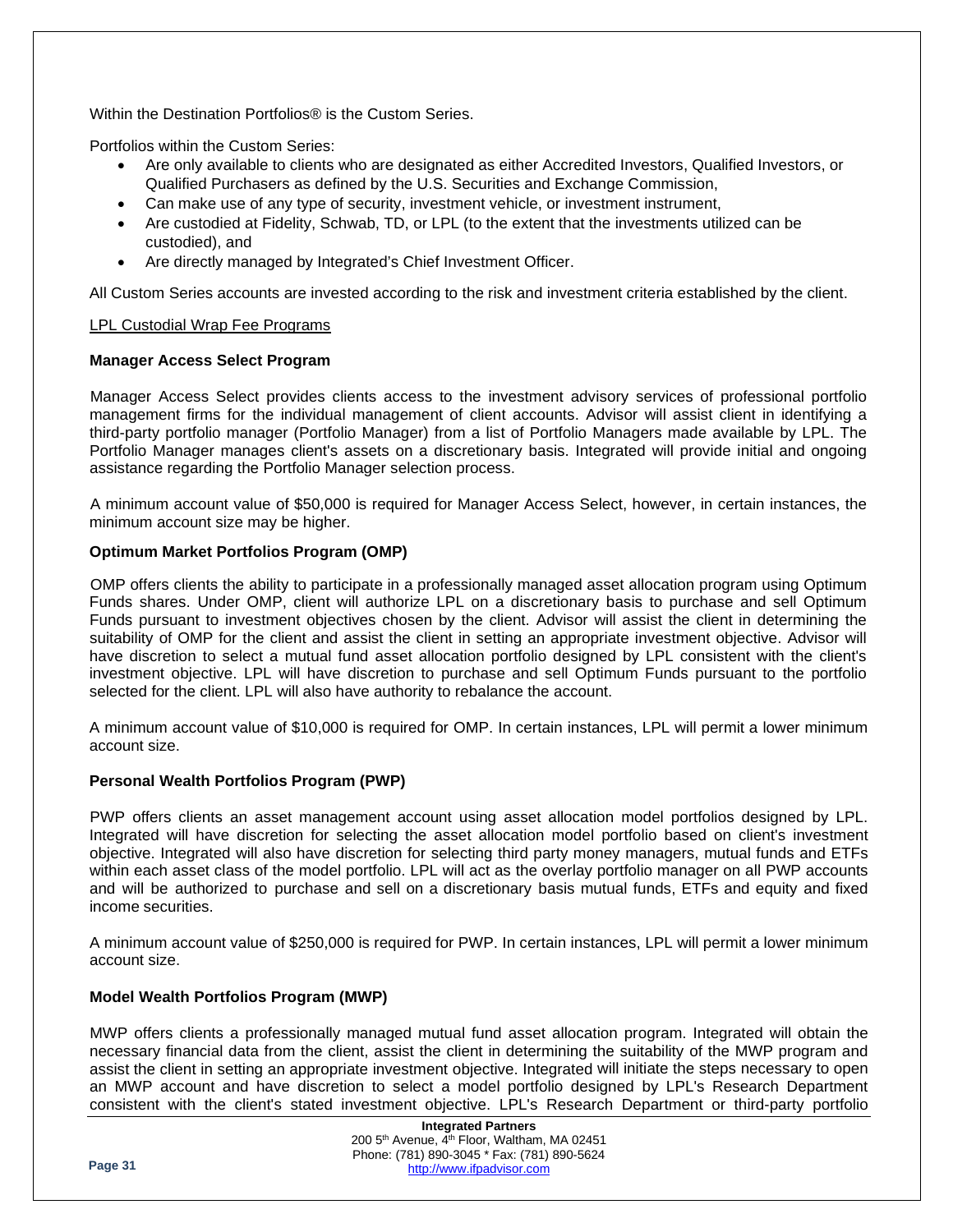strategists are responsible for selecting the mutual funds or ETFs within a model portfolio and for making changes to the mutual funds or ETFs selected.

The client will authorize LPL to act on a discretionary basis to purchase and sell mutual funds and ETFs and to liquidate previously purchased securities. The client will also authorize LPL to effect rebalancing for MWP accounts.

MWP requires a minimum asset value for a program account to be managed. The minimums vary depending on the portfolio(s) selected and the account's allocation amongst portfolios. The lowest minimum for a portfolio is \$25,000. In certain instances, a lower minimum for a portfolio is permitted.

### **Small Market Solution (SMS) Program**

Under SMS, LPL Research (a team of investment professionals within LPL) creates and maintains a series of different investment menus ("Investment Menus") consisting of a mix of different asset classes and investment vehicles ("investment options") for clients that sponsor and maintain participant-directed defined contribution plans ("Plan Sponsors"). The Plan Sponsor is responsible for selecting the Investment Menu that it believes is appropriate based on the demographics and other characteristics of the Plan and its participants. LPL Research is responsible for the selection and monitoring of the investment options made available through Investment Menus ("Fiduciary Selection Services"). The investment options that are offered through SMS are limited to the specific investments available through the record keeper that the Plan Sponsor selects. The Plan Sponsor may only select an Investment Menu in its entirety and does not have the option to remove or substitute an investment option.

If the Plan is subject to ERISA, LPL will be a "fiduciary" and serve as "investment manager" (as that term is defined in section 3(38) of ERISA) in connection with the Fiduciary Selection Services. None of the services offered under SMS other than the Fiduciary Selection Services will constitute "investment advice" under 3{21)(A)(ii) of ERISA, or otherwise cause LPL or Integrated to be deemed a fiduciary.

In addition to the Fiduciary Selection Services, Plan Sponsor may also select from a number of non-fiduciary consulting services available under SMS that are provided by Integrated. These consulting services may include, but are not limited to: general education, and support regarding the Plan and the investment options selected by Plan Sponsor; assistance regarding the selection of, and ongoing relationship management for, record keepers and other third- party vendors; Plan participant enrollment support; and participant-level education regarding investment in the Plan. These consulting services do not include any individualized investment advice to the Plan Sponsor or Plan participants with respect to Plan assets, and LPL and Integrated do not act as fiduciaries under ERISA in providing such consulting services.

### **Guided Wealth Portfolios (GWP)**

GWP offers clients the ability to participate in a centrally managed, algorithm-based investment program, which is made available to users and clients through a web-based, interactive account management portal ("Investor Portal"). Investment recommendations to buy and sell open-end mutual funds and exchange-traded funds are generated through proprietary, automated, computer algorithms (collectively, the "Algorithm") of Xulu, Inc., doing business as FutureAdvisor ("FutureAdvisor"), based upon model portfolios constructed by LPL and selected for the account as described below (such model portfolio selected for the account, the "Model Portfolio"). Communications concerning GWP are intended to occur primarily through electronic means (including but not limited to, through email communications or through the Investor Portal), although Integrated will be available to discuss investment strategies, objectives or the account in general in person or via telephone.

A preview of the Program (the "Educational Tool") is provided for a period of up to forty-five days to help users determine whether they would like to become advisory clients and receive ongoing financial advice from LPL, FutureAdvisor and Integrated by enrolling in the advisory service (the "Managed Service"). The Educational Tool and Managed Service are described in more detail in the GWP Program Brochure. Users of the Educational Tool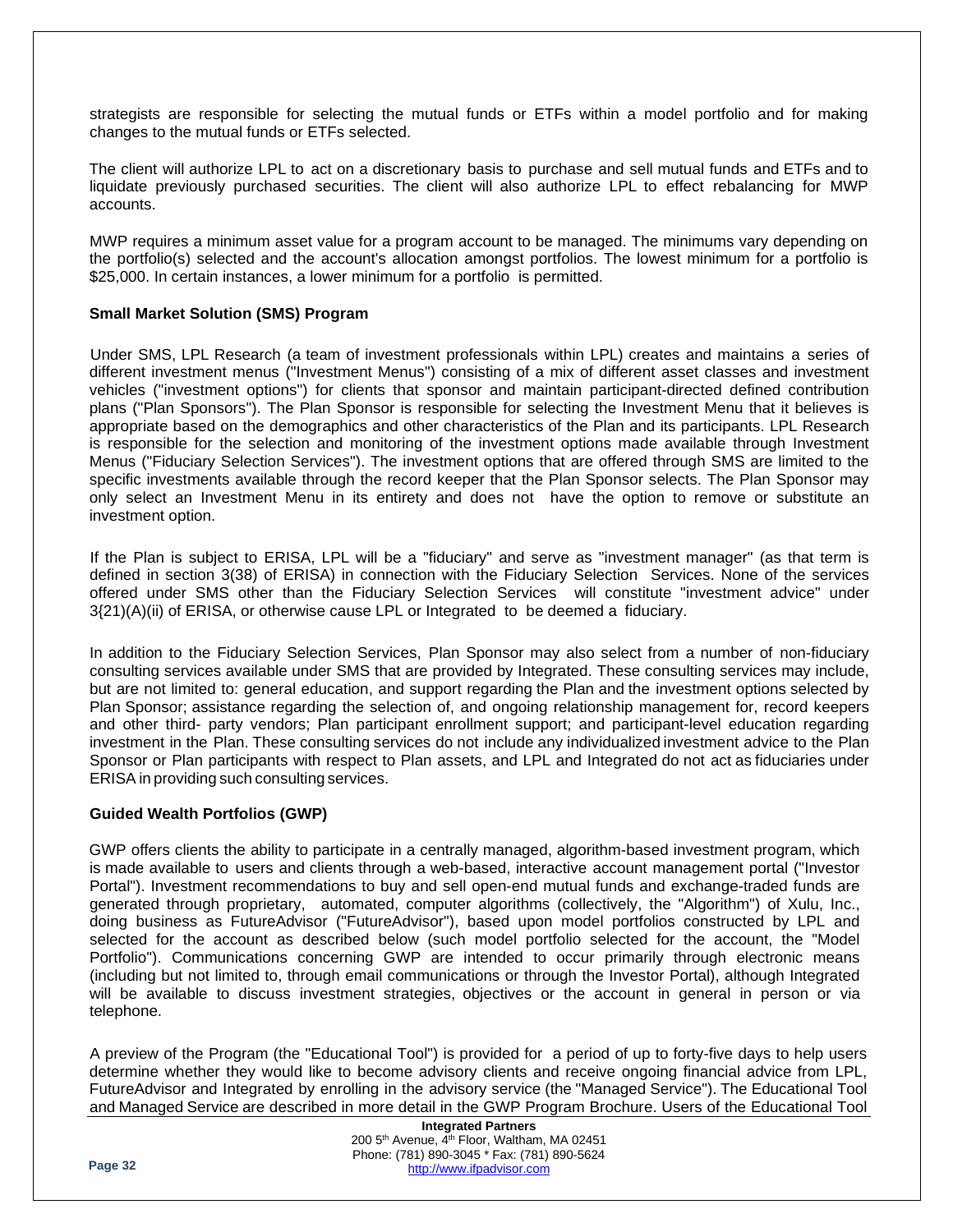are not considered to be advisory clients of LPL, FutureAdvisor or Integrated, do not enter into an advisory agreement with LPL, FutureAdvisor or Integrated, do not receive ongoing investment advice or supervisions of their assets, and do not receive any trading services.

A minimum account value of \$5,000 is required to enroll in the Managed Service.

### Financial Advisor-Managed Wrap Fee Programs

### **Strategic Wealth Management II (SWM II), Fidelity Managed Account Xchange (FMAX) and Charles Schwab Managed Account Select (CSMAS)**

In SWM II, FMAX and CSMAS accounts, the Advisor provides advice on the purchase and sale of various types of investments, such as mutual funds, exchange-traded funds ("ETFs"), variable annuity subaccounts, business development companies ("BDCs"), private equity, real estate investment trusts ("REITs"), equities, and fixed income securities. The Advisor provides advice that is tailored to the individual needs of the client based on the investment objective chosen by the client. LPL Financial acts as the Custodian for SWM II accounts, Fideltiy acts as the custodian for FMAX accounts and Charles Schwab acts as the custodian for CSMAS accounts. The respective custodians each provide brokerage and execution services as the broker-dealer on transactions, and performs administrative services, such as delivering quarterly performance reports to clients. Other custodians may provide similar programs through which the Advisor can provide ongoing investment advice and management on assets in an account separately identified to a client and separately managed on behalf of a client and for which the client is charged a wrap fee.

Integrated offers investment advisory services to individuals, high net worth individuals, families, trusts, estates, and businesses (each referred to as a "Client"). Please see Item 4 of the Disclosure Brochure for details regarding Integrated's investment management services.

### **B. Program Costs**

Advisory Services provided by Integrated pursuant to a wrap fee structure may cost the Client more or less than purchasing these types of investment management services separately. When Integrated absorbs normal securities transactions fees, Integrated may have a financial incentive to limit the transactions in Client accounts, as each trade will increase costs to Integrated. The costs of the Wrap Fee Program vary depending on services to be provided to each Client.

Investment advisory fees are paid quarterly, in advance or arrears of each calendar quarter, pursuant to the terms of the investment advisory agreement. Investment advisory fees, inclusive of the wrap fee are charged at an annual rate ranging from 0.5% to 2.25% depending on several factors, including the overall size of the relationship and the complexity of the services to be provided. Fees are based on the market value of assets under management at the end of the prior quarter but may at times, be offered as a fixed quarterly fee. The investment advisory fee in the first quarter of service is prorated from the inception date of the Client's account[s] to the end of the first quarter. Fees may be negotiable at the sole discretion of the Advisor. The Client's fees will take into consideration the aggregate assets under management with Advisor. All securities held in accounts managed by Integrated will be independently valued by the Custodian. Integrated will not have the authority or responsibility to value portfolio securities.

The wrap fees assessed on Integrated Wrap Fee Program accounts, except for accounts invested in the Custom Series are demonstrated on the following table.

| <b>Invested Assets</b>  | <b>Core Model Fee</b> | <b>Select Model Fee</b> |
|-------------------------|-----------------------|-------------------------|
| \$0-3,000,000           | .29%                  | $.39\%$                 |
| \$3,000,000-5,000,000   | .24%                  | $.34\%$                 |
| \$5,000,000-10,000,000  | .19%                  | $.29\%$                 |
| \$10,000,000-25,000,000 | .15%                  | .25%                    |
| \$25,000,000            | $.12\%$               | $.22\%$                 |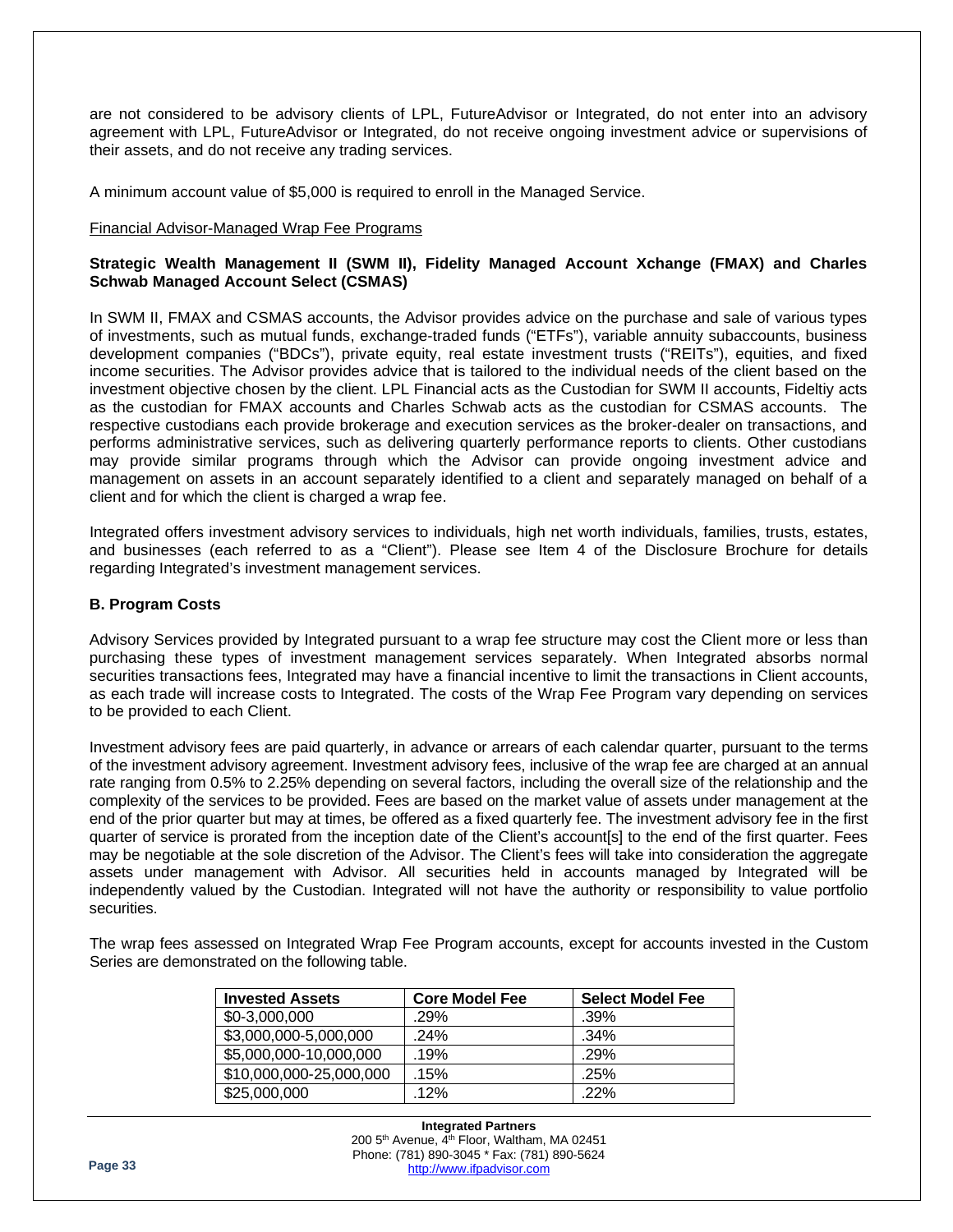Accounts are householded by client tax identification number to achieve these breakpoints (accounts for the same client or family unit).

The Wrap fees assessed on the Custom Series is as demonstrated on the following table.

| <b>Account Type</b>                     | Fee     |
|-----------------------------------------|---------|
| <b>LCMG Bond Accounts</b>               | .36%    |
| <b>Broxton Capital Stock Accounts</b>   | $.36\%$ |
| <b>Integrated Alternatives Accounts</b> | $.22\%$ |

For details on the wrap fees associated with the LPL wrap fee programs, please refer to LPL's Form ADV 2A brochure and its supplements.

### **C. Fees**

The Integrated Wrap Fee Program fee and LPL wrap fee program fee includes typical securities trading costs incurred in connection with the discretionary investment management services provided by Integrated. Whether the fees are paid in advance or arrears depends on the agreement between the client and the advisor and subject to the limitations of the custodian of the client's account, and/or the terms of the investment advisory agreement. Securities transaction fees for Client-directed trades may be charged to the Client. Clients engaging Integrated under this Wrap Fee Program will typically pay a higher overall investment advisory fee but will not be responsible for securities transaction fees for their accounts. Clients should discuss the expected level of trading in the Client's account[s] to determine whether to engage Integrated under this Wrap Fee Program or pay for securities transaction fees separately. Fees may be negotiable at the sole discretion of Integrated.

Clients may also incur certain fees or charges imposed by third parties, which are not included as part of the Wrap Fee. Such other fees, which can include, markups, markdowns, managers fees, custodial fees, deferred sales charges, odd-lot differentials, transfer taxes, wire transfer and electronic fund fees, fees for trades executed away from the qualified custodian, and other fees and taxes on brokerage accounts and securities transactions. Such charges, fees and commissions are exclusive of and in addition to Integrated's fees and are not included in Integrated's Wrap Fee. Integrated does not receive any portion of such fees.

In addition, all fees paid to Integrated for investment advisory services are separate and distinct from the expenses charged by mutual funds and exchange-traded funds to their shareholders, if applicable. These fees and expenses are described in each fund's prospectus. These fees and expenses will generally be used to pay management fees for the funds, other fund expenses, account administration (e.g., custody, brokerage, and account reporting), and a possible distribution fee as a shareholder in a fund. Please see Item 5.C. of the Disclosure Brochure. Such charges, fees and commissions are exclusive of and in addition to Integrated's fees and are not included in Integrated's Wrap Fee. Integrated does not receive any portion of such fees.

### **D. Potential Conflicts of Interest and Compensation**

Integrated is the sponsor and portfolio manager of the Integrated Wrap Fee Program and a participant in the custodial wrap fee programs. Integrated receives investment advisory fees paid by Clients for investment advisory services covered under these wrap fee program.

Depending on, among other things, the type and size of the account, type of securities held in the account, changes in its value over time, the ability to negotiate fees or commissions, the historical or expected size or number of transactions, and the number and range of supplementary advisory and client-related services provided to the client, the amount of this compensation may be more or less than what Integrated would receive if the client participated in other programs, or paid separately for investment advice, brokerage and other services.

The account fee may be higher than the fees charged by other investment advisors for similar services.

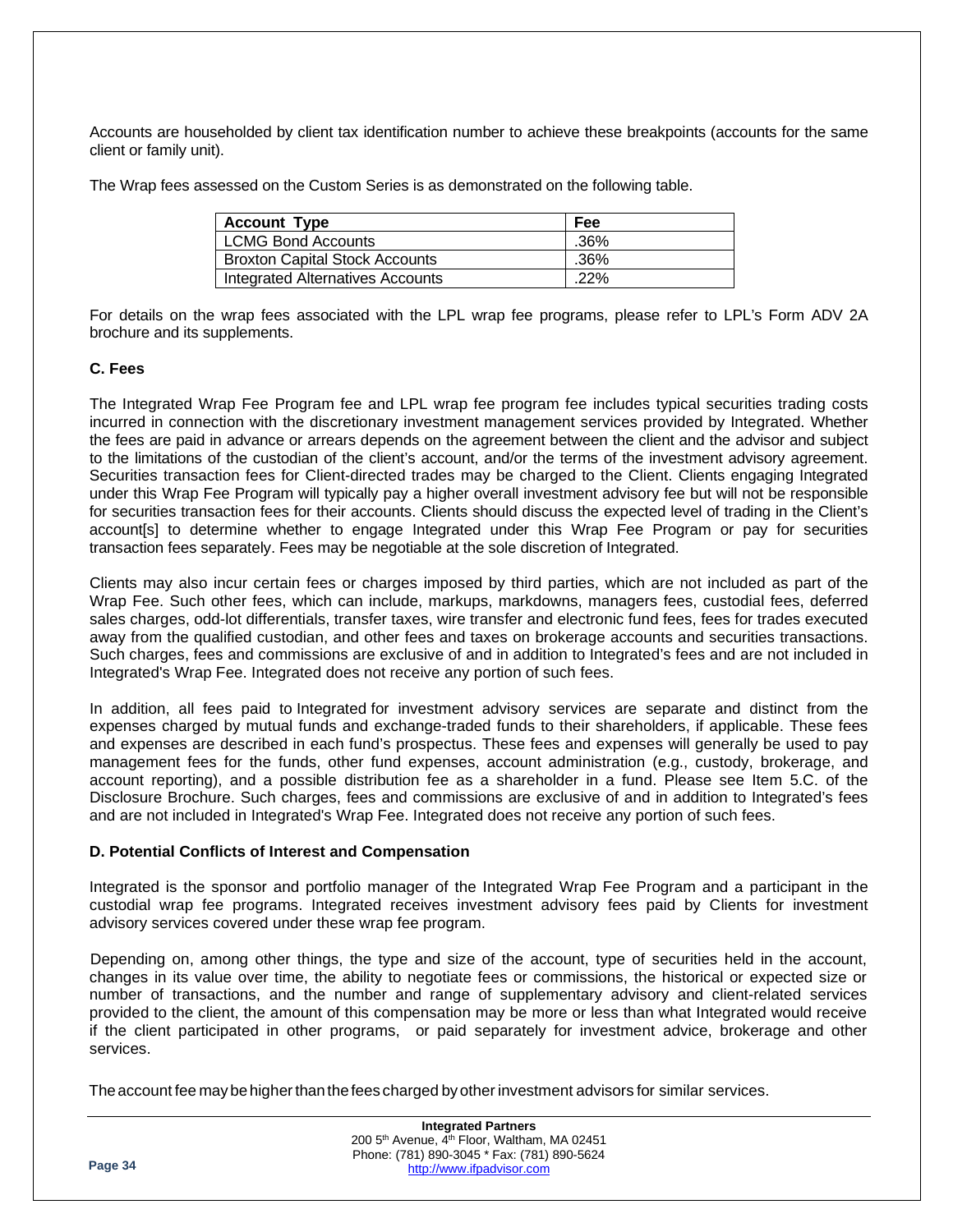Clients should consider the level and complexity of the advisory services to be provided when negotiating the account fee (or the advisor fee portion of the account fee, as applicable) with Integrated. With regard to accounts utilizing third-party portfolio managers under aggregate, all-in-one account fee structures (including MAS and PWP), because the portion of the account fee retained by Integrated varies depending on the portfolio strategist fee associated with a portfolio, Integrated has a financial incentive to select one portfolio instead of another portfolio.

### **Item 5 – Account Requirements and Types of Clients**

Integrated offers investment advisory services to individuals, high net worth individuals, families, trusts, estates, and businesses. Integrated generally does not impose a minimum account size for establishing a relationship except where set forth in Item 4 above. Please see Item 7 of the Disclosure Brochure for additional information.

### **Item 6 – Portfolio Manager Selection and Evaluation**

### **A. Portfolio Manager Selection**

Integrated serves as the sponsor and as the portfolio manager for the Integrated Wrap Fee Program. Integrated does not select third-party advisors to manage the Wrap Fee Program but may recommend or implement Client portfolios using TPAMs.

### **B. Related Persons**

Integrated personnel or affiliates serve as portfolio manager[s] for services under the Integrated Wrap Fee Program. Integrated does not act as portfolio manager for any third-party wrap fee programs.

### **C. Supervised Persons**

Integrated Supervised Persons serve as portfolio managers for the Integrated Wrap Fee Program described in this Wrap Fee Program Brochure. Please refer to the Items 4 and 8 of the Disclosure Brochure for details on the services provided by Integrated. For information related to the background of Integrated supervised persons, please see Items 9 and 11 of the Disclosure Brochure.

### Performance-Based Fees

Integrated does not charge performance-based fees for its investment advisory services. The fees charged by Integrated are as described in "Item 5 – Fees and Compensation" above and are not based upon the capital appreciation of the funds or securities held by any Client. Integrated does not manage any proprietary investment funds or limited partnerships (for example, a mutual fund or a hedge fund) and has no financial incentive to recommend any particular investment options to its Clients. Please see Item 6 of the Disclosure Brochure.

### Methods of Analysis

Please see Item 8 of the Disclosure Brochure (included with this Wrap Fee Brochure) for details on the research and analysis methods employed by the Advisor.

### Risk of Loss

Investing in securities involves certain investment risks. Securities may fluctuate in value or lose value. Clients should be prepared to bear the potential risk of loss. Integrated will assist Clients in determining an appropriate strategy based on their tolerance for risk and other factors noted above. However, there is no guarantee that a Client will meet their investment goals. Please see Item 8. of the Disclosure Brochure.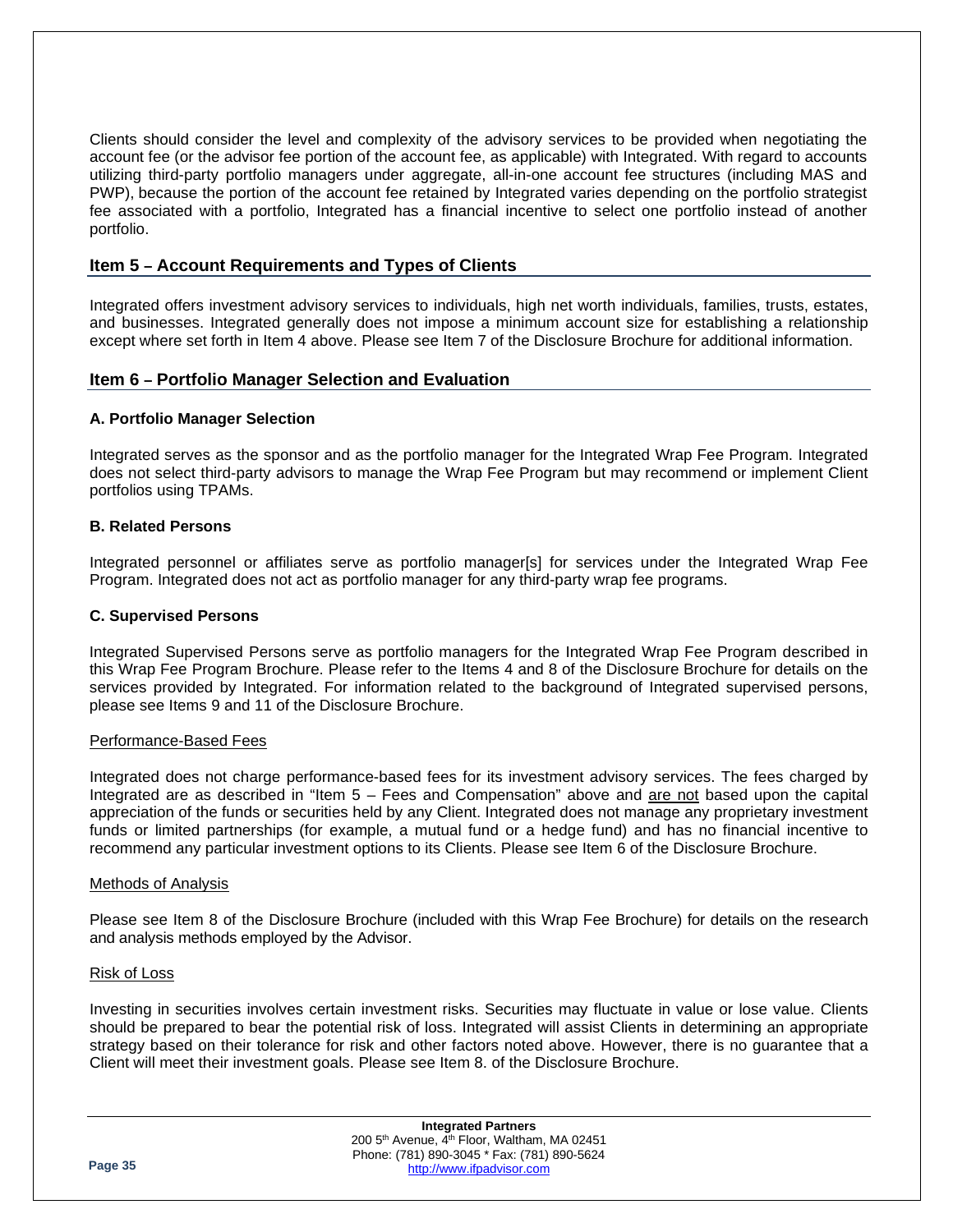### Proxy Voting

Integrated does not accept proxy-voting responsibility for any Client. Clients will receive proxy statements directly from the Custodian. Integrated will assist in answering questions relating to proxies, however, the Client retains the sole responsibility for proxy decisions and voting.

### **Item 7 – Client Information Provided to Portfolio Managers**

Integrated is the sponsor and sole portfolio manager for the Integrated Wrap Fee Program. The Advisor does not share Client information with other portfolio managers because it is the sole portfolio manager for the Integrated Wrap Fee Program. Please also see the Integrated Privacy Policy (included after this Wrap Fee Program Brochure).

### **Item 8 – Client Contact with Portfolio Managers**

Integrated is a full-service investment management advisory firm. Clients always have direct access to the Portfolio Managers at Integrated.

### **Item 9 – Additional Information**

### **A. Disciplinary Information and Other Financial Industry Activities and Affiliations**

### Disciplinary Information

There are no legal, regulatory, or disciplinary events involving Integrated or any of its Management Persons. Integrated values the trust you place in us. As we advise all Clients, we encourage you to perform the requisite due diligence on any advisor or service provider with whom you partner. Our backgrounds are on the Investment Adviser Public Disclosure website at [www.adviserinfo.sec.gov.](http://www.adviserinfo.sec.gov/) You may search by our firm name or by our CRD #284656.

### Other Financial Activities and Affiliations

Please see Items 10 and 14 of the Form ADV Part 2A – Disclosure Brochure (included with this Wrap Fee Brochure).

### **B. Code of Ethics, Review of Accounts, Client Referrals, and Financial Information**

### Code of Ethics

Integrated has implemented a Code of Ethics that defines our fiduciary commitment to each Client. This Code of Ethics applies to all Supervised Persons associated with Integrated. The Code of Ethics was developed to provide general ethical guidelines and specific instructions regarding our duties to you, our Client. Integrated and its Supervised Persons owe a duty of loyalty, fairness, and good faith towards each Client. It is the obligation of Integrated Supervised Persons to adhere not only to the specific provisions of the Code, but also to the general principles that guide the Code. The Code of Ethics covers a range of topics that address employee ethics and conflicts of interest. To request a copy of our Code of Ethics, please contact us at (781) 890-3045.

### Review of Accounts

Investments in Client accounts are monitored on a regular and continuous basis by Advisory Persons and home office-based personnel at Integrated. Details of the review policies and practices are provided in Item 13 of the Form ADV Part 2A – Disclosure Brochure.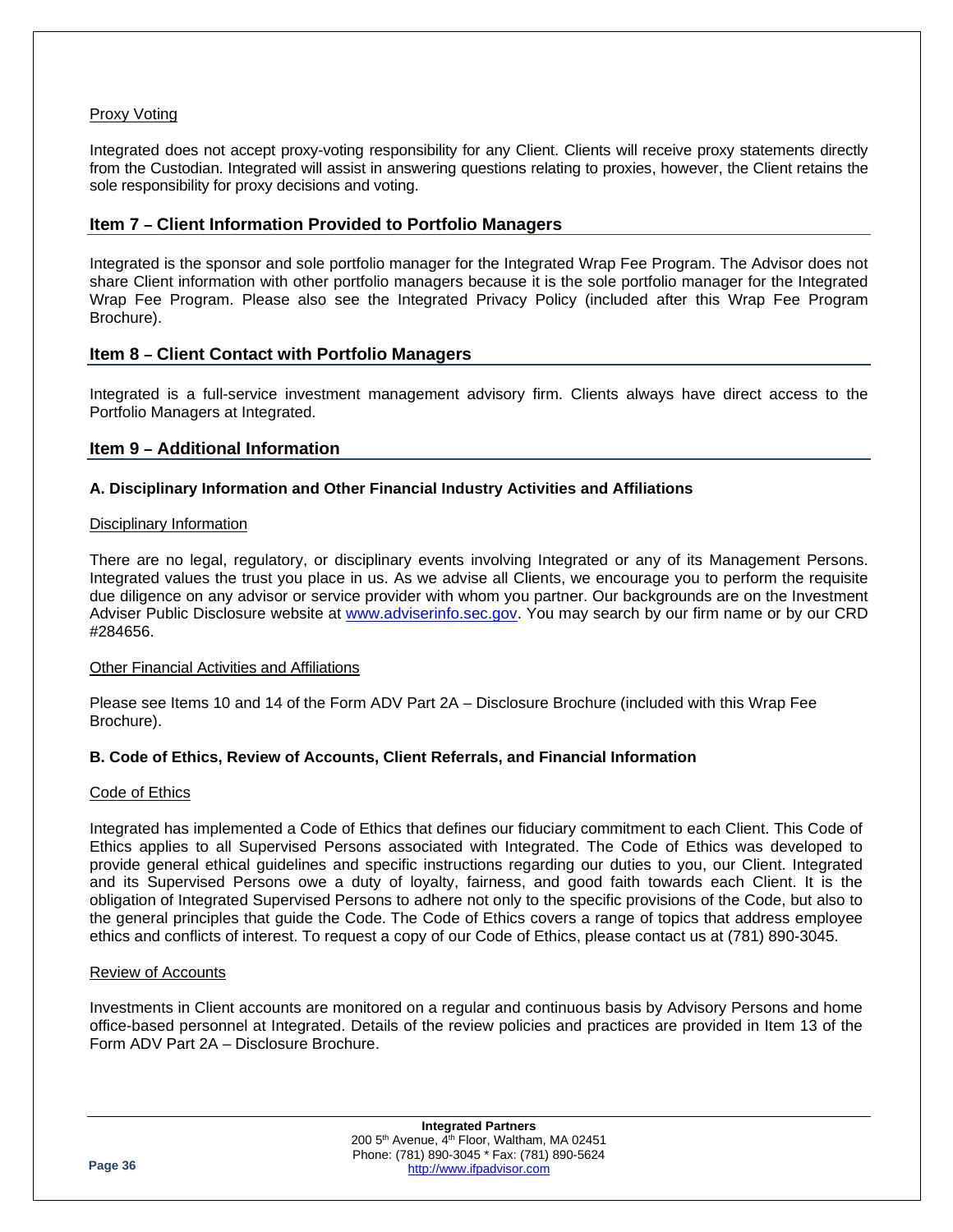### Other Compensation

As noted throughout this Disclosure Brochure, Advisory Persons of Integrated may also be registered representatives of LPL Financial and/or licensed insurance professionals. For information on the conflicts of interest this presents, and how we address these conflicts, please refer to the Item 10 of the Disclosure Brochure.

*Participation in Institutional Advisor Platform* - Integrated has established institutional relationships with LPL Financial TD Ameritrade, Charles Schwab, and Fidelity to assist the Advisor in managing Client account[s]. The Advisor receives access to software and related support as part of its relationships with LPL Financial, Charles Schwab, TD Ameritrade, and Fidelity. The software and related systems support may benefit the Advisor, but not its Clients directly. In fulfilling its duties to its Clients, the Advisor endeavors at all times to put the interests of its Clients first. Clients should be aware, however, that the receipt of economic benefits from a Custodian creates a potential conflict of interest since these benefits may influence the Advisor's recommendation of the Custodian over one that does not furnish similar software, systems support, or services.

Additionally, the Advisor may receive the following benefits from Custodians: financial start-up support; reimbursement to Clients for transfer costs to the platform/custodian; receipt of duplicate Client confirmations and bundled duplicate statements; access to a trading desk that exclusively services its institutional participants; access to block trading which provides the ability to aggregate securities transactions and then allocate the appropriate shares to Client accounts; and access to an electronic communication network for Client order entry and account information.

### Client Referrals from Solicitors

Integrated may engage and compensate unaffiliated third-party referral sources (a "solicitor") for Client referrals. Clients will not pay a higher fee to Integrated as a result of such payments to a solicitor. The Advisor shall enter into an agreement with the solicitor, which requires that full disclosure of the compensation and other conflicts be provided to the prospective client prior to or at the time of entering into the advisory agreement.

### Financial Information

Neither Integrated, nor its management, have any adverse financial situations that would reasonably impair the ability of Integrated to meet all obligations to its Clients. Integrated is not required to deliver a balance sheet along with this Disclosure Brochure, as Integrated does not collect fees of \$1,200 or more for services to be performed six months or more in advance.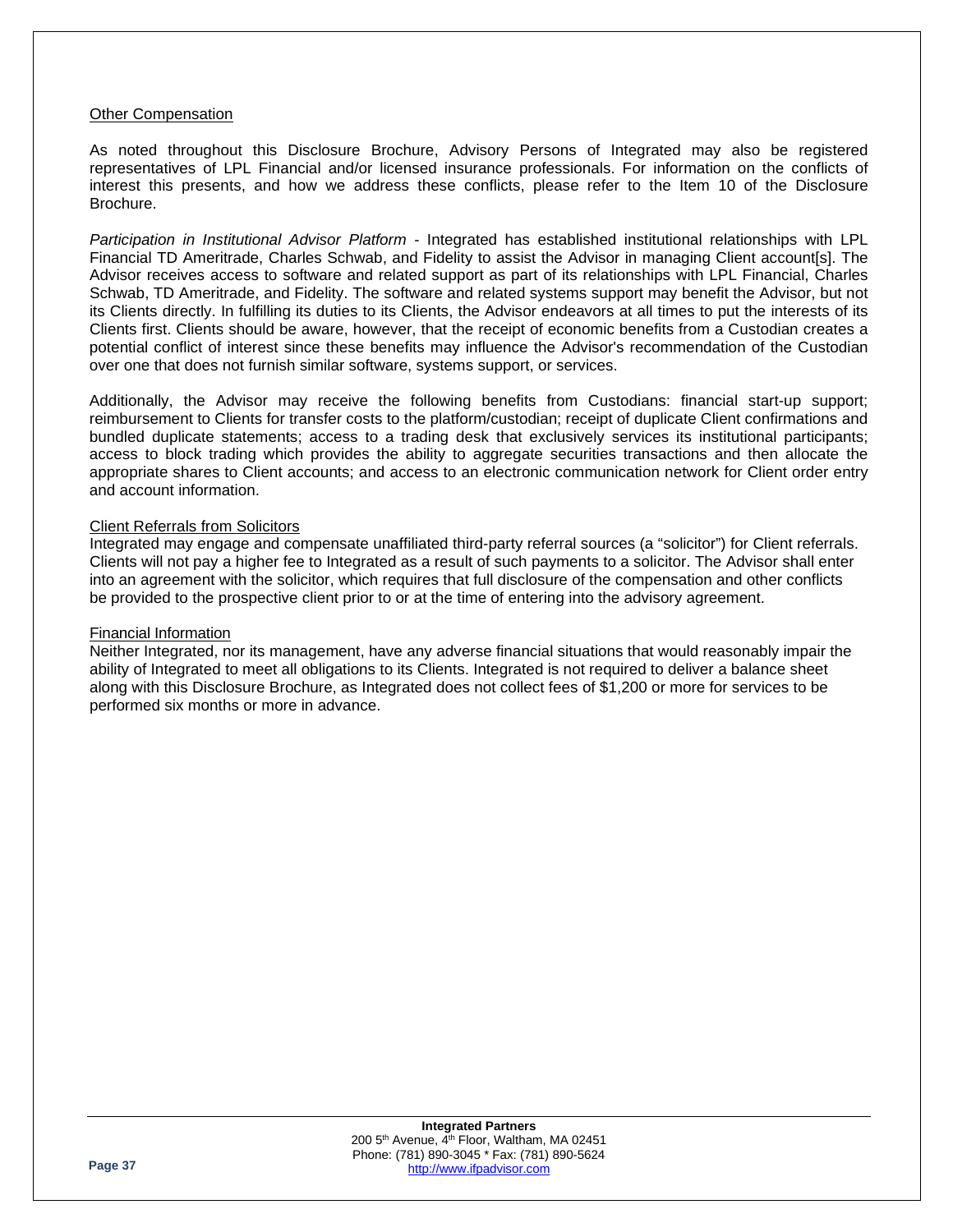### **Integrated Partners Privacy Policy Effective Date: March 1, 2022**

**Our Commitment to You.** Integrated Wealth Concepts LLC (also d/b/a Integrated Partners and herein "Integrated" or the "Advisor") is committed to safeguarding the use of personal information of our Client's (also referred to as "you" and "your") that we obtain as your Investment Advisor, as described here in our Privacy Policy ("Policy").

Our relationship with you is our most important asset. We understand that you have entrusted us with your private information, and we do everything that we can to maintain that trust. Integrated (also referred to as "we", "our" and "us") protects the security and confidentiality of the personal information we have and implements controls to ensure that such information is used for proper business purposes in connection with the management or servicing of our relationship with you.

Integrated does not sell your non-public personal information to anyone. Nor do we provide such information to others except for discrete and reasonable business purposes in connection with the servicing and management of our relationship with you, as discussed below.

Details of our approach to privacy and how your personal non-public information is collected and used are set forth in this Policy.

**Why you need to know?** Registered Investment Advisors ("RIAs") must share some of your personal information in the course of servicing your account. Federal and State laws give you the right to limit some of this sharing and require RIAs to disclose how we collect, share, and protect your personal information.

### **What information do we collect from you?**

| Social security or taxpayer identification number  | Assets and liabilities          |
|----------------------------------------------------|---------------------------------|
| Name, address and phone number(s)                  | Income and expenses             |
| E-mail address(es)                                 | Investment activity             |
| Account information (including other institutions) | Investment experience and goals |

### **What Information do we collect from other sources?**

| Custody, brokerage and advisory agreements    | Account applications and forms                         |
|-----------------------------------------------|--------------------------------------------------------|
| Other advisory agreements and legal documents | Investment questionnaires and suitability<br>documents |
| Transactional information with us or others   | Other information needed to service account            |

**How do we protect your information?** To safeguard your personal information from unauthorized access and use we maintain physical, procedural and electronic security measures. These include such safeguards as secure passwords, encrypted file storage and a secure office environment. Our technology vendors provide security and access control over personal information and have policies over the transmission of data. Our associates are trained on their responsibilities to protect Client's personal information.

We require third parties that assist in providing our services to you to protect the personal information they receive from us.

**How do we share your information?** An RIA shares Client personal information to effectlively implement its services. In the section below, we list some reasons we may share your personal information.

|         | <b>Integrated Partners</b>                                           |  |
|---------|----------------------------------------------------------------------|--|
|         | 200 5 <sup>th</sup> Avenue, 4 <sup>th</sup> Floor, Waltham, MA 02451 |  |
| Page 38 | Phone: (781) 890-3045 * Fax: (781) 890-5624                          |  |
|         | http://www.ifpadvisor.com                                            |  |
|         |                                                                      |  |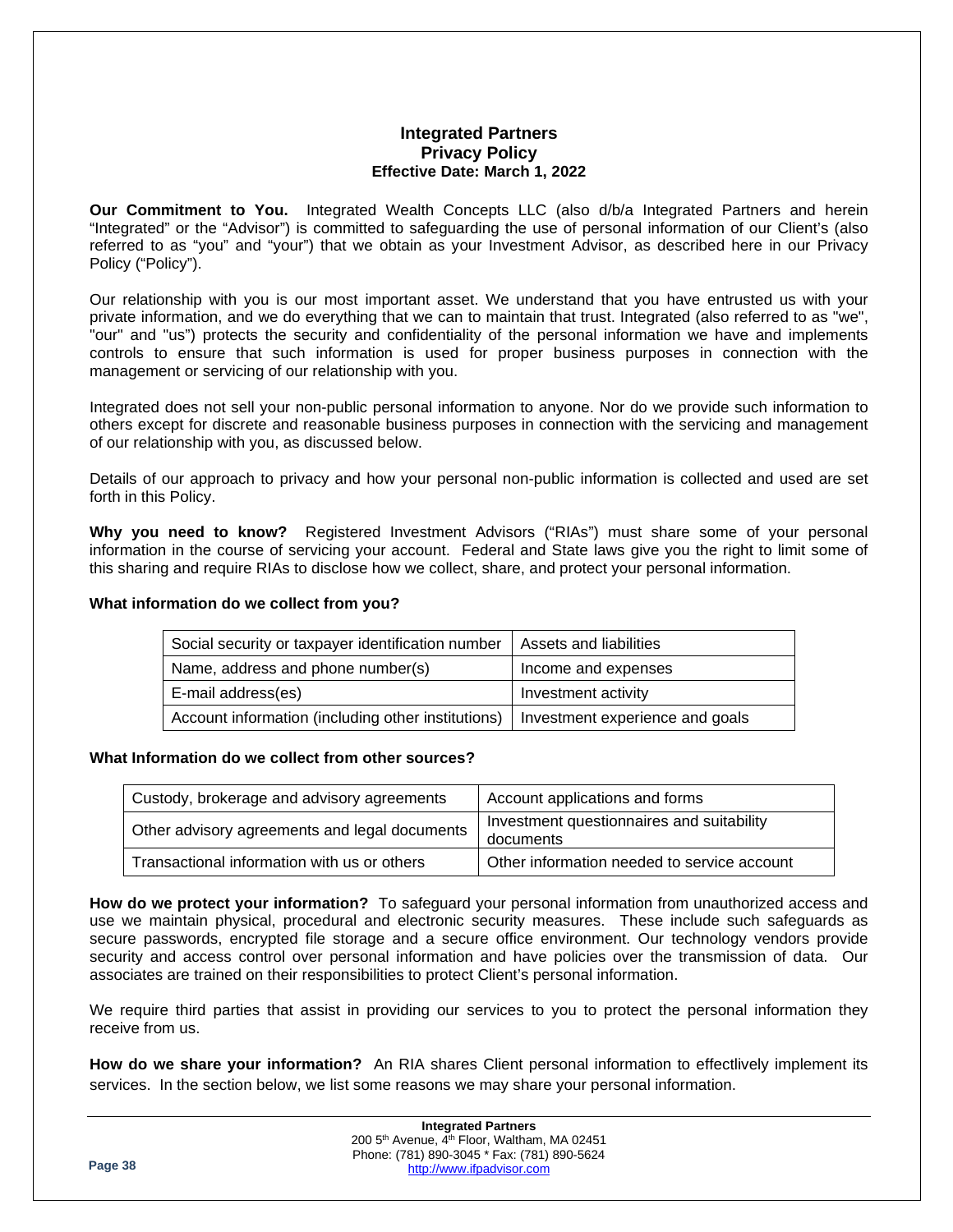| <b>Basis For Sharing</b>                                                                                                                                                                                                                                                                                                                                                                                                                                                                                                                                                                                                                                                                                                                                    | Do we share? | Can you limit? |
|-------------------------------------------------------------------------------------------------------------------------------------------------------------------------------------------------------------------------------------------------------------------------------------------------------------------------------------------------------------------------------------------------------------------------------------------------------------------------------------------------------------------------------------------------------------------------------------------------------------------------------------------------------------------------------------------------------------------------------------------------------------|--------------|----------------|
| <b>Servicing our Clients</b><br>We may share non-public personal information with non-affiliated third<br>parties (such as administrators, broker-dealers, custodians, regulators,<br>credit agencies, other financial institutions) as necessary for us to provide<br>agreed upon services to you, consistent with applicable law, including but<br>not limited to: processing transactions; general account maintenance;<br>responding to regulators or legal investigations; and credit reporting.<br>Integrated shares Client information with LPL Financial due to the<br>oversight LPL Financial has over certain supervised persons of the<br>Advisor. You may also contact us at any time for a copy of the LPL<br><b>Financial Privacy Policy.</b> | Yes          | <b>No</b>      |
| <b>Marketing Purposes</b><br>Integrated does not disclose, and does not intend to disclose, personal<br>information with non-affiliated third parties to offer you services. Certain<br>laws may give us the right to share your personal information with<br>financial institutions where you are a customer and where Integrated or<br>the Client has a formal agreement with the financial institution. We will<br>only share information for purposes of servicing your accounts, not<br>for marketing purposes.                                                                                                                                                                                                                                        | <b>No</b>    | Not Shared     |
| <b>Authorized Users</b><br>Your non-public personal information may be disclosed to you and<br>persons that we believe to be your authorized<br>agent(s)<br>or<br>representative(s).                                                                                                                                                                                                                                                                                                                                                                                                                                                                                                                                                                        | Yes          | Yes            |
| <b>Information About Former Clients</b><br>Integrated does not disclose and does not intend to disclose, non-public<br>personal information to non-affiliated third parties with respect to persons<br>who are no longer our Clients.                                                                                                                                                                                                                                                                                                                                                                                                                                                                                                                       | <b>No</b>    | Not Shared     |

### **State-specific Regulations**

| CA, CO,<br>MA, ND,<br>VA, VT | In response to existing or proposed laws in the states referenced in the preceding box, Clients<br>must "opt-in" to share non-public personal information with non-affiliated third parties before any<br>personal information is disclosed. We may disclose non-public personal information to other<br>financial institutions with whom we have joint business arrangements for proper business<br>purposes in connection with the management or servicing of your account[s].                                                                                                                                                                                                                                                                                                                                                                                                                                                                                                                                                                                                            |
|------------------------------|---------------------------------------------------------------------------------------------------------------------------------------------------------------------------------------------------------------------------------------------------------------------------------------------------------------------------------------------------------------------------------------------------------------------------------------------------------------------------------------------------------------------------------------------------------------------------------------------------------------------------------------------------------------------------------------------------------------------------------------------------------------------------------------------------------------------------------------------------------------------------------------------------------------------------------------------------------------------------------------------------------------------------------------------------------------------------------------------|
| CА                           | Certain residents of California, in addition to other rights described in this Privacy Policy, have<br>the following rights: (i) to request that we disclose what personal information relating to you that<br>we collect, share or sell; (ii) to request that we delete certain personal information relating to you<br>that we maintain; and (iii) to opt-out from the sale by a business of your personal information. To<br>make such a request relating to these California rights, please call (781) 890-3045. We may need<br>to obtain information about you or your specific request in order to verify and respond. If you<br>have an authorized agent, that person also may submit requests relating to your California privacy<br>rights. We will need to obtain verification of the agent's identity, their authority to act on your<br>behalf, and verification that you are the individual about whom we possess the personal<br>information requested. A business may not discriminate against a California resident that<br>exercises their privacy rights under state law. |

**Changes to our Privacy Policy.** We will send you a copy of this Policy annually for as long as you maintain an ongoing relationship with us.